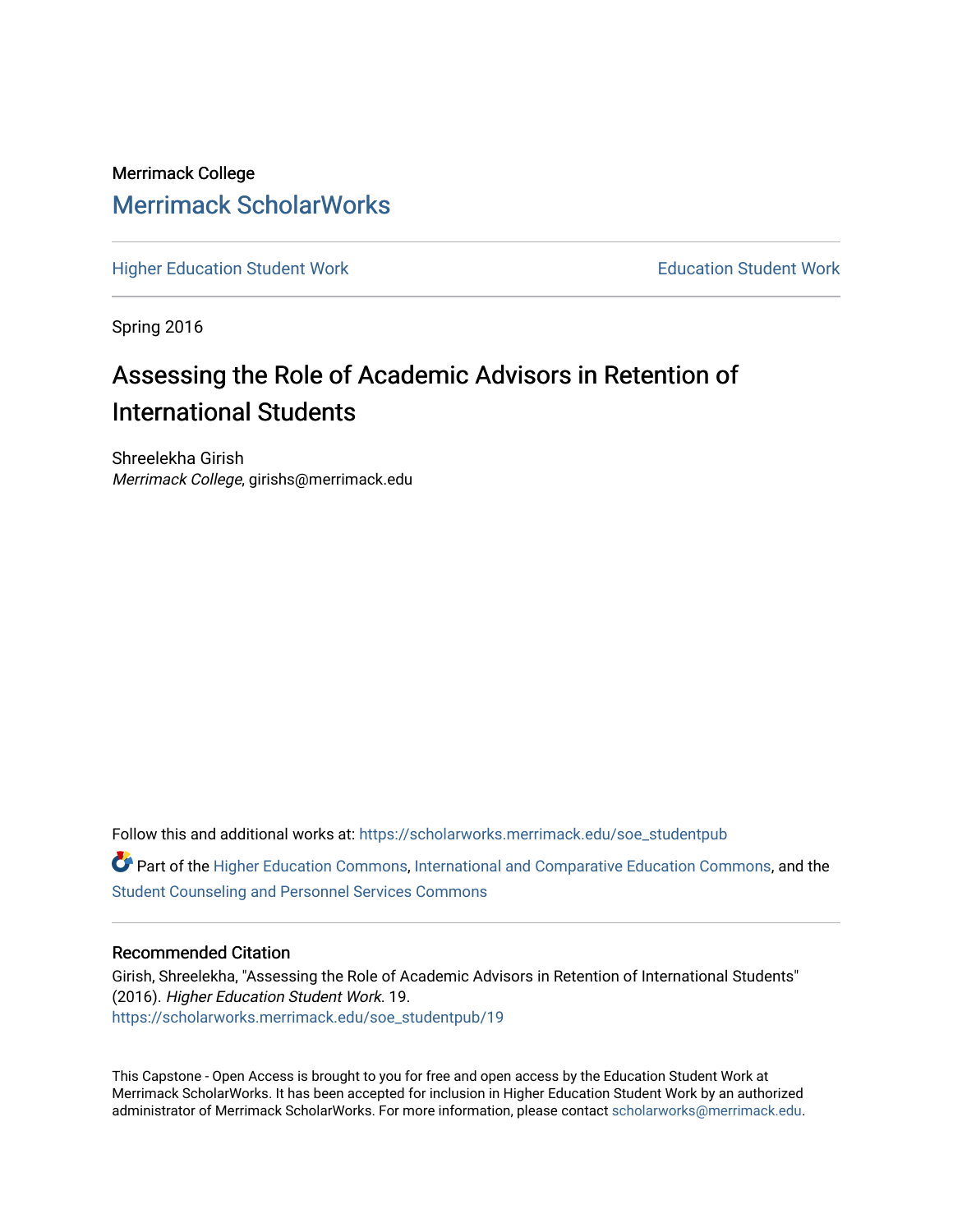Capstone Project

Assessing the Role of Academic Advisors in Retention of International Students

By Shreelekha Girish

April 29, 2016

Capstone Project Submitted in Partial Fulfillment of the Master of Education in Higher Education

Degree, Merrimack College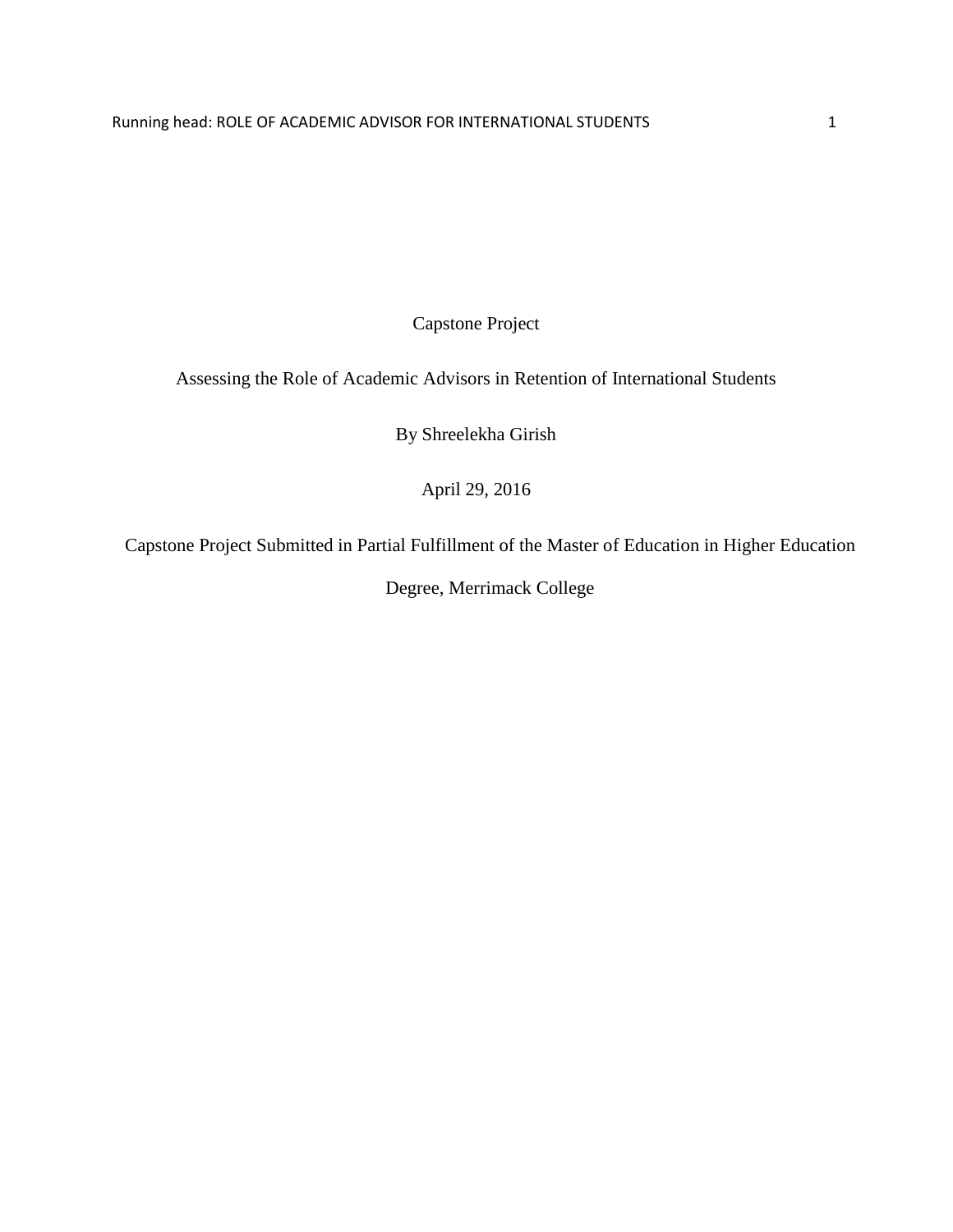#### **Abstract**

The retention of international students should not be viewed as the responsibility of only international student advisors on the college campus. Instead, as suggested by Mamiseishvili (2012), it should become a joint responsibility of a broader campus community, including faculty, academic advisors, English language program staff, and student affairs professionals. Inspired by these ideas, this qualitative research study focused on international students' experiences during their advising sessions with their academic advisors at a four-year, post-secondary private institution in Massachusetts. The study was conducted by interviewing ten international students from different majors. This research explored the necessary information and resources international students require to be successful. The results showed that international students go through a period of struggle when they fail to integrate with the American education system. The findings also suggest that international students' needs more guidance from their academic advisors on course requirements, major requirements, and career information. Participants wanted their advising sessions to be focused on international students' needs. Recommendations include providing group advising, offering information sessions to help international students gain important skills and knowledge, and expanded training for advisors.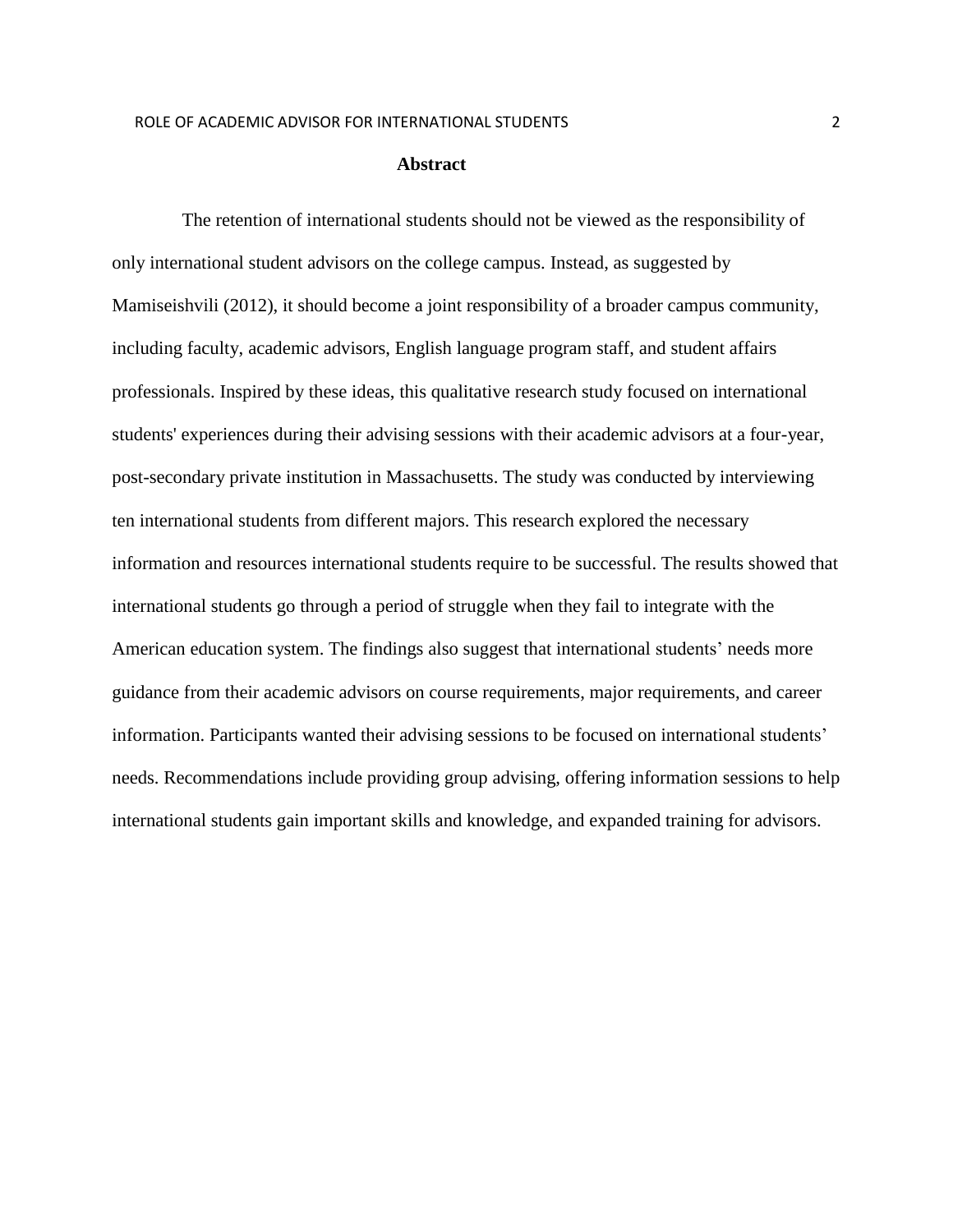### **Table of Contents**

| Literature review                                               |
|-----------------------------------------------------------------|
|                                                                 |
|                                                                 |
|                                                                 |
|                                                                 |
|                                                                 |
| Findings                                                        |
|                                                                 |
|                                                                 |
|                                                                 |
| Challenges international students had during advising session30 |
|                                                                 |
|                                                                 |
|                                                                 |
|                                                                 |
|                                                                 |
|                                                                 |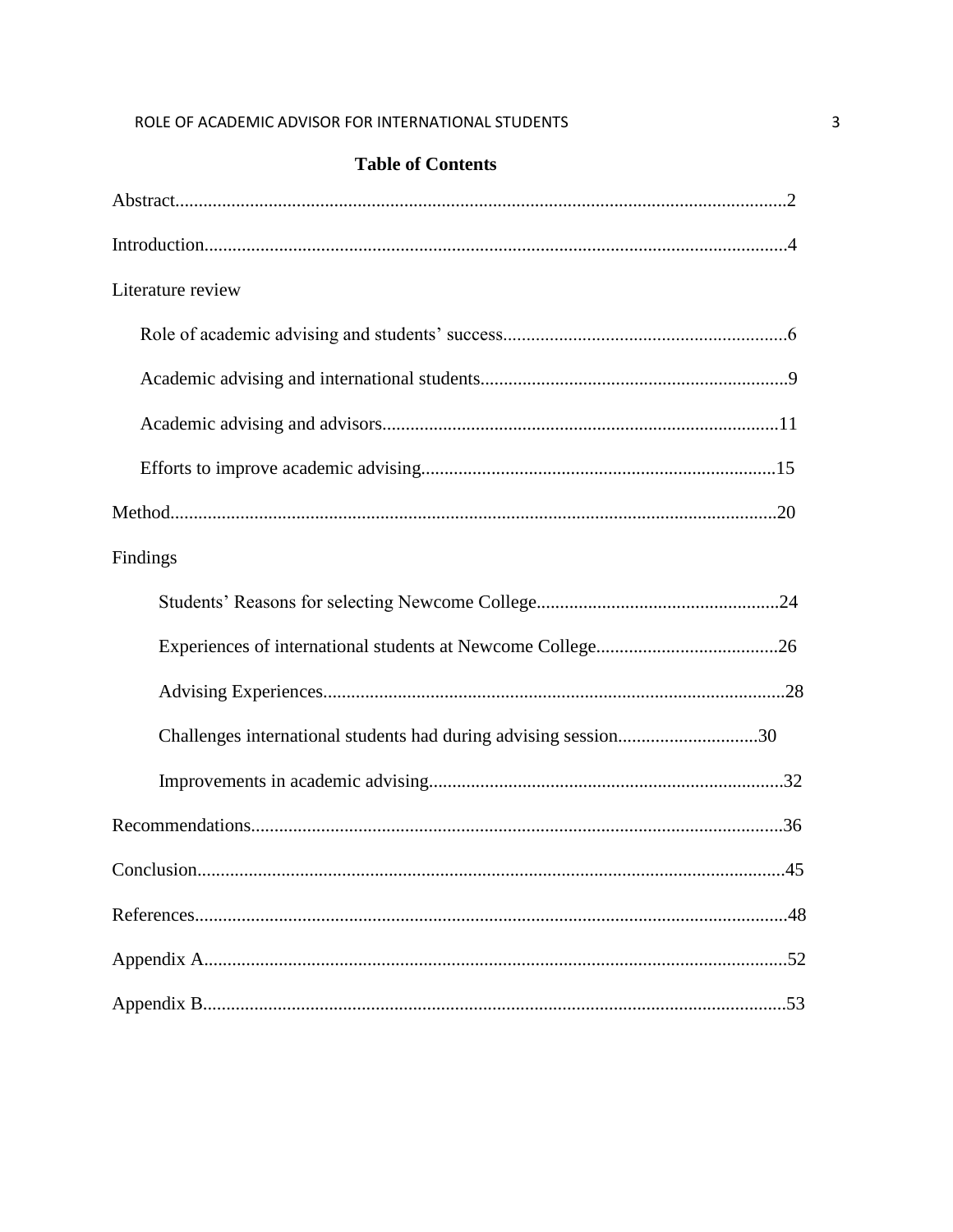#### I**ntroduction**

 The number of international students has increased in American colleges and universities in recent years. According to the "Open Door" report (2015) by the Institute of International Education, 886,052 international students were enrolled in the 2013-2014 academic year in American colleges and universities. These students need resources to help them to be successful and to graduate on time. The campus faculty, staff and administration must be aware of the needs of international students to provide them with services that enhance their college experience. Advisors can provide guidance for international students on campus knowledge, academics and social aspects of the college. They also help students to be engaged on campus by encouraging them to participate in several activities and giving them information on the resources they need.

 In this project, research was conducted to assess the role of academic advising in international students' retention. There are an increasing number of international students on campuses in American colleges and universities, and additional resources are needed to help them stay enrolled and graduate on time. Hopkin (2011), in an article on the challenges faced by international students suggested that "the best recruitment strategy is a good retention strategy" (p.2). Recruitment of international students is important to provide diversity in the education system, but helping them to persist in college is equally important. The resources for all international students' needs on most of the campuses are found in the international office where students can get guidance with their visas and other regulations they need to follow. Academic advisors are able to guide students in understanding and following the education system. Advisors can also help international students with decisions such as course selection, major selection, changing major or adding/dropping a course. Information provided by the academic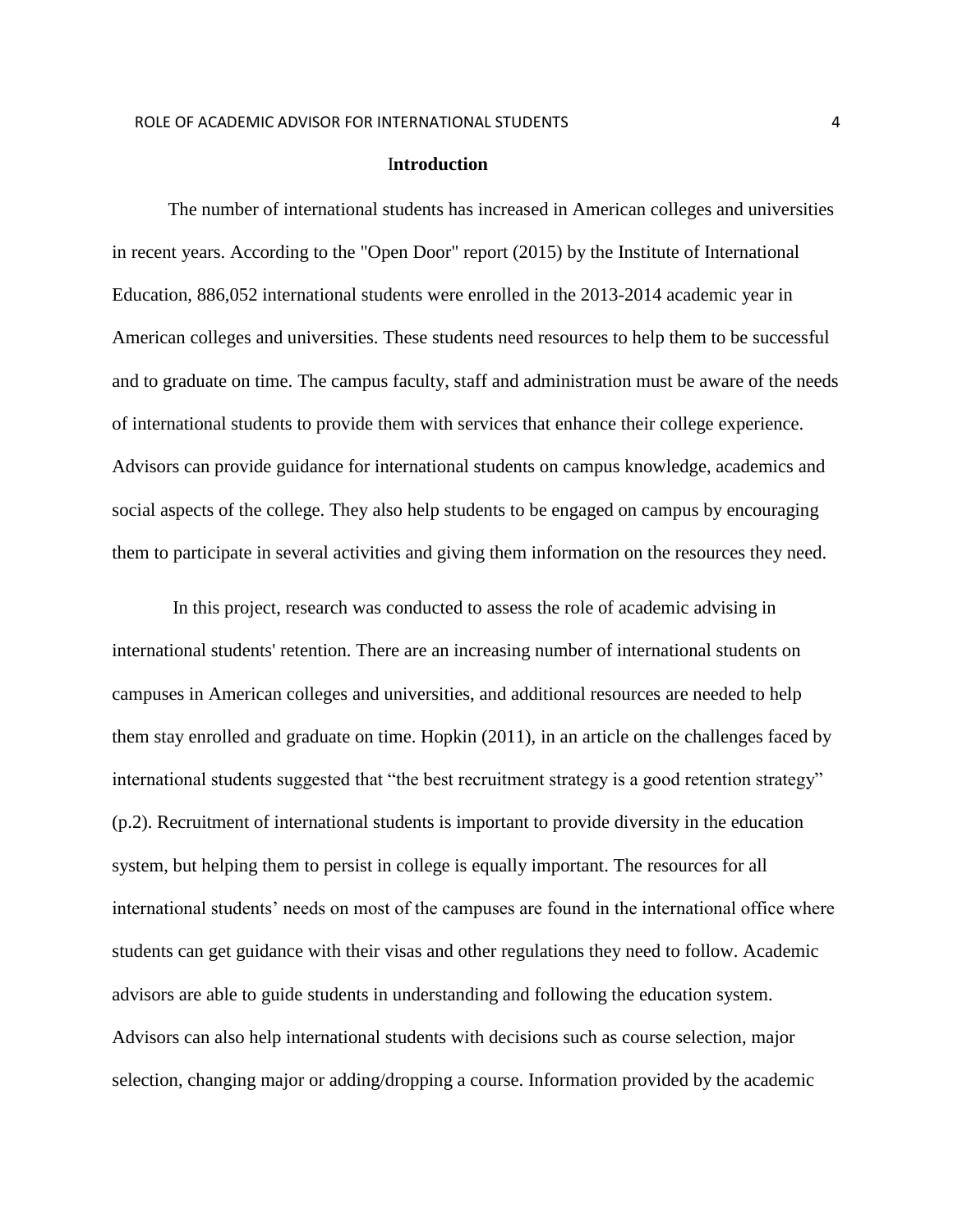#### ROLE OF ACADEMIC ADVISOR FOR INTERNATIONAL STUDENTS **FOR A SAMPLE 2006** S

advisors will help international students use the resources that are available to them, and help them to know how to get connected with those resources. Students can seek information from their advisors who will guide them with all the necessary resources to help them graduate on time.

 In this study, I conducted qualitative research by interviewing international students. In the interviews, students were asked about their experiences with the advisor, how their advising sessions have helped them in their college experience, and what could be done to improve their advising sessions. These questions (see Appendix A for the full protocol) provided insights on the research question posed, on the role of academic advising for international students from the students' perspective. Participants were informed of the research project and were willing to share their experiences. The data was analyzed by coding the interviews. Recommendations were generated from the data and from a related journal article.

 The interviews provided insight on how students perceive their advising sessions and what they hoped to gain from their advisors. Academic advising is an important resource that international students should be having as part of their college experience. This research provided an opportunity to reveal the academic advisor's role in guiding students. International students who transition into the American education system clearly benefited from the advising sessions with their advisors. The analysis of international students' experiences in advising sessions provided a deeper look into the factors that engage students to utilize campus resources through the guidance of their advisors. In higher education, the role of an academic advisor is not emphasized enough, and international student who needs extensive advising and assistance can be guided by their academic advisors. International students who are new to both the college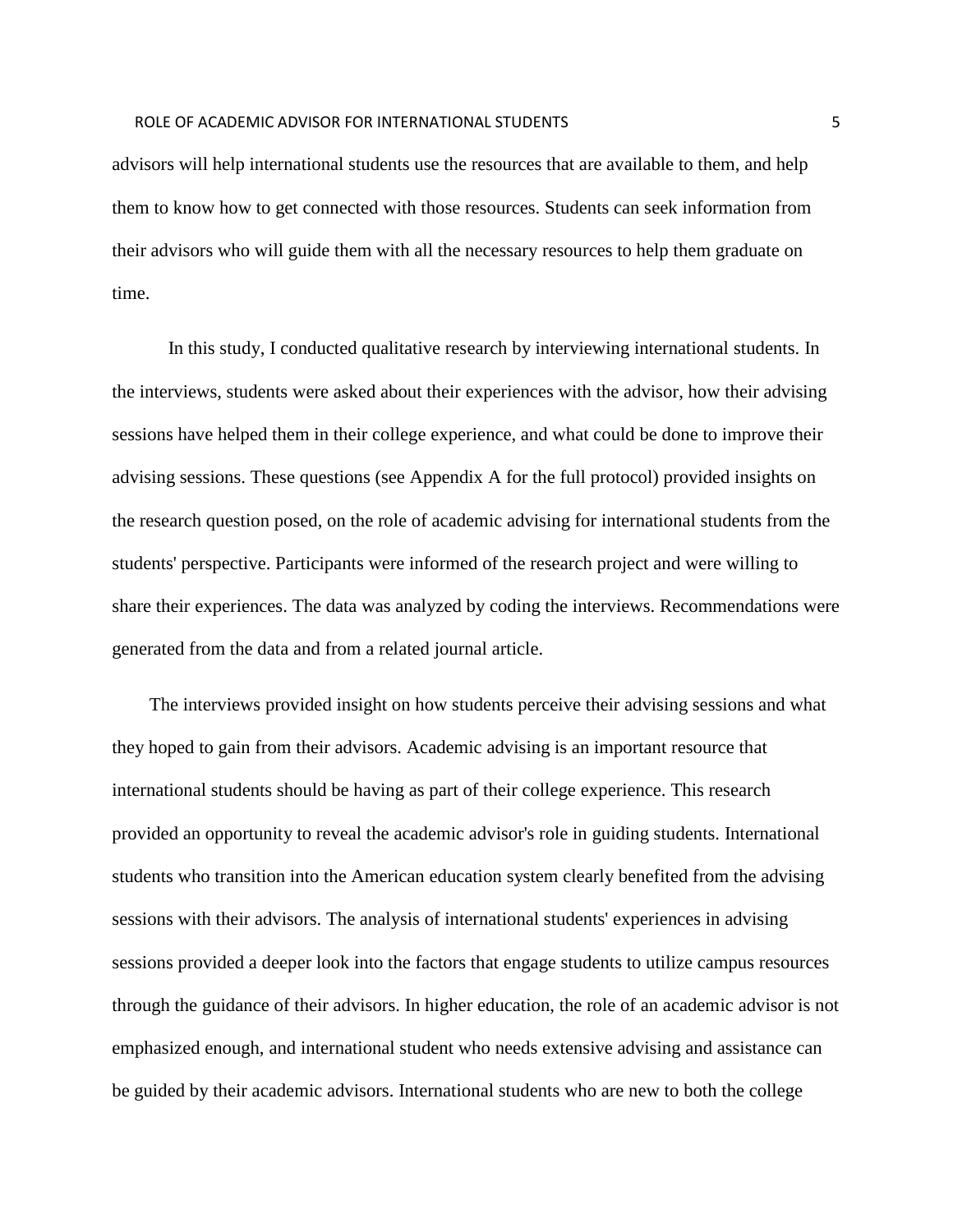environment and the culture face difficulties in finding resources that could be obtained through guidance from their advisors.

#### **Literature review**

 Academic advising is an important resource that international students should be utilizing during their college experience. In this research, the academic advisor's role in guiding international students was explored. These students transitioning into the American education system are benefited by advising sessions with their advisors. Their experience with advising sessions provided a deeper look into the factors that engaged students and directed them to campus resources through their advisors. In higher education, the role of academic advisor is not emphasized enough and international student who needs advising could slip through those cracks, because advisors do not start working with them until they arrive on campus (Morgan  $\&$ Pratt, 2011). International students who are new to the college environment and culture face difficulties in finding the resources and need guidance from advisors.

#### Role of academic advising and student success

 A study by Mottarella, Fritzsche and Cerabino (2004) examined the satisfaction factors for students from their advisors. The study was designed to identify the factors which impacted advising and to determine if these factors were the same or different for a population of international students. The study also asked students to describe advising experiences before and after the advising session and to discuss if the type of advisor (peer, faculty or professional) made any difference in the satisfaction level. The sample for this study was 468 students (161 males, 305 females and 2 of unreported gender) who were undergraduate psychology students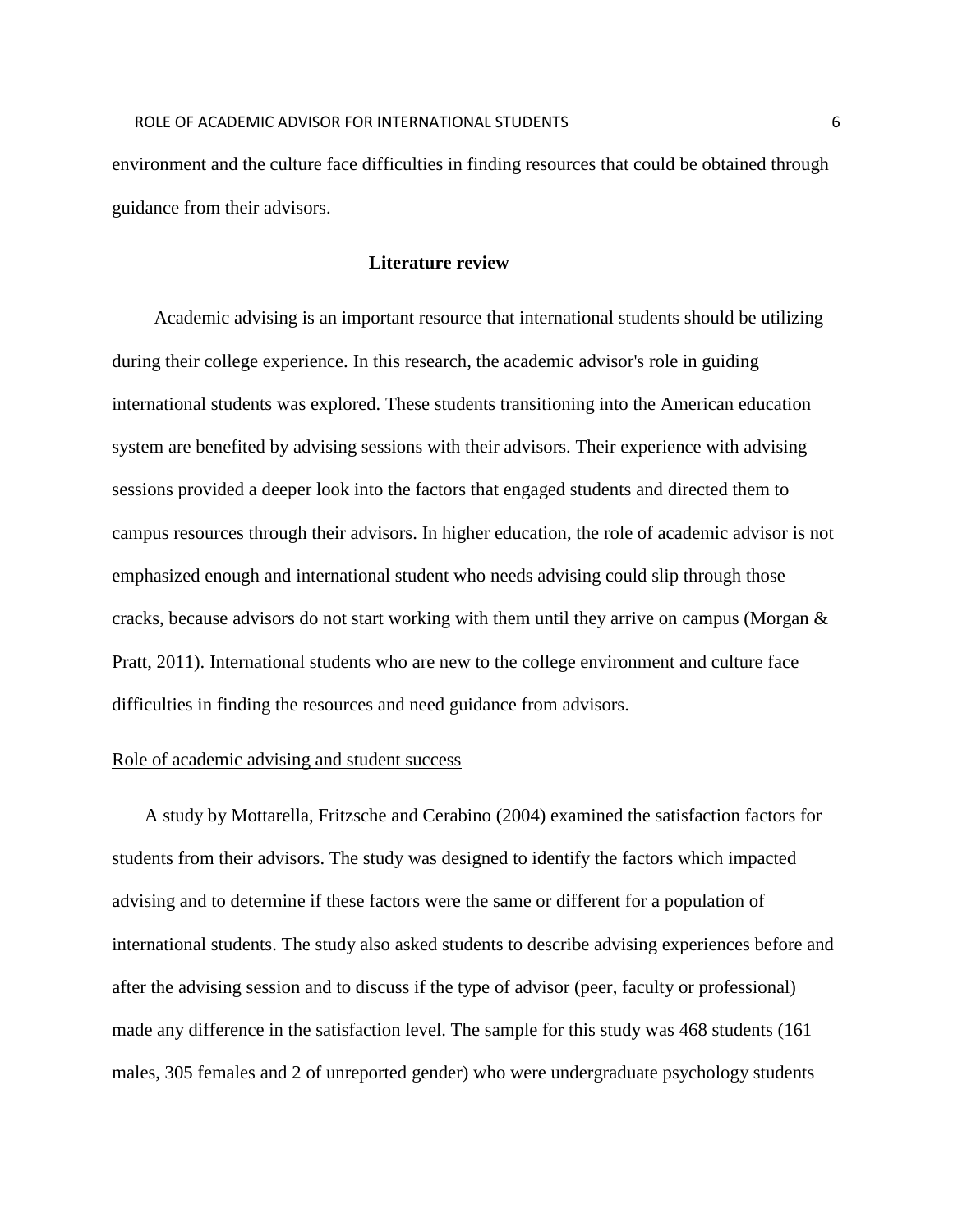#### ROLE OF ACADEMIC ADVISOR FOR INTERNATIONAL STUDENTS **THE STATE OF A STATE ASSAULT** 7

from a southeastern university. The questions addressed their satisfaction with their advising sessions, their preferences and if those differed for different groups of students, and any preferences arising from experiences with previous advisors. Findings suggested that the gender of the advisor mattered among undergraduate students who reported that female advisors tended to be more sensitive and that these advisors would be recommended to their friends. The results showed that the emotive nature of the advising relationship had an impact on the students' satisfaction with their advising experience. Limitations in the study included use of hypothetical advising scenarios. The real advising sessions have differed somewhat from what was expressed in the study. The study also focused on the importance of the advisor establishing a relationship with his or her advisee. The research also noted that different approaches based on the need of the particular student could enhance the effectiveness of the advising.

 The focus on student satisfaction and preference on advising discussed in Mottarella, Fritzsche, & Cerabino (2004) mentioned the approach of the academic advisor as a factor in effective advising. The study examined different strategies, such as implementing a developmental approach, assessing advisees' preferences and anticipating what would lead to the students' satisfaction. This gives a glimpse of an advising model which is different from a subsequent study by Allen and Smith (2008) about advising with faculty and professional advisors. In this study, researchers found that the advising model was different for every institution, such as models based on both faculty advising and professional advising. The study was conducted to understand the importance of faculty advising and how meaningful it is for the practice. The researchers conducted a study of 12 advising functions. There were 171 participants who were instructional faculty at a doctoral and research-intensive public urban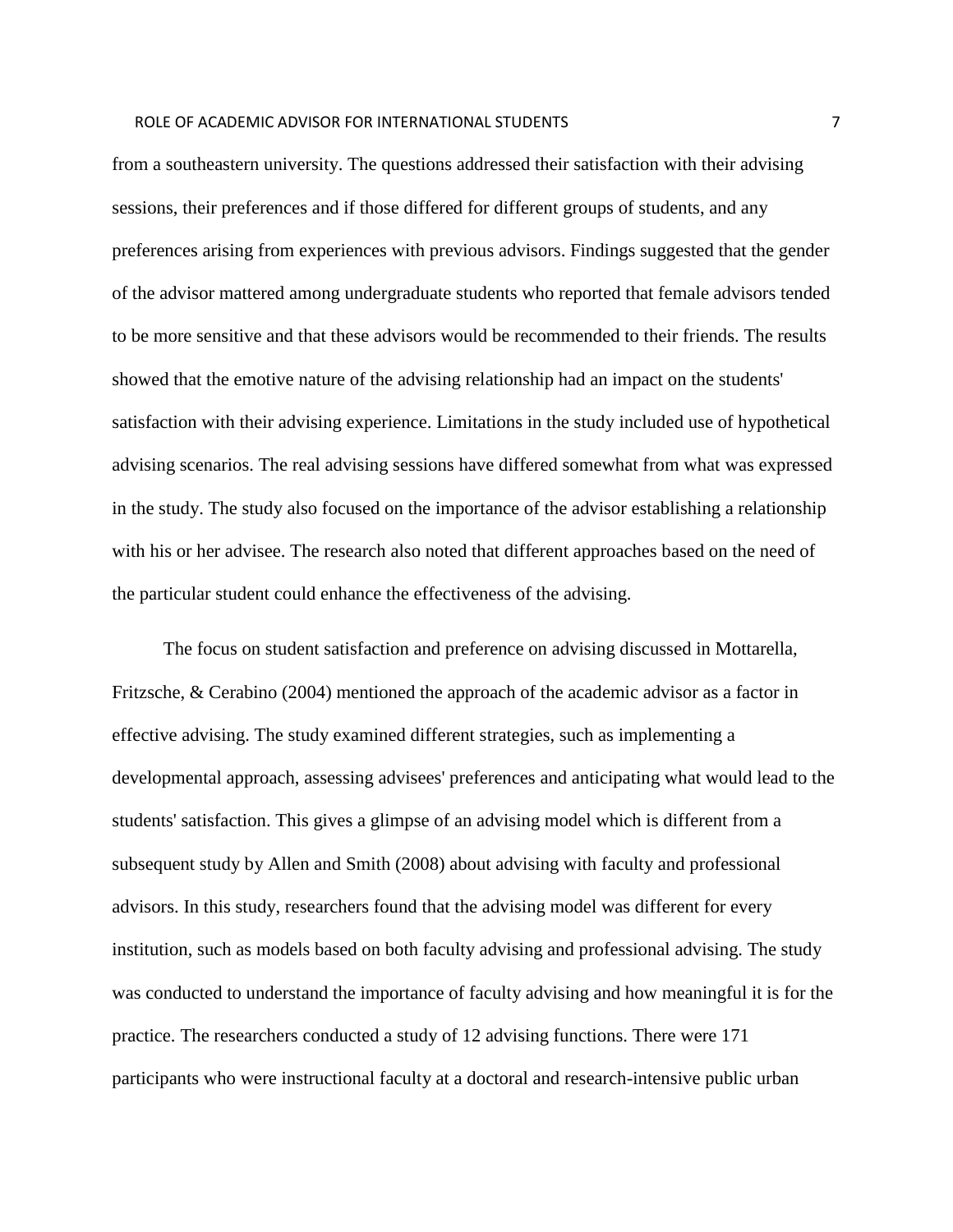#### ROLE OF ACADEMIC ADVISOR FOR INTERNATIONAL STUDENTS **8** 8

university whose enrollment of approximately 25,000 included many students from groups historically underrepresented in higher education. Participants were surveyed and rated their experience on 12 advising functions, detailing their satisfaction levels and if they agreed or disagreed with the statements presented. The result was that faculty advisors saw advising as an important factor for student success and they were moderately satisfied by the advising they provided. The faculty advisors also perceived that the non-academic problems were the domain of student affairs professionals. They recommend that there should be a second advisor who would serve as the student affairs professional to assist students with getting involved in cocurricular activities.

 The strategies discussed by Allen and Smith (2008) for advising by faculty are important and also apply for academic advising, which is a key factor in student success. These advising factors were also discussed in a similar study where Drake (2011) reports on a faculty advisor helping a student through his advising session. This study also discussed how a good academic advising session can provide all students the opportunity to develop personal, consistent relationships with the institution. According to Drake (2011), the advisors can guide students through the education maze and inspire them to make good decisions about their futures, engaging them in ways that will encourage them to develop good academic skills and acquire the knowledge needed to be successful. These initiatives provide a path for advisors to connect the students to engage in their educational career, which is a key to the goal of retention, persistence and graduation. Student success is the aim for all institutional work and decisionmaking, and academic advising plays an important part of success in higher education. Drake (2011) discusses three elements for a student's persistence: a learning support system, first year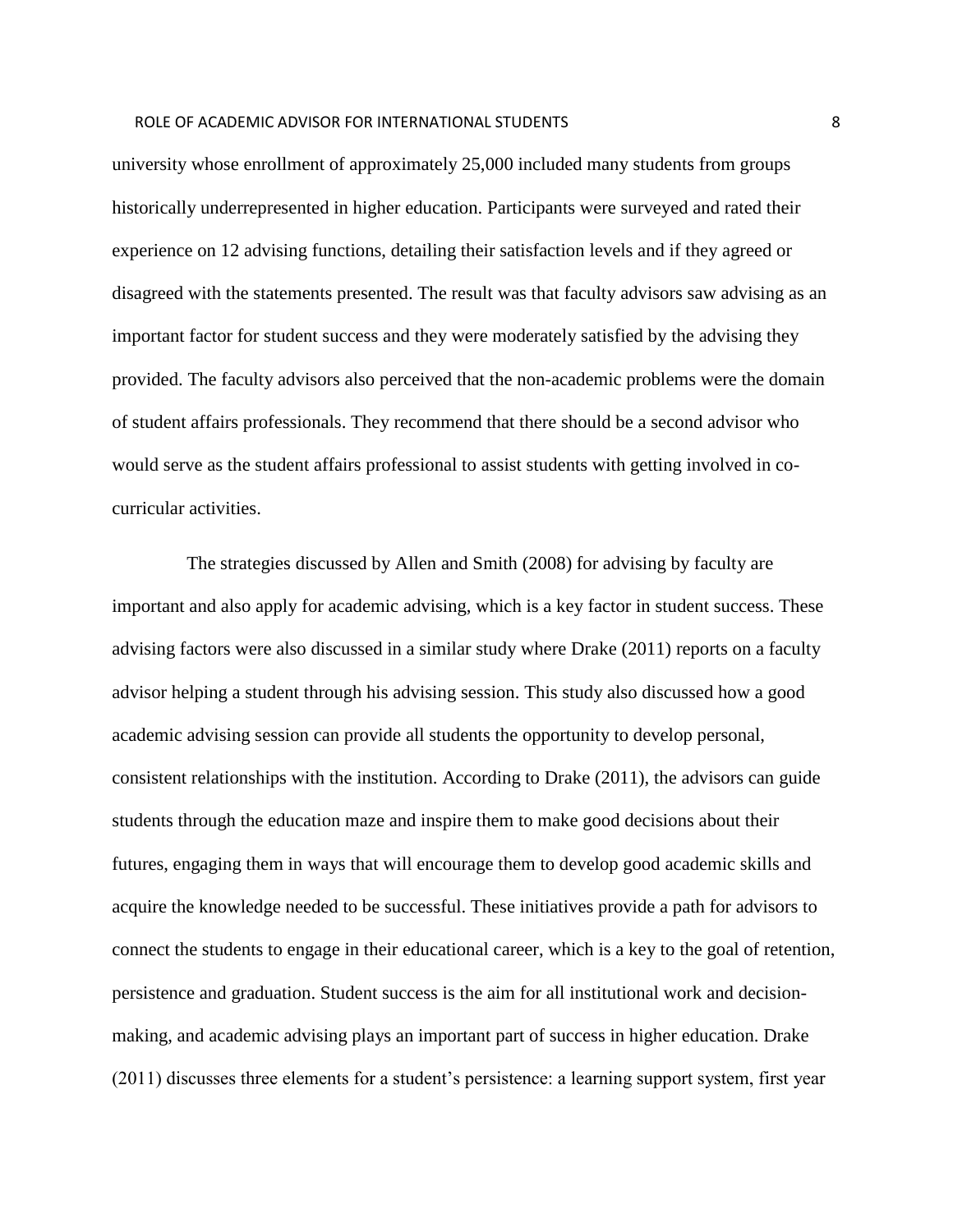#### ROLE OF ACADEMIC ADVISOR FOR INTERNATIONAL STUDENTS 9

programming and solid academic advising. The case study conducted featured a student who wanted to drop out because he was not connecting with other students and was uncomfortable with his co-worker, both of which led him to believe that college was not for him. The researcher described him as shy and afraid, and as being a student who did not think that he was intellectually on par with other members of his class. During his advising session, he talked to Drake who helped him develop a strategy to find his voice in the classroom. After that session, the student was able to find the confidence to speak in front of his classmates. The finding from this case study is that communicating, mentoring and advising collectively play an important role in student success (Drake, 2011). It is important that advisors build relationships with their advisees so that the students feel they can discuss the problems they face and find solutions together.

#### Academic advising and international students

 All college students have to go through the stage of adjusting to their new educational and social environment, and research suggests this is even more stressful for international students (US NEWS, 2012). They have to adjust to the differences in culture, language, academics, study habits and additionally, to being away from home. Misra, Crist, & Burant (2003) hypothesized both a direct and indirect relationship between factors like life stress, academic stress, and stress related to social integration. Their other hypothesis was that a higher level of social integration reduces academic and psychological stress. The study explored whether these hypotheses differed for male and female international students, in terms of the effects of social support, and different factors of academic and psychological stress. Data was collected in surveys of international students at two Midwestern universities. Participants returned 143 completed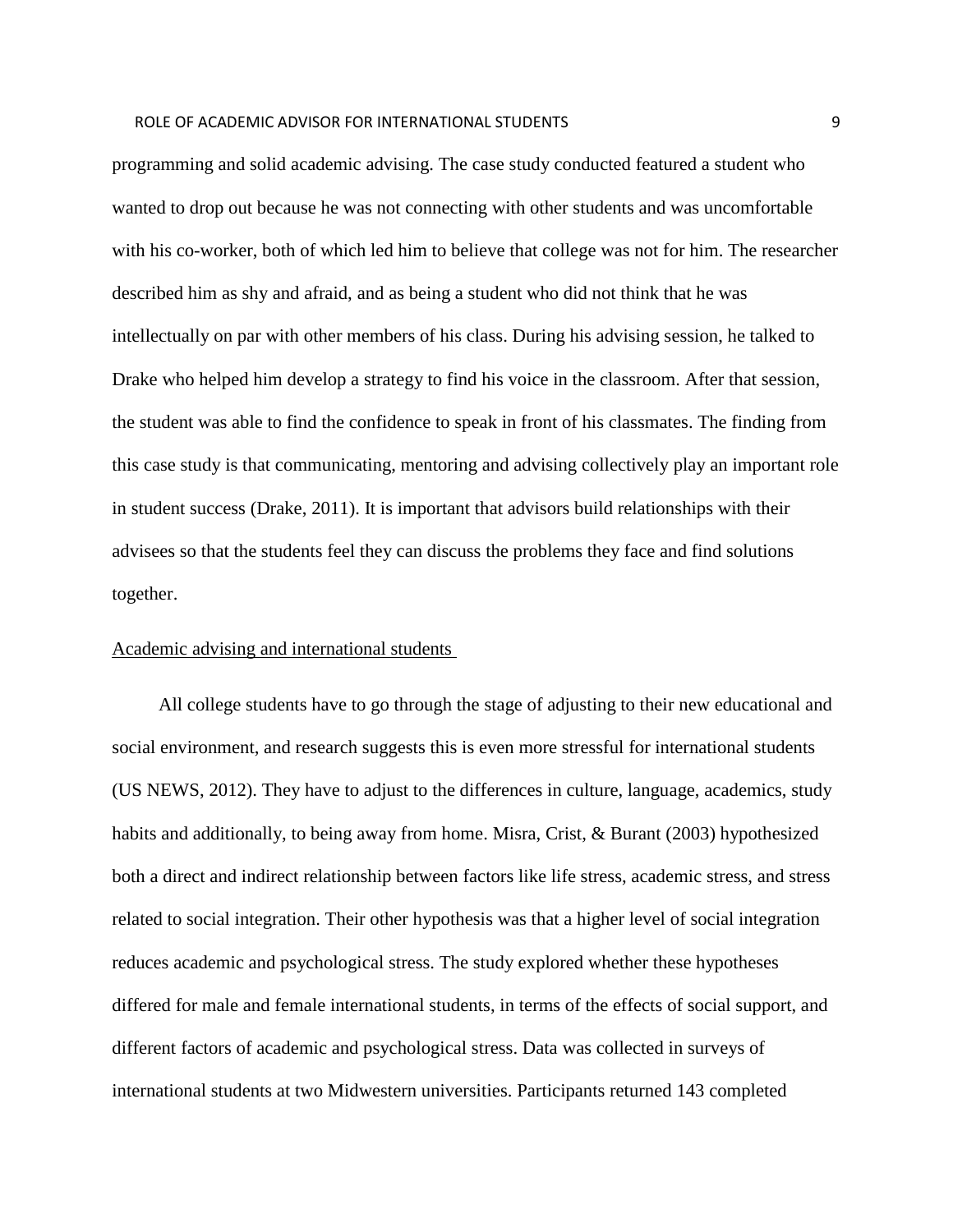questionnaires, 62 men and 81 women, with an average age of 24.7 years. The results of this study supported the hypothesis that international students have academic and psychological stress stemming from difficulty adjusting and adapting to life at American universities. International students had greater stress and frustration, due to lack of resources and their failure to achieve goals. Policy-related issues also arose for international education programs because these programs have few resources compared to those for American students. With the growing number of international students on college campuses, there is a need for additional resources.

 Misra, Crist, & Burant's (2003) study can be better understood when compared to the resources provided for American students. In comparison, a study by Zhao, Kuh, &, Carini (2005) showed that international students' needs are different and should be accounted in international programs. Higher education needs to prepare advisors to effectively work with people from different backgrounds. The students who have social support during transition periods adjust to college life more quickly and effectively. International students tend to make friends with students from their own country rather than with students from their host country and international students direct their efforts into their academics when they feel less involved in college social life. In this study, researchers focused on the educational practices that help international student to engage in effective educational practices. One comparison between the activities of American students and international students shows that student success related to student learning, personal development and satisfaction with college which included support in both academic and social areas. The research questions sought to discover how international students' engagement in effective educational practices differed from American students, and what factors international students employed to shape their satisfaction. They also focused on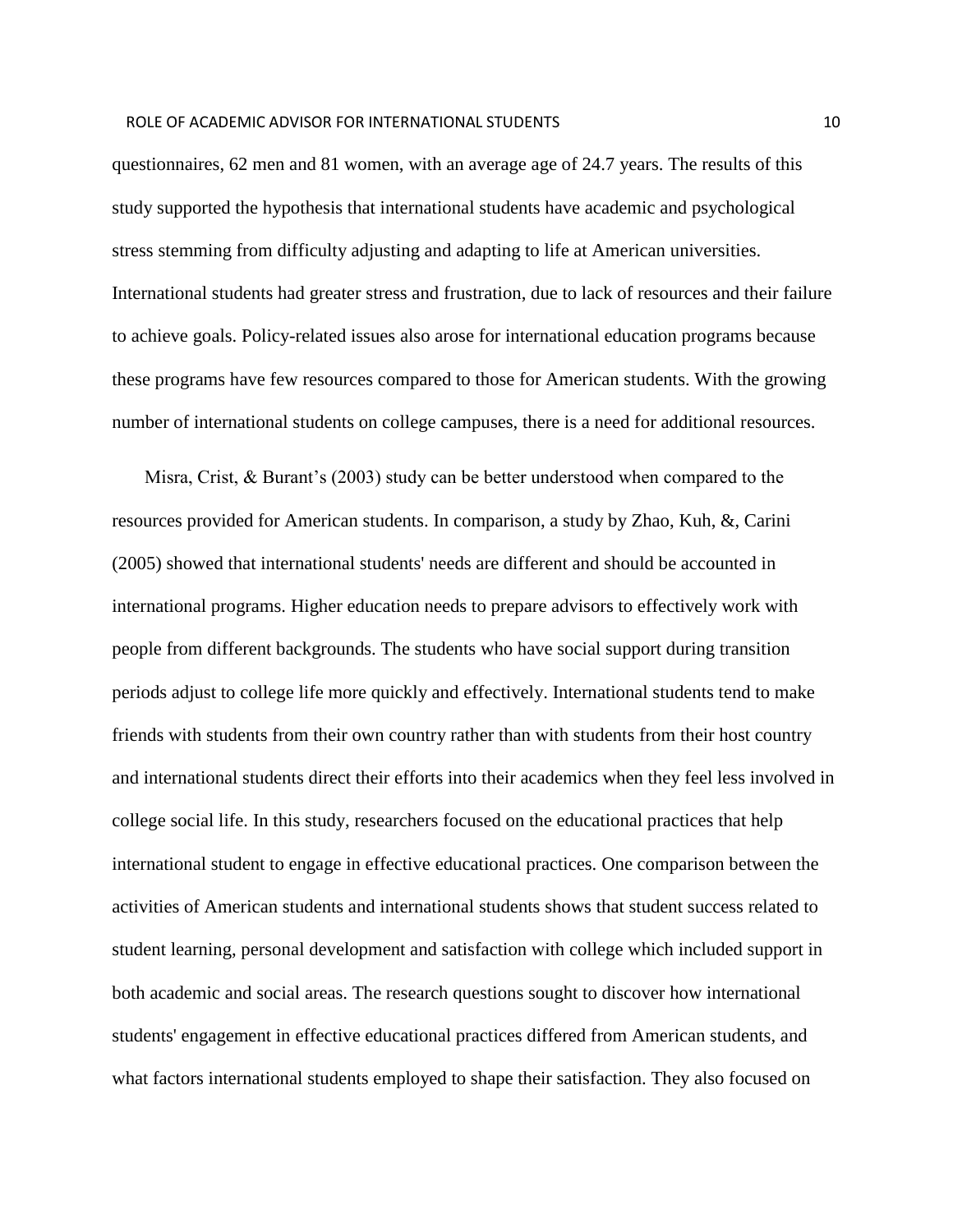#### ROLE OF ACADEMIC ADVISOR FOR INTERNATIONAL STUDENTS **11** And the studies of the studies of the studies of the studies of the studies of the studies of the studies of the studies of the studies of the studies of the studies

what American students and international students spent time doing in order to make progress. The sample was 71,260 first year and senior undergraduate students, 2,780 of which were international students. The limitation of this study was that the student samples were drawn from a general representation of only four-year colleges. If students from different colleges were included, then the results would have been different.

The findings showed that international students were more engaged in some areas than American students. The suggestion from this study were that institutions with large subgroups of international students should invest their time in helping those students to engage in educationally purposeful activities that would enhance their experience and satisfaction.

#### Academic Advising and Advisors

 Clark & Kalionzes (2008) describe in detail the steps an international student advisor can take to be more prepared for their advising sessions. They mention that the academic situation (changes in curriculum, and inclusion of a program), the social and cultural environment, immigration issues, and transitions are few of the challenges that students of color and international students deal with in college. These students were discussed and distinguished as two distinct populations with different needs, concerns and backgrounds. Clarke & Kalionzes (2008) found that it was important that advisors tried to use different approaches and demonstrate cultural awareness while working with both of these student populations. The attention given to recruit these students should be appreciated, but it should not be forgotten that emphasis on guiding them to organized and effective resources would help them to graduate.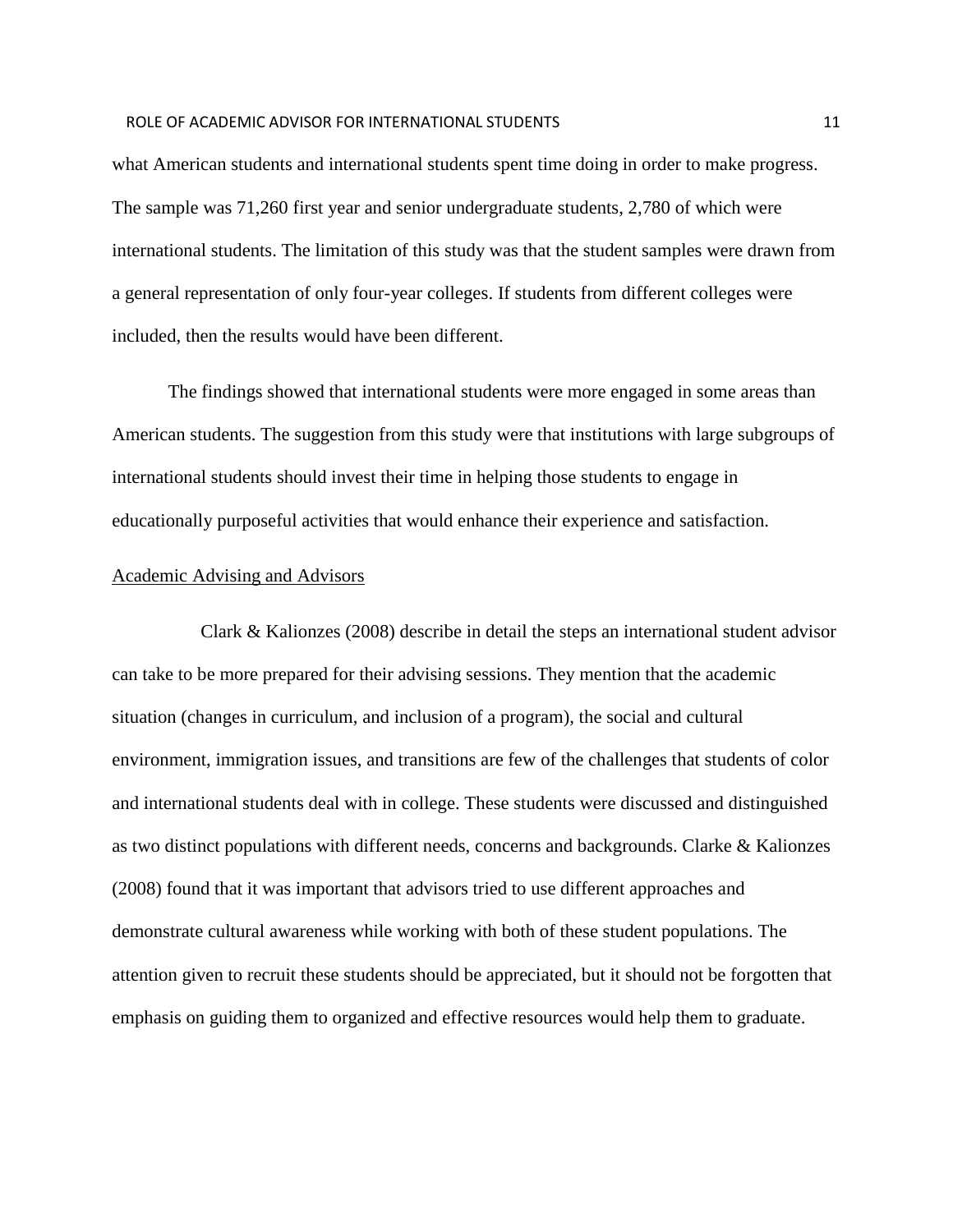The study also showed that institutions should include specific strategic plans to foster inclusion and promote diversity on campus; this could be accomplished with a revised mission statement, campus climate studies, newly created statements on diversity, and required department and campus-wide diversity training and equity. In addition, many international students attend colleges on student visas, and advisors should have the knowledge of the changing visa rules. International student advisor who has a basic understanding of stages of cultural adjustment and differences in cultural assumption would have successful advising sessions with international students. A newly arriving international student faces cross-cultural adjustment that varies for each student and each takes his or her own time to adjust. Clarke  $\&$ Kalionzes (2008) recommended some strategies for advisors: To be more aware of campus efforts towards internalization, to promote events during international education week which helps to further internalization effort, to engage in group-oriented activities used by international educators, and to join professional organizations that focus on internationalization and advocate for international students on campus. The issues international students face require that advisors and campus leaders reevaluate their practices and programs in an effort to create a more enriched community of learners.

 The strategies discussed in Clark & Kalionzes' (2008) study provided an overview of the preparedness an advisor should have to work with international students. This effort from advisors also required a closer look into the advising of other populations of international students. A study by Rice et.al (2009) differed from this earlier study as it focused on graduatelevel advising for international students. This research provided data that showed that it was important for an advisor to implement intrusive advising to get a beneficial outcome for their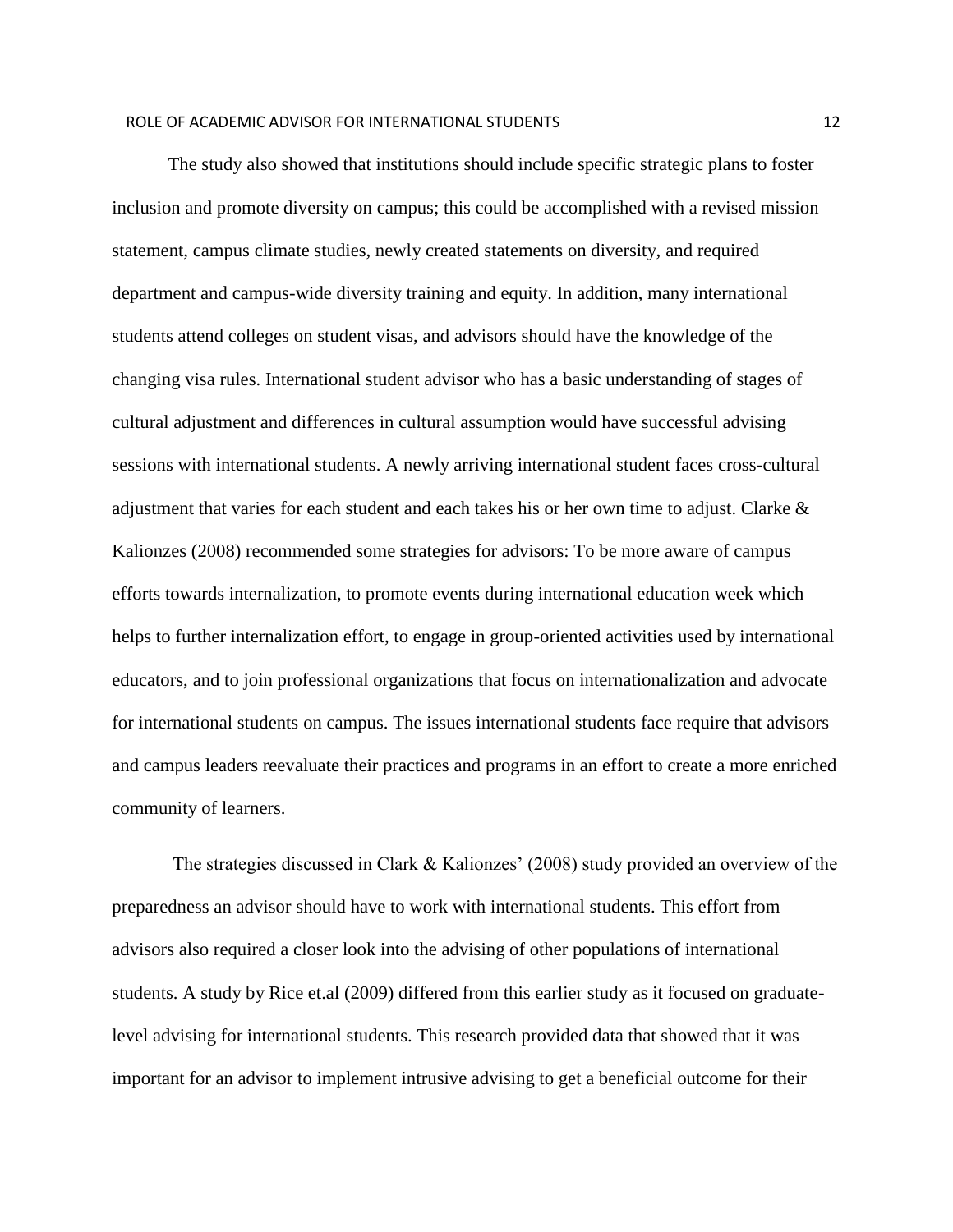#### ROLE OF ACADEMIC ADVISOR FOR INTERNATIONAL STUDENTS TO A 13 AM AND 13

advising sessions. International student faces the challenge of transitioning into American education system. The retention and success within graduate programs and their advising relationship is not very well researched or represented. The researchers conducted a universitywide survey with 367 diverse students and were able to obtain quantitative and qualitative data to compare the results of advising relationships for international students. The study consisted of graduate students attending the University of Florida who were invited to participate in an online survey. The survey was anonymous and administered through a web survey tool accessible with the collaboration of a department on campus; the survey was also announced at a regular gathering of international students. Four reminders were sent, a week apart, to remind all international graduate students to complete the survey. The sample of 399 international students completed the survey at which time 2,672 international students were attending the university. The survey had three parts that posed questions related to the length of the advising relationship, the reason if their advisor had been changed, their concerns with the new advisor and what could improve their advising experience. The study found that international graduate students wanted their advisors to be aware of their cultural values, their special needs and their language problems. The recommendation from the researchers was that awareness of international student perceptions of these factors constituted good advising and would help advisors to be more effective.

 The study by Rice et.al (2009) presented the perspective of international students and their experiences from advising during their transition period into the American education system. To understand more, international students should be looked at in their first year. The study by Mamiseishvili (2012) was conducted on first-year international students. In this study,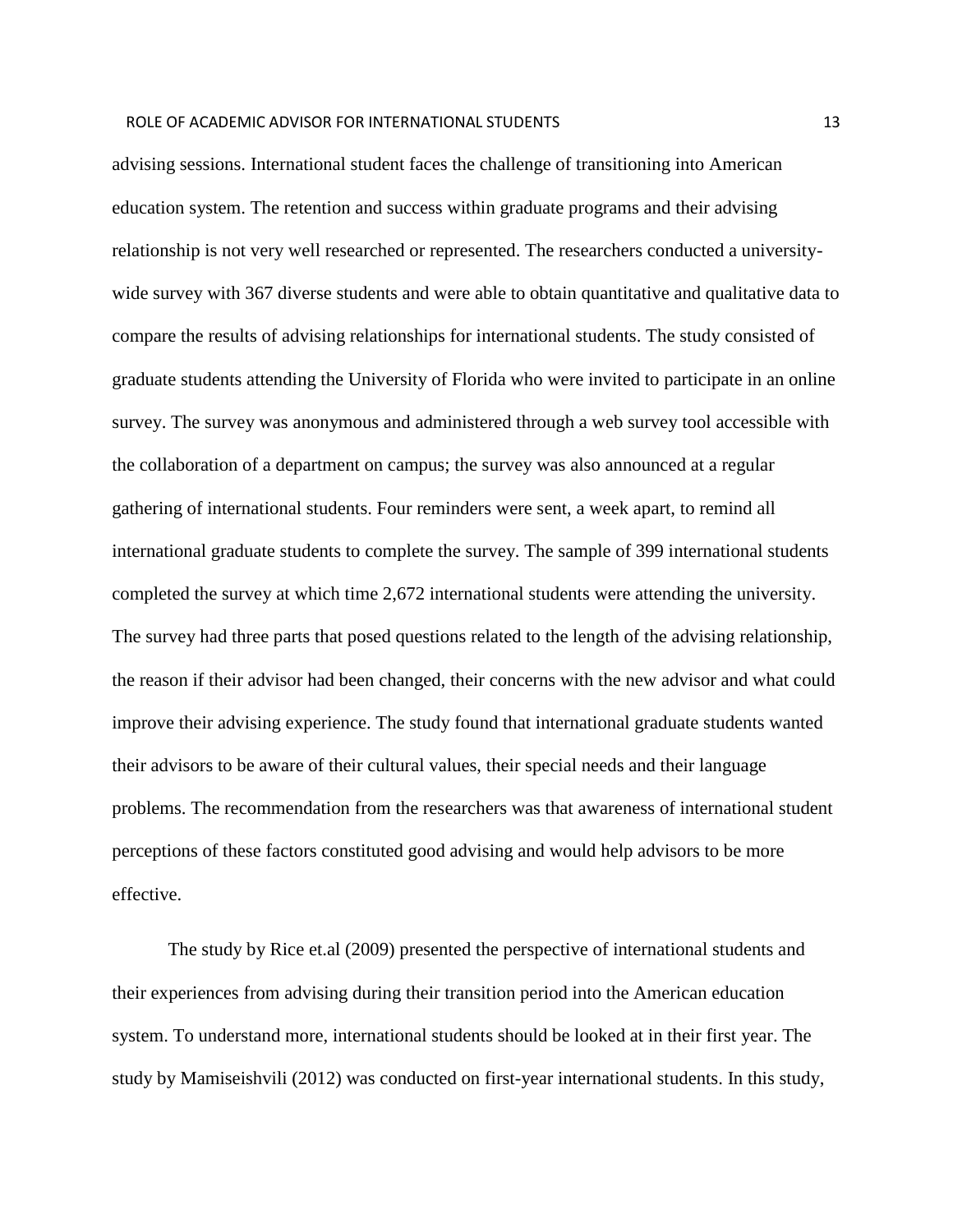#### ROLE OF ACADEMIC ADVISOR FOR INTERNATIONAL STUDENTS THE STATE ROLL OF ACADEMIC ADVISOR FOR INTERNATIONAL STUDENTS

the researcher isolated factors that helped international students persist in their first year of college. It was discovered that the major issues they experienced were culture shock, language anxiety, and psychological changes. It was also found that a positive attitude such as openmindedness to understand a different culture, motivation and time management skills were some of the abilities that helped them to be successful. The student affairs offices in many institutions have focused on international student advising, scholar exchange programs and study abroad programs, depending on the number of international students enrolled. The participants polled were 200 racially and gender-diverse international students who were guided to provide information and respond to questions regarding their profiles, social integration and other factors affecting their persistence. The findings indicated that there should be extensive collaboration between the office of international programs, academic departments and campus support services. The findings also suggested that the strength of the academic programs in the college played an important role in the persistence of international students. If international students were able to integrate well into the academic programs on campus, they were more likely to stay enrolled in the institution. Academic offices should work closely with international student advisors to make sure that international students get appropriate guidance and direction on academic matters. Rice, et al (2009) also noted that faculty can use cooperative learning activities so that international students gain the confidence to develop friendships with not just fellow international classmates but also other students, which can facilitate their language immersion and help alleviate some of their language problems. The summary of the study was that the retention of international students was a joint responsibility of all the offices, a combined effort of faculty, staff, professors, international offices and academic offices, working together to help these students succeed.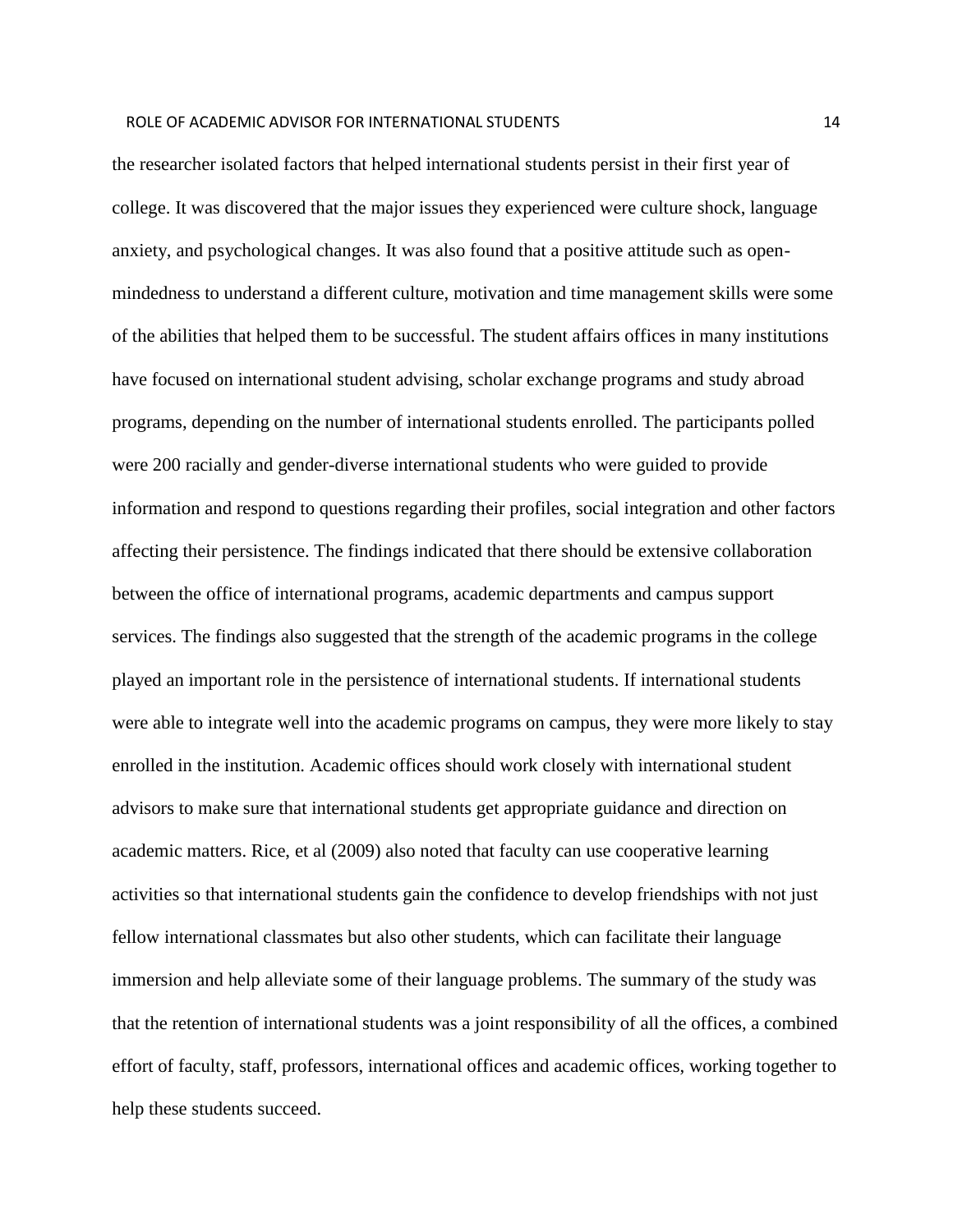The important aspects of retention found by Mamiseishvili (2012) research for first year international students can provide advisors with the necessary data to focus on the needs for effective advising. Similarly, a study by Bista (2015) supported the earlier study on how the duties of international advisors have changed over time. In American higher education, the international student advisors assumed a vital role in the welfare of international students. A meta-analysis was conducted of the literature, where the author reviewed 384 sources which included books, doctoral dissertations and research articles. The details addressed in those articles included the change in the role of international student advisors who currently have to work with immigration documentation and the challenges they face with a work overload that is often underpaid and invisible to other departments. International student advisor should understand the problems these students have like language problems, isolation, academic concerns, culture shock and difficulties accessing resources. Bista (2015) recommended that advisors must be up to date with the issues and risks that international students encounter. Advisors should also understand the cross cultural issues, religious factors and language difficulties these students face and how to deal with this diverse group. Finally, advisors can help bridge the gap between the academic and social support they need.

#### Efforts to improve academic advising

 Researchers Museus and Ravello (2010) explored the role of academic advisors in the success of students of color and students identifying as ethnic minorities in predominantly white institutions. The three main findings were that students recognized the importance of advisors, the approach of advisors, and the importance of proactive advising. The advisors can encourage faculty-student interaction with students of color and minority students which contributes to their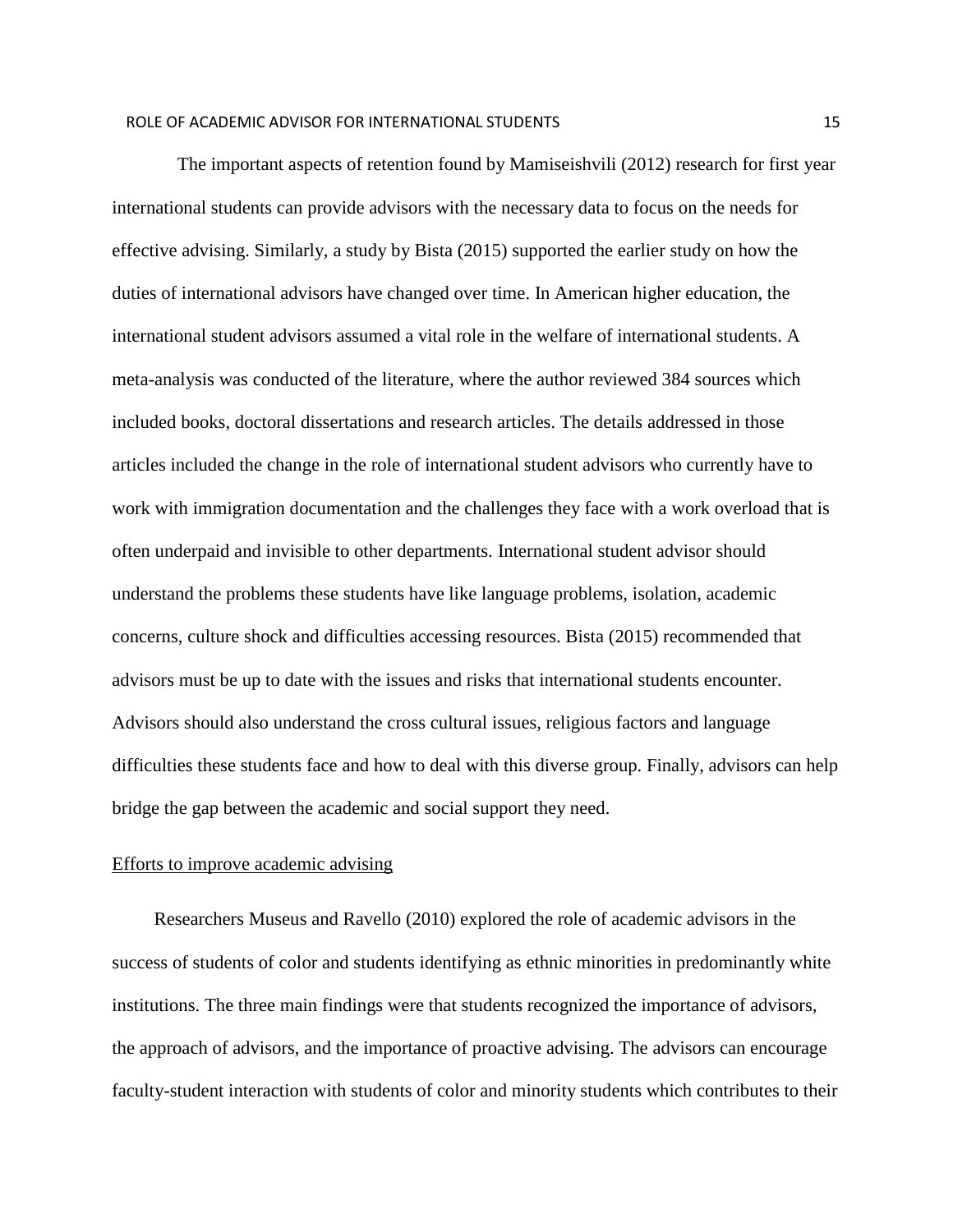success. The research questions were contributions of academic advisors working toward the success of minority students at GEMS (Generating Ethnic Minority Success). The institutions selected in this study were from the College Result Online (CRO) database of selected 4-year institutions. The samples included 45 individuals, consisting of 14 academic advisors and 31 racially diverse/ethnic minority students across three institutions. The student sample consisted of 21 female and 10 male undergraduates, ranging in age from 18 to 32 years. White students were excluded because they cannot always provide accurate assessments of their minority counterparts. Native Americans were also excluded because it is difficult to acquire participants from this population. The data collection was through face-to-face interviews of 1 to 1.5 hours in duration. The limitation of this study was the inclusion of only three institutions, each existing in its own unique political, cultural, economic and geographic context. The students also noted that the advisors who humanized the academic advising practice with a different approach and who were proactive in their advising contributed to their success. Museus and Ravello (2010) recommended that advisors learn students' backgrounds and provide holistic and proactive advising; these methods can help them to be effective advisors to students of color and ethnic minority students.

 In addition to presenting data, Museus and Ravello (2010) also presented ideas about the kinds of efforts that can be put forth for the success of minority students. The discussion centered on the need for quality advising; the earlier study focused on what the faculty needed to do. Whereas the study by Young-Jones et.al (2012) discussed the approaches students wanted from their advisors. This study evaluated the academic advising sessions based on what students perceived they needed, and their expectations and success, when advising took place that did not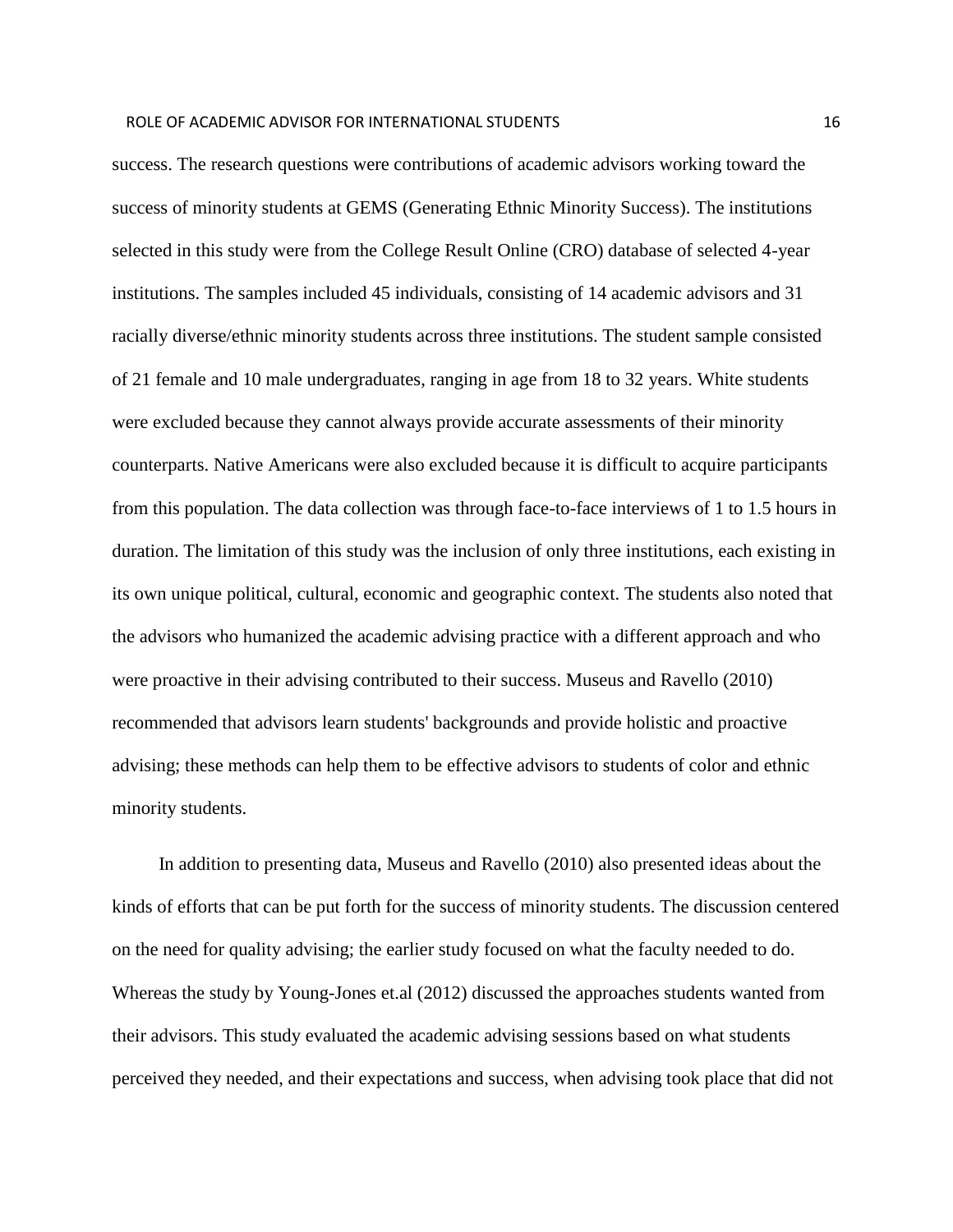#### ROLE OF ACADEMIC ADVISOR FOR INTERNATIONAL STUDENTS And the state of the state of the state of the state of th

just follow a traditional approach. The researchers conducted a survey with 611 mostly white, mostly first generation students across all four class years which focused on the experiences and expectations of academic advising. The assessments involved students evaluating their own behaviors and attitudes, completed a survey about their expectations of advising sessions, and provided demographic information, such as the students' frequency of meetings with the advisor, their gender, their classification and their GPA.

 Young-Jones et.al (2012) helped to illuminate the elements students perceived were lacking during their advising sessions. Findings from the study were that factors such as advisor accountability, student responsibility, student self-efficacy, study skills and support related to good academic advising and student success. Results suggested that the advising practices should be improved for specific demographics of the student population, namely first generation and second generation students. Young-Jones et.al (2012) recommended that advisors gain knowledge about their responsibilities through research that extended beyond student satisfaction and how these methods would impact student success. Improved academic advising can help students to engage at initial stages in their academic careers and continue to help them stay focused. It was also suggested that advising impacted on a student's academic success and that it was important to give attention to academic advising, as the emphasis on student retention has grown in recent years. Young-Jones et.al (2012) demonstrated that internships, service learning and undergraduate research were some student engagement factors that could benefit international students. Meaningful academic advising would be able to provide all these opportunities to students and help them establish their goals.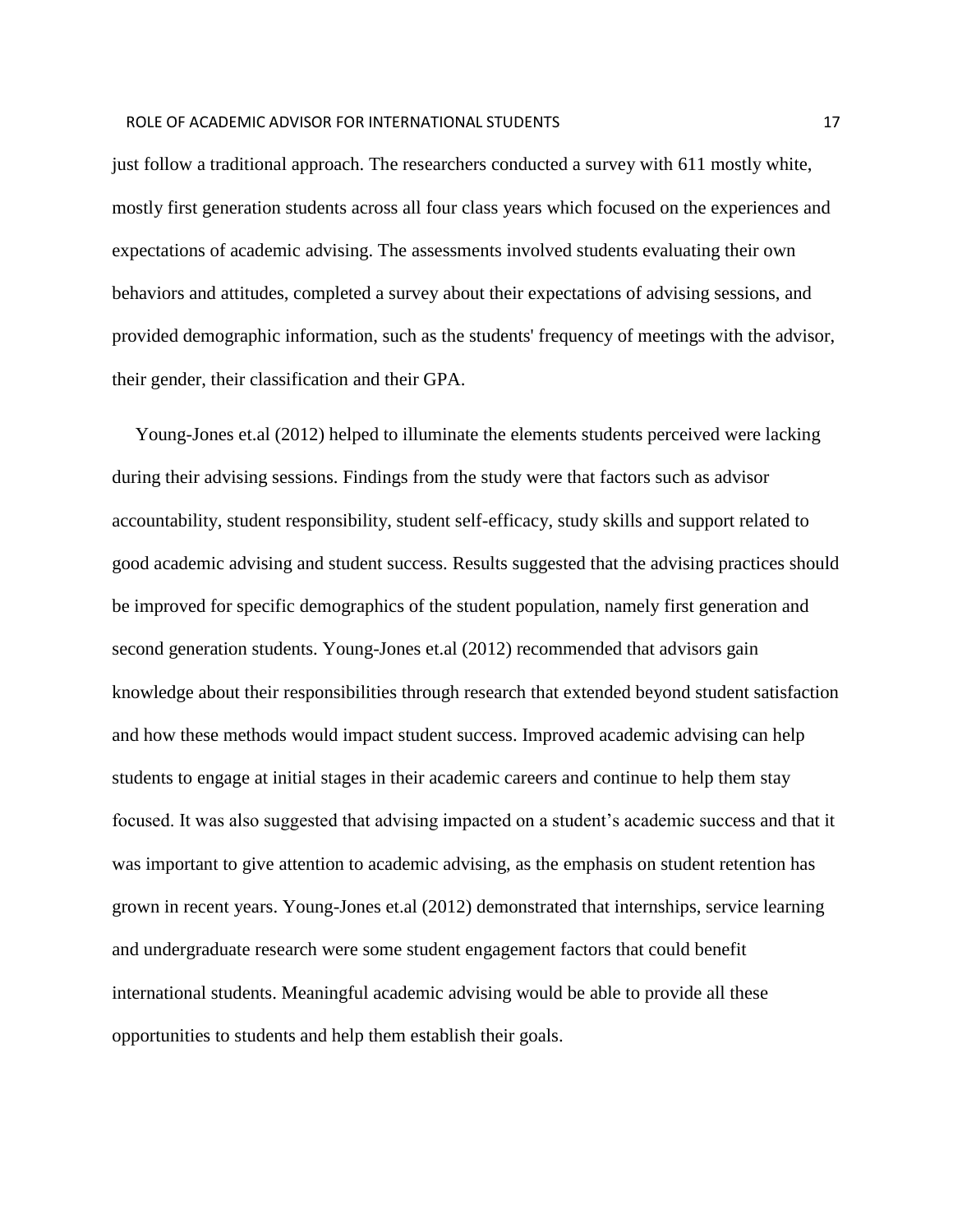The study by Young-Jones et.al (2012) clearly stated that academic advisors who encouraged students initially to engage impacted their success positively. This approach could also be beneficial for students on probation, similarly discussed in a study by Schwebel et. al (2012). The study focused on the at-risk students, who were often also on probation and who could be helped by advising outreach, proactive advising and intrusive advising techniques. The researcher used a case-control experimental design and followed a cohort of students for four years, examining advising outreach methods that were less intensive. The participants in this study were racially diverse first year students from a variety of majors at the University of Alabama at Birmingham (UAB). The advising outreach methods were not intrusive or proactive enough to benefit students. The findings suggested that the advising outreach encouraged students to attend advising and helped them to want to continue to meet with their advisors, but this had only a small impact on student retention. Schwebel et. al (2012) found that the increase in advising contact alone did not increase retention; advising strategies needed to be considered based on the requirements of the student body. The study was with a large sample and with different academic units for a duration of four years; there were different styles of advising outreach and advisors were both faculty advisors and professional advisors. The results from this study suggested that advising outreach encourages students to attend advising appointments, but the efforts did not result in positive effects beyond that, and also suggested future research should be conducted beyond the limitations of this study to find the benefit from advising outreach and intrusive advising.

 The benefit of intrusive and proactive advising in this generation of students who use technology to stay connected was discussed in a study by Schwebel et. al (2012) and mentioned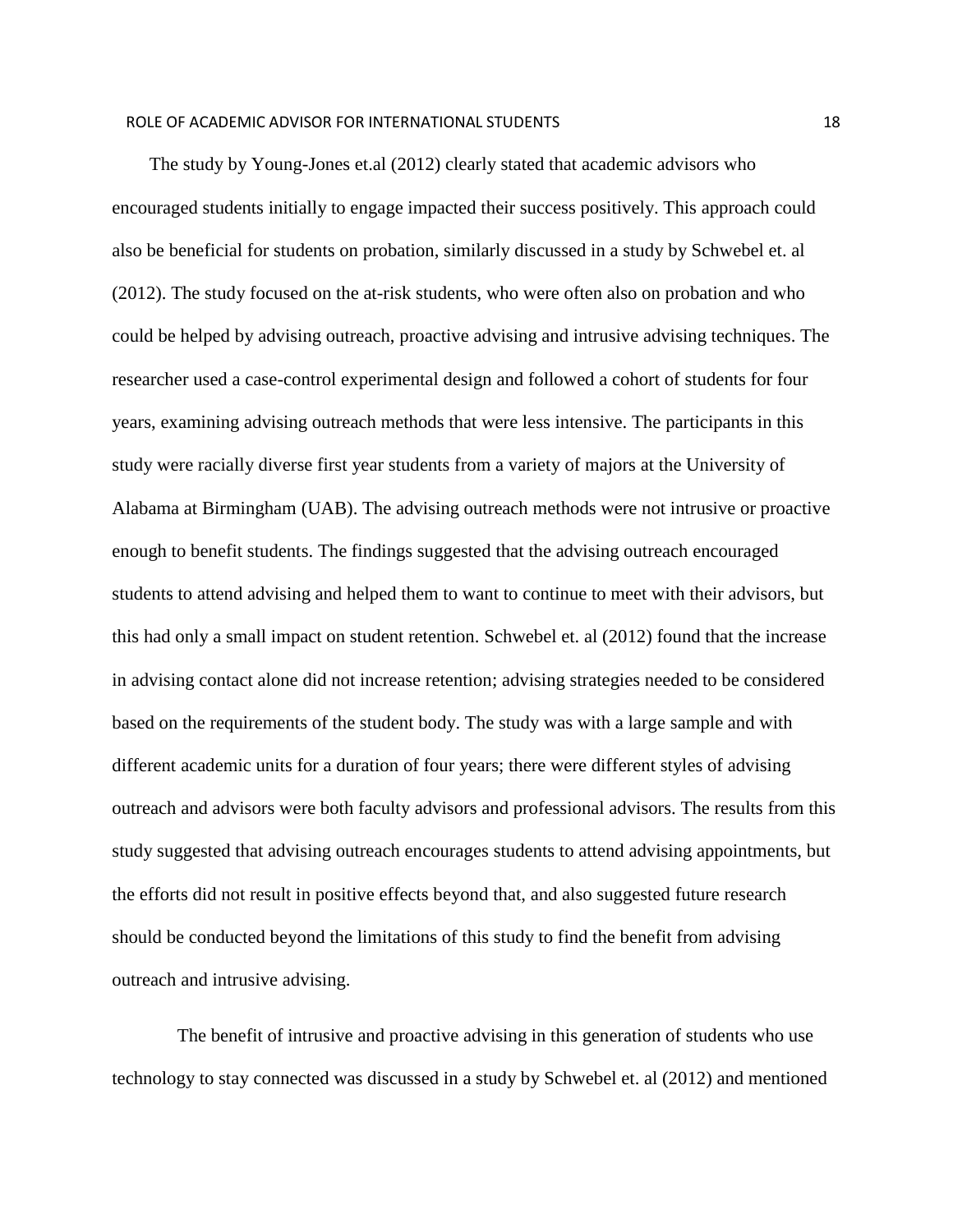the different style of advising outreach that can impact student retention. The study by Whisett, Suell & Ratchford (2014) also noted that same concept of advising to be effective, with academic advising playing an integral part. The academic advising was considered an important part in student success and overall college experience. The researchers wanted to study the components of an effective academic advising system. In this study, they surveyed students and faculty to answer their research questions about advising needs, the importance of advising, and the professor's perspective on advising. The survey was given to 72 students from diverse majors, and required participants to rank nine components of advising from most to least essential. The focus of the study was to determine if there was a need to change advising practices imparted during teacher preparation sessions. The study also had limitations; it was conducted in a small liberal arts university and participants were all students majoring in education. Thus, these methods may not be as effective for other universities or for students with different majors. The results showed that in-service training on advising, and student satisfaction surveys to monitor the effectiveness of advising can help to address the retention rate of undergraduate and graduate education students.

 In summary, through the literature reviewed for this study, advising was shown to be one of the most important factors in retention of international, as well as domestic, students. International students faced challenges during their transition into a new education system and needed more resources than domestic students to survive those challenges. The utilization of resources depended on students and their academic advisors who guided these international students, based on their major, to utilize those resources. This guidance was helpful to students attempting to navigate through academic issues and endeavors as well and provided a positive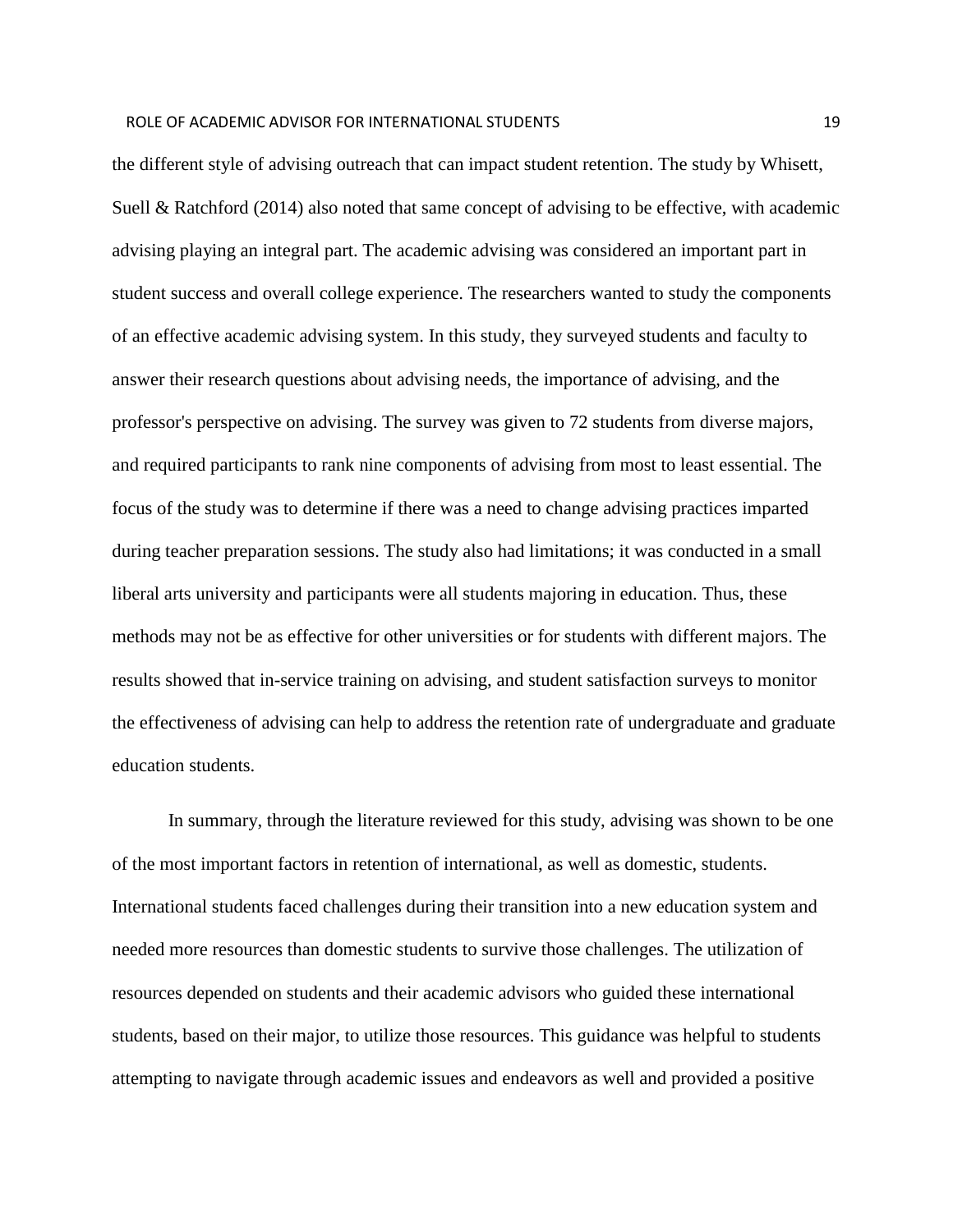impact on their overall college experience. These strategies helped international students be successful and make full use of the resources available to them.

#### **Method**

 This research was conducted to understand the effect academic advising has on international students' retention at a small Catholic liberal arts college in the Northeast. Academic advising has been considered an integral part in student retention but has not been researched extensively. The research provides a clearer perspective of international students as they transition into the American education system. This was a qualitative study, and data were collected through interviews with international students. The college attended by these students are identified in the research under the pseudonym "Newcome College" to protect participant confidentiality. Students were selected by referrals given by the academic counselor for international students. The sample for this study was international students (Appendix B) who have visited their advisors and the selection of students was drawn from the international student population at Newcome College. Each participant was invited to take part in a 45-50 minute recorded interview, in person and in a location of the participant's choosing. Prior to conducting the interview, each participant was presented with a consent form that detailed how the study would be conducted and how data from the interviews would be used. All identifying information for the participants was removed before the data was made public. The data analysis was conducted by using standard qualitative data analysis techniques. The outcome of this study would be the production of a valuable source for analysis and the provision of recommendations for future references.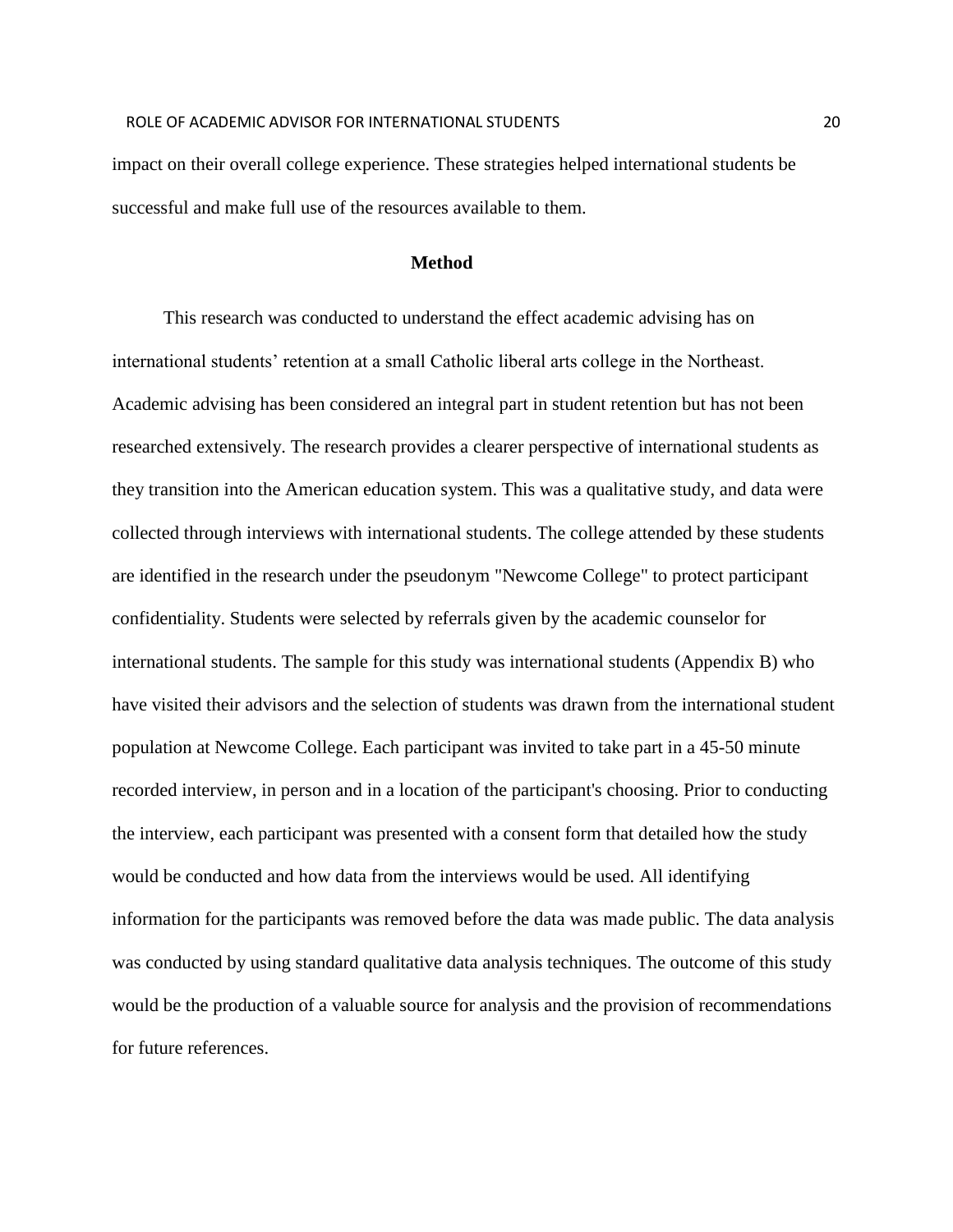The human subjects involved in the research were students who had been to their advisor and were willing to share their experiences. Before the interviews, students were contacted by email to ask them if they were interested in being interviewed and sharing their experiences. The email also contained information about the study, its purpose, and what was hoped to be gained from the interviews. Students were informed that the invitation to take part in the study was an opportunity to shed light on the different aspects of their advising experiences and also to help guide future international students.

 The paradigm in the study was the constructivist paradigm, as the research was based on the experience of international students who have participated in advising sessions. Mertens (2009) explained that the constructivist paradigm is best for explaining the lived experience of a group of individuals having a similar experience. In my research listened and made efforts to, understand, and try to analyze the factors that had helped those students in their persistence in college. The factors that had helped those students to persist in college were collected, reviewed and analyzed. Questions pertaining to the advising process (Appendix A) allowed participants to reflect on their unique experiences with academic advising. As discussed in Mertens (2009), "Qualitative methods are used in research that is designed to provide an in-depth description of a specific program, practice, or setting" (p.236). The open-ended questions allowed students to elaborate on their experiences. The questions focused on their college experiences and how academic advising affected their ability to survive the challenges they faced attempting to adjust to a new system. The other important question required them to elaborate on how their experiences could be useful for future students to help them to persist in college. The questions in the study did not involve any information that could potentially harm the subjects and their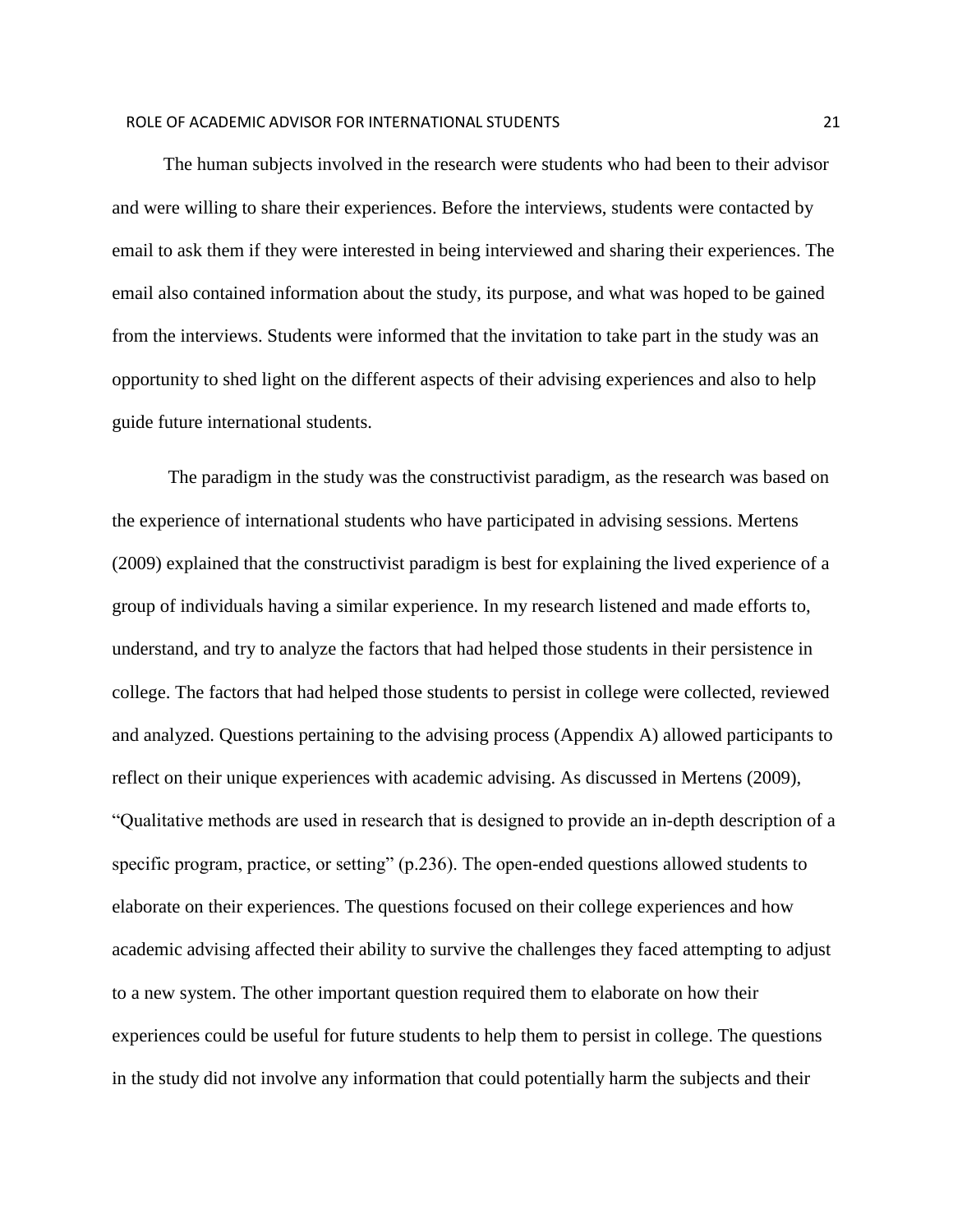identity was masked. The interviews were conducted in a place that was comfortable to the participants and determined by their input. The information provided by the students was used only for the purpose of understanding the current body of knowledge and for improving the study.

 The data collected were sensitive and had the potential to cause issues with participants who did not want to share their experiences because they thought others may know and recognize them. To combat this potential risk, participants were assured that information was not shared with any of the advisors on campus, that all information was confidential, and that their identities would not be revealed. Confidentiality was further protected by assigning participants pseudonyms (Appendix B). The data collection method was interviewing, which provided information on the perspectives of students who had experienced advising and about what their advisor had done to improve their experience. These interviews allowed face-to-face interaction with the participants and an understanding of how these students viewed their advising experience and if the sessions helped in their persistence.

 The interviewed participants were international students who needed help from their academic advisors to guide them in their course selection and other decisions related to their academics. The results of the study provided some recommendations for future research and could help future advisors for international students and the researchers to better understand the role of the academic advisor in enhancing the college experience for international students. The information could help future researchers to understand what international students need from their advising sessions and from their academic advisor and whether these factors help in the retention of international students, as well as to improve their college experience.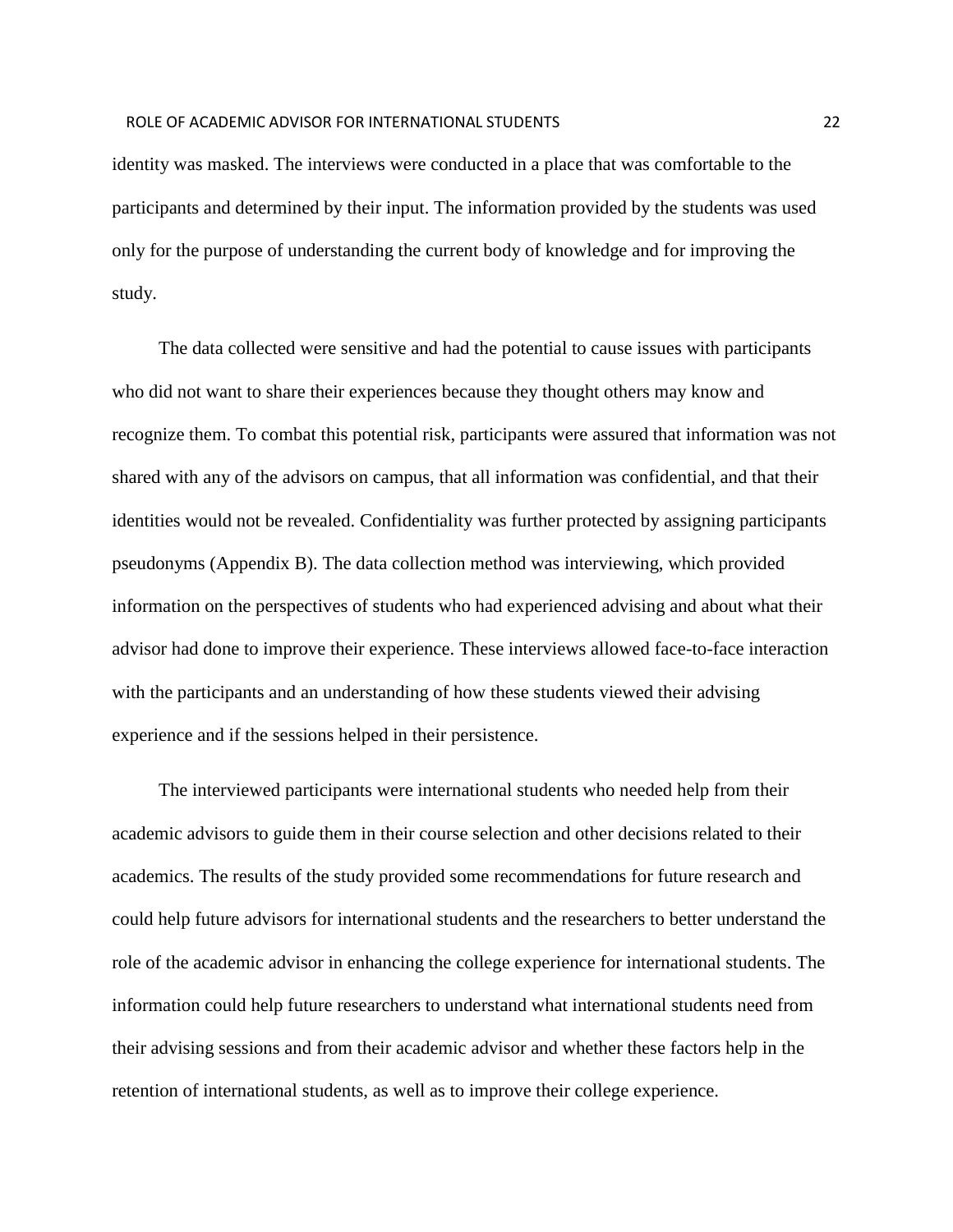This study was beneficial in providing more information about the international students' experience with academic advising and also the factors related to their advising and retention. They expressed that they needed help from their advisors to help them navigate through the education system which was new to them. This study provided essential information about what was important for international students to receive during academic advising that would help them succeed in college, academically. The factors identified were those that affected their educational experience and could be used to enhance advising sessions. The study also procured information from the students about their overall college experience and how certain factors relating to academic advising affected their persistence. Thus, the outcome from this research could allow future researchers to compare the findings and use the recommendations for improving the advising experience for international students.

 In order to analyze my data, I used standard methods of coding qualitative data (Saldana, 2015). I transcribed each interview then conducted line by line coding to identify themes and patterns, which helped in generating recommendations. I also conducted member checking with each participant by sending them the data they provided that I used in my study for comments, additions or clarifications.

#### **Findings**

#### Reasons for selecting Newcome College

 Participants in this study, traveling from a wide variety of countries (Appendix B) came to the United States in search of new academic opportunities and wanted to experience the world outside of their respective countries. Some participants chose Newcome for the academic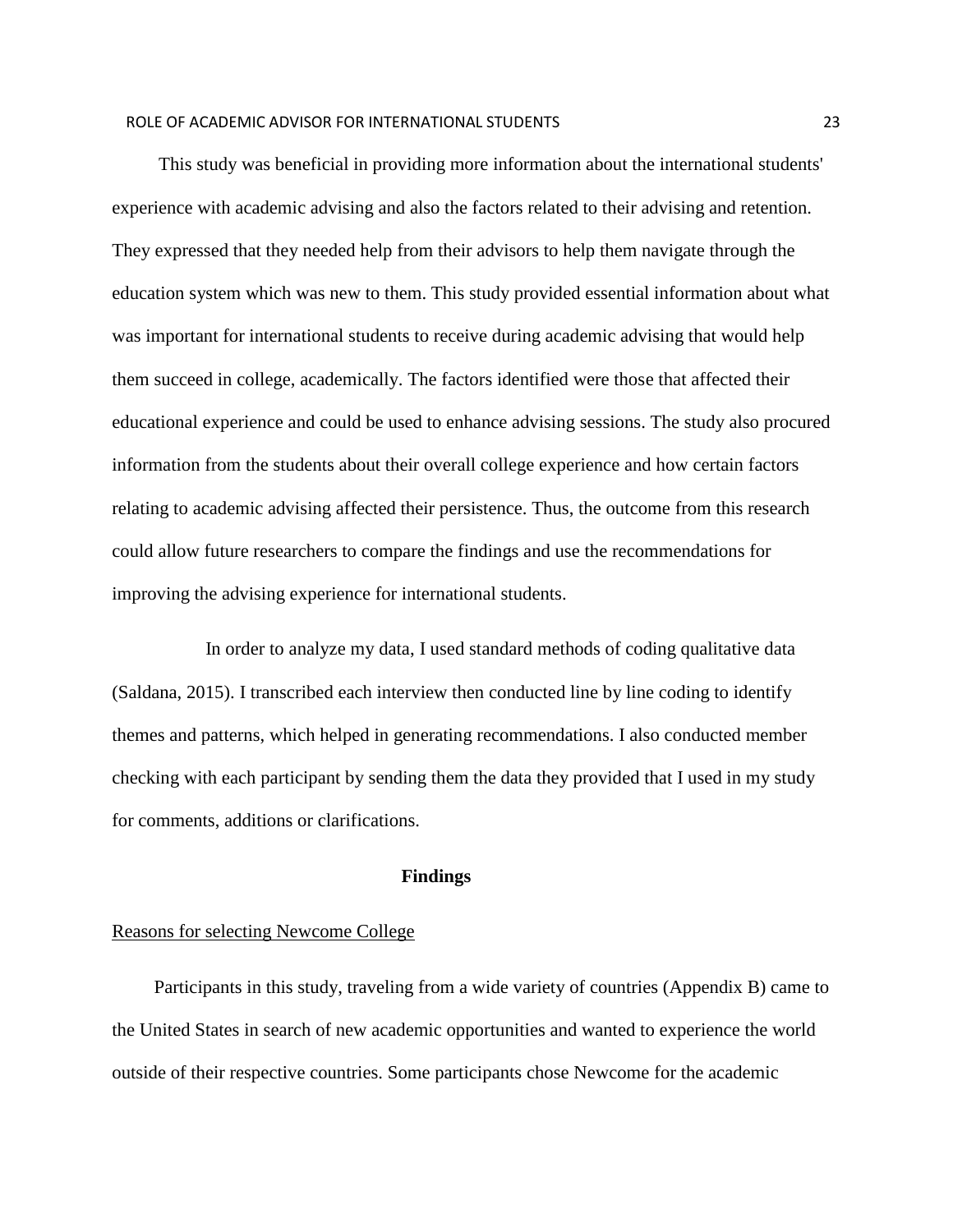#### ROLE OF ACADEMIC ADVISOR FOR INTERNATIONAL STUDENTS 24

programs and others, for the college's offer of athletic scholarships. The students said that the feel of the small community of Newcome College gave them a good chance for growth and to experience college life in the United States. These students always sought someone who could guide them in their freshman year, and they mentioned that student volunteers, such as international assistants and orientation leaders, tried to do a good job to help them. The student athletes in this study found help from their teammates, getting advice on campus. For example, participant Nina shared:

I always look for small school. Most of the people like a big school because they want to meet more people. But I think that in small schools you get to meet all people, whereas in big schools you don't get to introduce yourself to so many people. Also the team feels like family. They are not just teammates; they are like family to each other. When I saw that, I thought I would love to be part of something like that ... sports was a factor also in choosing Newcome.

Some participants decided to pursue an education in the U.S. because they did not have the same opportunities in their own countries. The participants felt overwhelmed at first, but the environment of Newcome College, located not far from Boston, and the diversity of the campus made them feel comfortable.

 Students reported that the specific orientation for international students, after just after the main orientation, was very beneficial to many students. But during interviews, it was discovered that some participants had missed the second orientation for some reason, and as a result, they felt lost and needed help navigating the school. Participant Marti shared:

I did get most of the basic information from my friends...for international students, about financial aid and job possibilities. I was here pre-season for soccer, so in orientation, I was not able to attend all sessions, but I knew where most of the offices were situated. Orientation was helpful, but if I had...attended all sessions, that would have been good.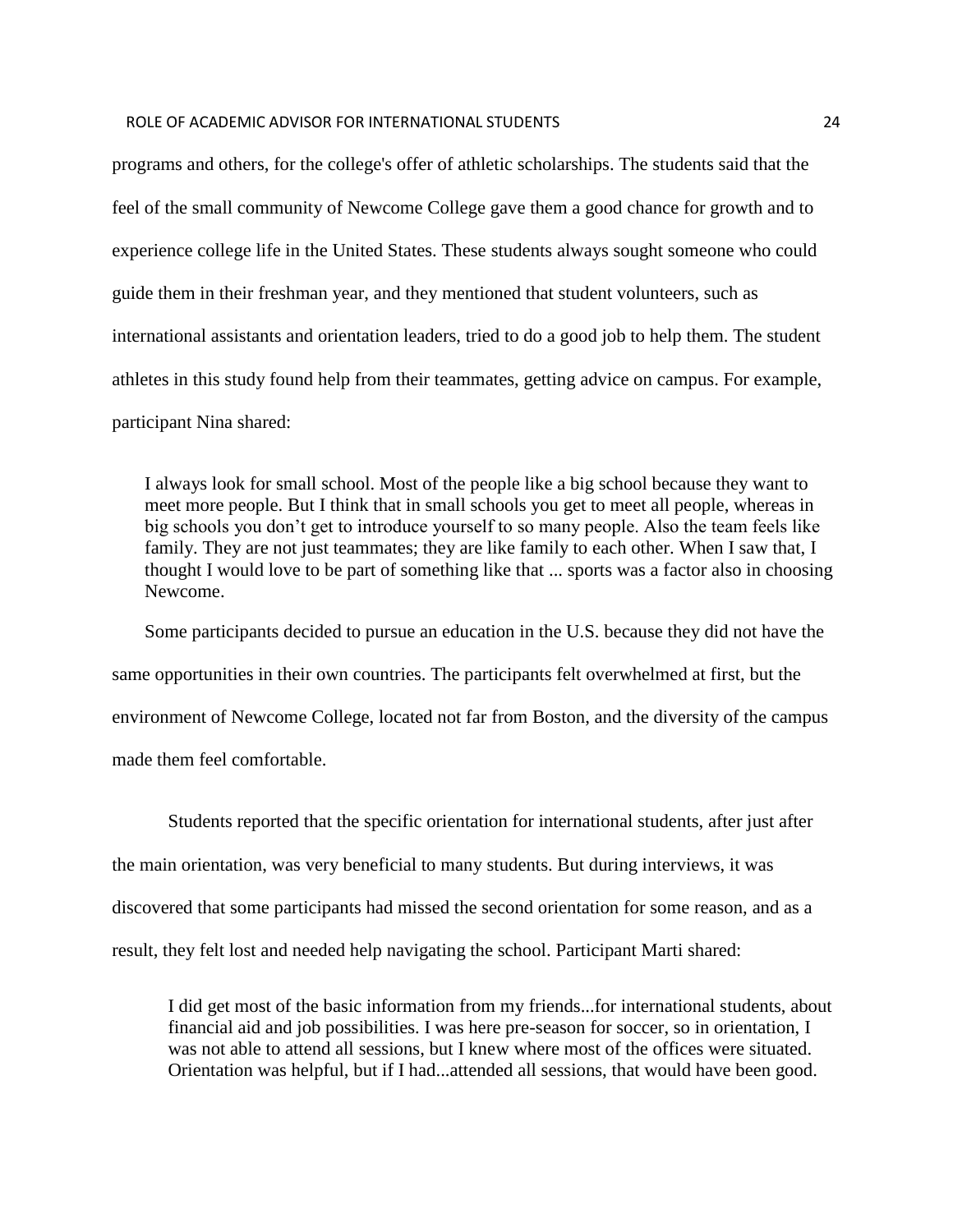These students reported that they often felt that their advisor could fill them in on the important information missed during their orientation. But some students said that they wanted more than just academic information because they were not familiar with the norms and rules of the new country. The participants who had attended orientation felt that orientation leaders and the international assistant had helped them to get comfortable and provided them with beneficial information. Participants also found help from the international office, but they wanted more information, such as advice about how to get a driver's license, how to interpret the rules about whether they could work, how they could manage their work hours and how to waive insurance coverage. The students primarily obtained all this information from their friends or teammates who were already studying in the United States. The students sought advice from an international academic advisor and said they felt connected to her when discussing their concerns. Dina stated:

I did check the website online but I did not know much about college. So I got all my information after coming here after orientation. I found lot of information from my friends as I did not know that we have to change classes. In Venezuela, we sit in the same classroom and teachers come to class. My advisor did not know that I was not aware of these thing so I got all that information through friends. I was a little confused but the international academic advisor tried to explain a few things in orientation. I like the international students' orientation better...and get to bond with other international students because they are also going through the same stuff.

Participant said that the resources provided to them were able to assist them in having a good college experience and to gain the knowledge they sought. The result from the study Mamiseishvili (2012) showed that "if international students successfully integrate in the academic system of campus, they will more likely stay enrolled in the institution" (p.13). International students always look for institutions that can enhance their college experience, academically and socially.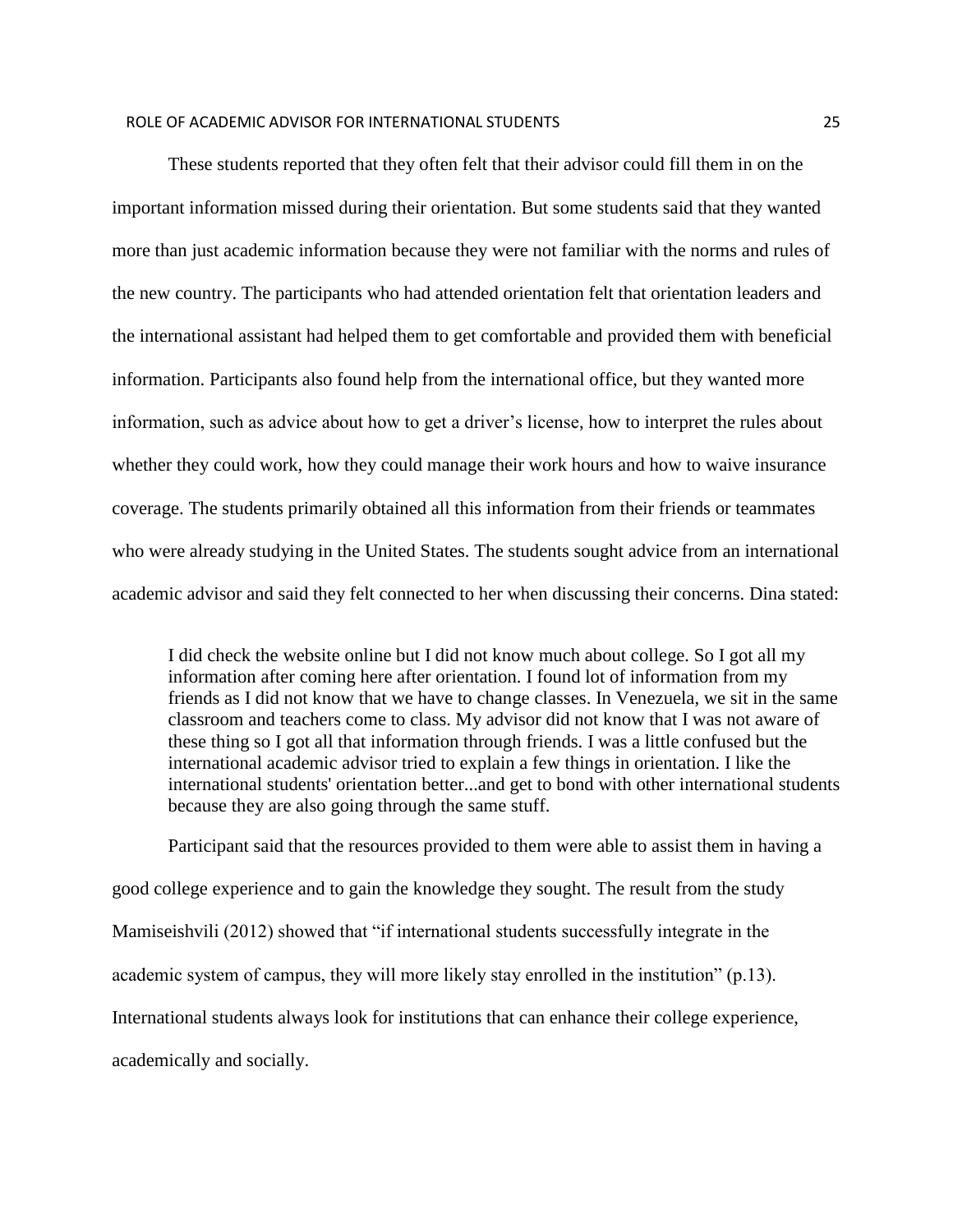#### Experiences of international students at Newcome

 The participants in this study were all attracted to the fact that Newcome College has a small community and the fact that they could be comfortable asking questions to their professors. The college being the right size, a comparatively smaller college than many, was important for them because some have compared their experiences with those of friends attending larger universities. Those friends have mentioned that they do not get the feeling that the staff was being helpful because it seemed to them they were treated as "one more in the bunch." Participants mentioned that they compared the campuses and the schools that could provide long-term growth for them, and that Newcome College fit that description. The diversity in the school also played a factor for some students because they definitely wanted to study with American students, but also did not want to feel isolated. Newcome College's location, just north of Boston, was also a main factor for many participants picking the college. Andy shared:

And also I wanted something in Boston or …near Boston. I wanted a school that had some diversity. My advisor in Venezuela advised me that living in the city might not be best... so if the school is not very far away from city that would be good choice. I like Newcome because of the education program.

The campus was a place where international students learned something new every day and being comfortable with professors made them feel that they were a part of the college. One participant commented that for academic problems, they had an academic advisor, and for any visa or documentation or campus-related problems, they could go to the international office. Allen and Smith (2008) also stated that the faculty advisor and the student's affair professional advisor working together would help in developmental advising for students. International students interviewed for this study wanted the opportunity to ask for feedback from their professors to make improvements on their assignments. For example, Andy stated: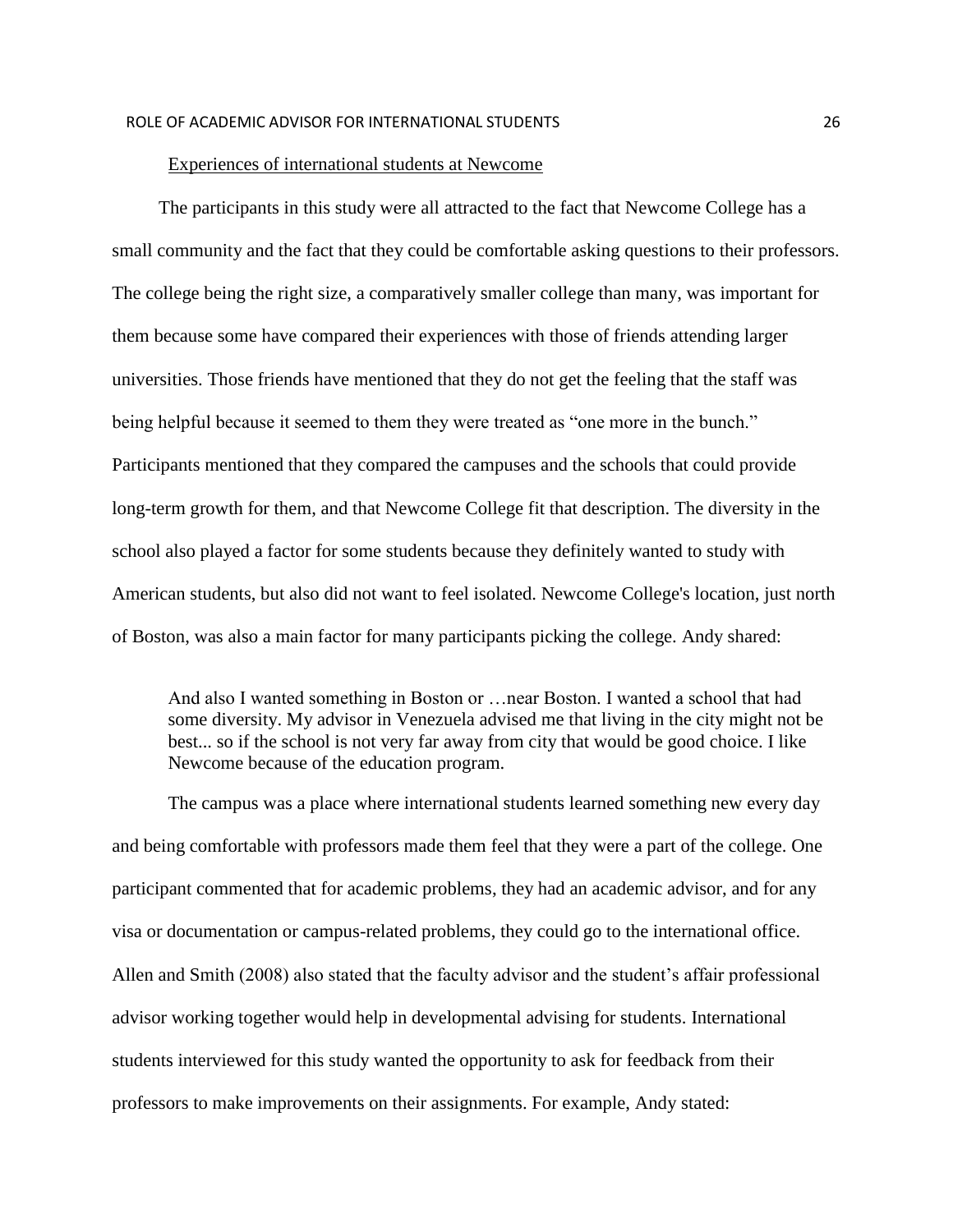#### ROLE OF ACADEMIC ADVISOR FOR INTERNATIONAL STUDENTS **1996 100 CM 2012** 27

I wanted a small school and wanted to be in touch with the teacher because if you have a question or concern, you can directly talk to the teacher or email them. I have heard from students from big colleges and universities that they feel like another one in the bunch; they don't feel they can reach their teachers to get answers to their questions. They have big classrooms; it would be hard to participate in class. You would raise your hand, but your teacher might not see it. I was always in a small classroom setting and was comfortable with that setting. I like a small school. My teacher has helped me a lot and I am always asking questions...and asking for feedback and checks on my drafts and I wanted that. Newcome was one of the schools that had that.

Participants also felt the resources provided to them were helpful because coming from different countries and different cultures, they found it difficult to navigate everything. The resources such as the writing center, the math center, and career center proved to be very beneficial. The researchers Mottarella, Fritzsche, and Cerabino (2004) suggested that "Advising approaches may be better defined solely by the advising tasks conducted than by the theory on which they are based" (p.57). The advisors could decide to provide the information or discuss it and not just follow a template; this depended on approach of the advisors. The students who had no knowledge of life in the U.S. would be able to get information on the culture and way of life from their peers. Related to this, Nia shared:

When I came to Newcome College, I was so worried that I did not know anybody here. But the environment was so welcoming. There was this group called international assistants who mentor international students, so when I came here, a mentor took me around campus and introduced me to people making me feel at home. Girls on my floor were also welcoming and nice. It was very convenient but I also felt homesick. I came after orientation and met my mentor on moving day. She met me in my dorm ….she must have checked with the RA's.

 Participants who received information and guidance early during their transitional period were able to feel more comfortable on campus. The orientation where they met international assistants and other international students helped them to connect with others also going through the same transition.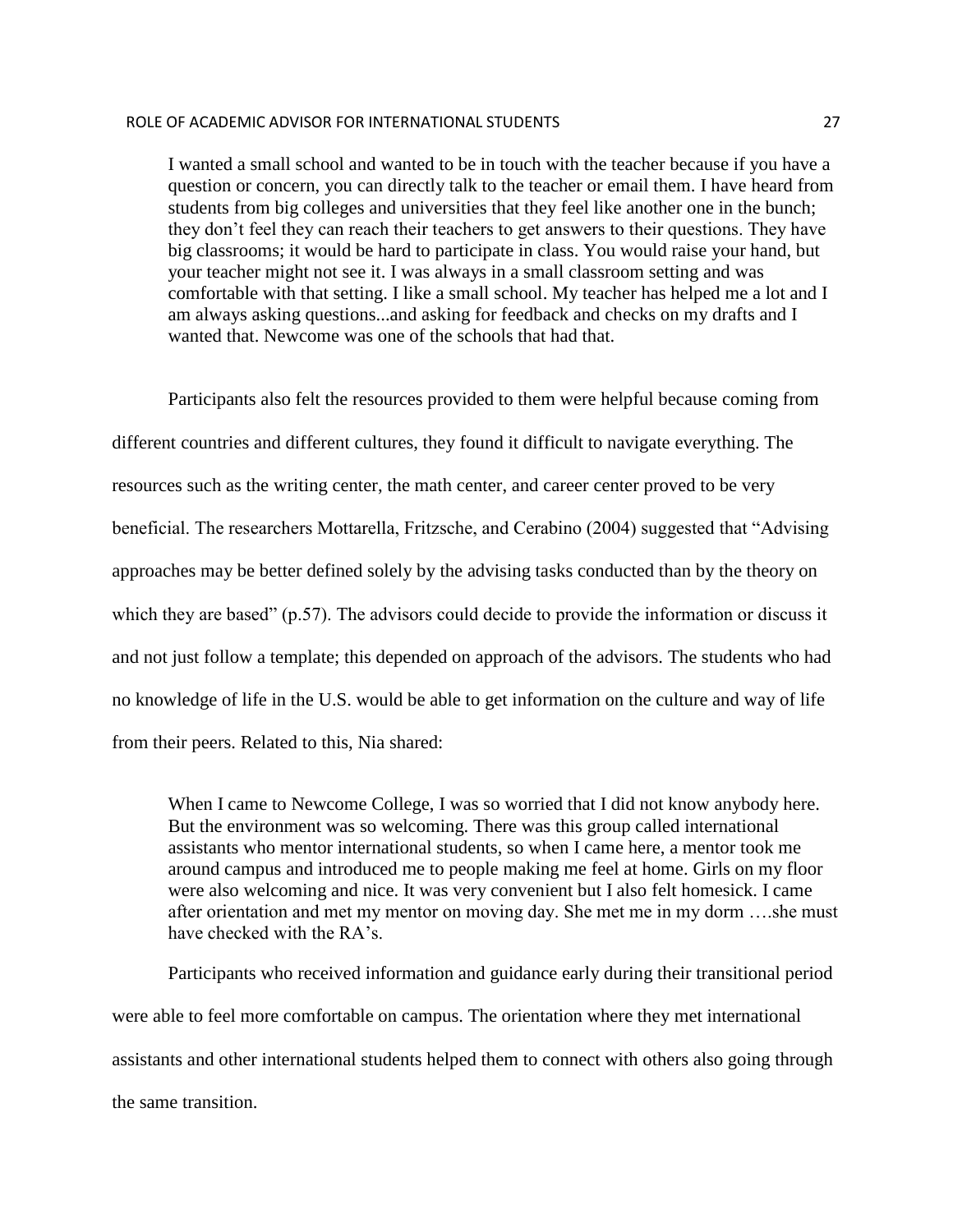#### Advising experiences

 One important aspect of this study was to thoroughly explore students' experiences with their academic advisors. They meet regularly with this person, so it is crucial to know what happens in these meetings. Students in this study reported that the advising sessions were short, but long enough to discuss the course requirements, organize classes and clear any concerns students had with their academics. The students also needed to come prepared to these meetings, which had positive and effective results in their advising sessions. Linda shared:

Usually they the sessions are a maximum of 30 minutes but we are able to do so much in 30 minutes. He the advisor will make sure everything is all set and I have my classes in order. He will start emailing a couple of weeks before classes to see how we are and how our classes are...to see if we need anything….

Participants in this study felt more connected to their advisor if the advisor established check-ins with them to keep them informed and to ask if they needed anything. These check-ins allowed them to reach out to their advisors if they had any problems. They always wanted to know if the academic advisors could help them figure out if the classes they were taking would be a good fit with their major. The academic advisor who just followed the course selection that fit all would not be able to help international students because these students wanted to understand more about the requirements and courses before choosing the courses. Some of the international students who were interviewed wanted their academic advisor to discuss the requirements in detail and recommend courses which would fulfill those requirements during their advising session. Jeremy shared:

I didn't know at first what I wanted to do, so I started to take any classes. Then, I liked the finance courses so decided to take that as a concentration. I talked to my finance professor for advice. She was not my academic advisor but I took her as my advisor.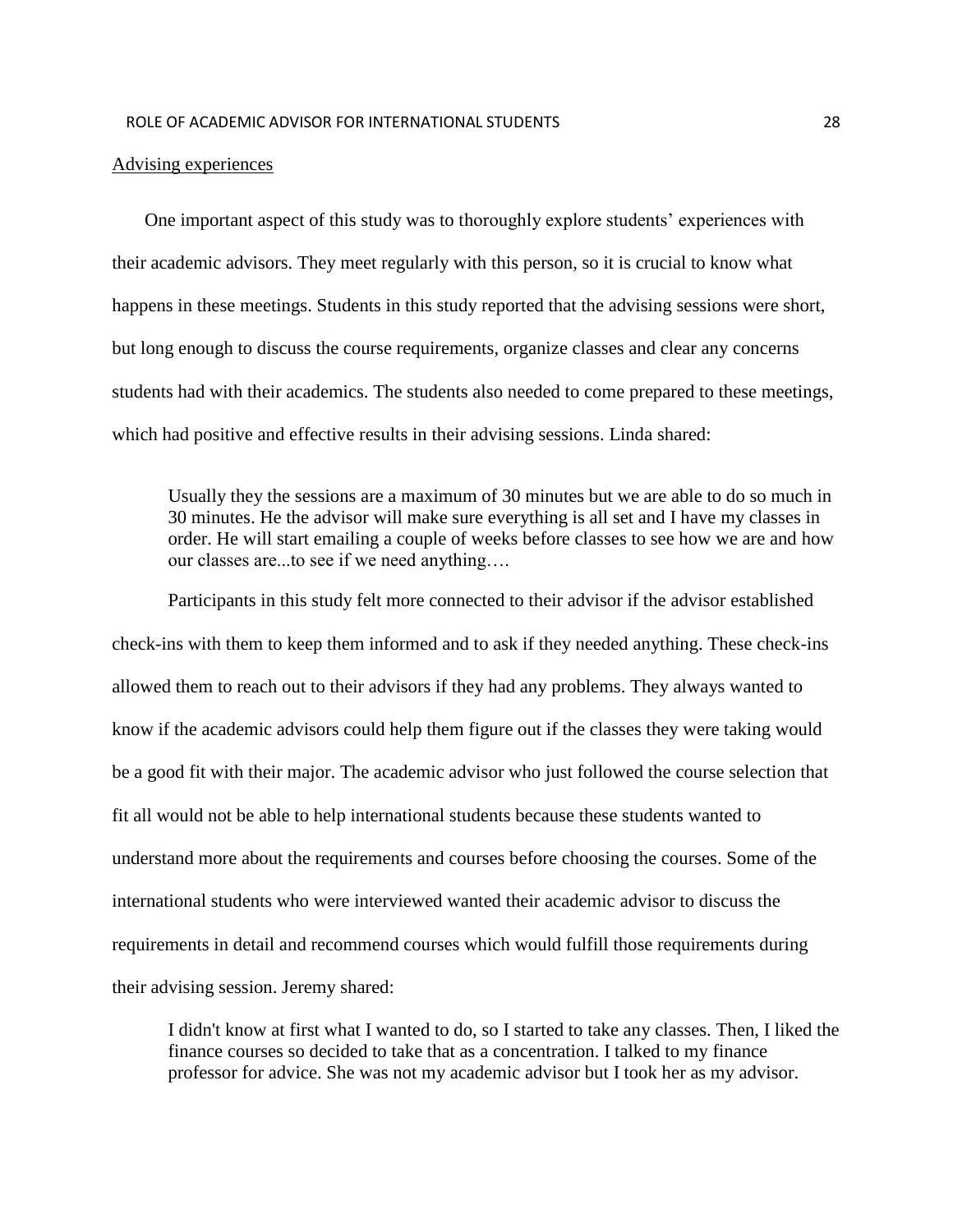#### ROLE OF ACADEMIC ADVISOR FOR INTERNATIONAL STUDENTS 29

This participant hesitated to ask his former advisor about adding his concentration because the advisor had not made an effort to know his interests during the advising sessions. The study by Mottarella, Fritzsche, and Cerabino (2004) highlighted "the importance of an advisor establishing a relationship with an advisee and conveying warmth and support in this relationship" (p.59). International students were more comfortable talking with the international academic advisor about their interests. Leo shared:

I don't have that kind of relationship with my primary advisor, but I talk with the international academic advisor about courses and how they will help me in my major…. like today I talked about my project and she was more interested; She is more open to talk. She talks about courses and how it will relate to my social life. My primary advisor is just to pick courses but she is easier to talk to about the social side of courses.

The participants felt that having an international academic advisor was very helpful for them. The study Zaho et.al (2005) suggested that "Faculty members and academic and student affairs administrators can use the findings of this study to better understand, advise, and assist international students in making a successful transition to college life in the U.S. and in finding ways to get involved in a range of educationally productive activities that will help students attain their educational goal in a satisfying manner" (p.226). Thus, having another academic advisor would be helpful because the international students find an international academic advisor to be very helpful in addition to their primary advisor. She provided them with information that specifically helped them as international students. Participants felt connected to her because she helped them academically and also in making connections with the campus. They were advised by her to use resources such as the writing center, the math center and many workshops conducted for international students such as note-taking skills, time management, navigating the American classroom, navigating the library, and academic integrity.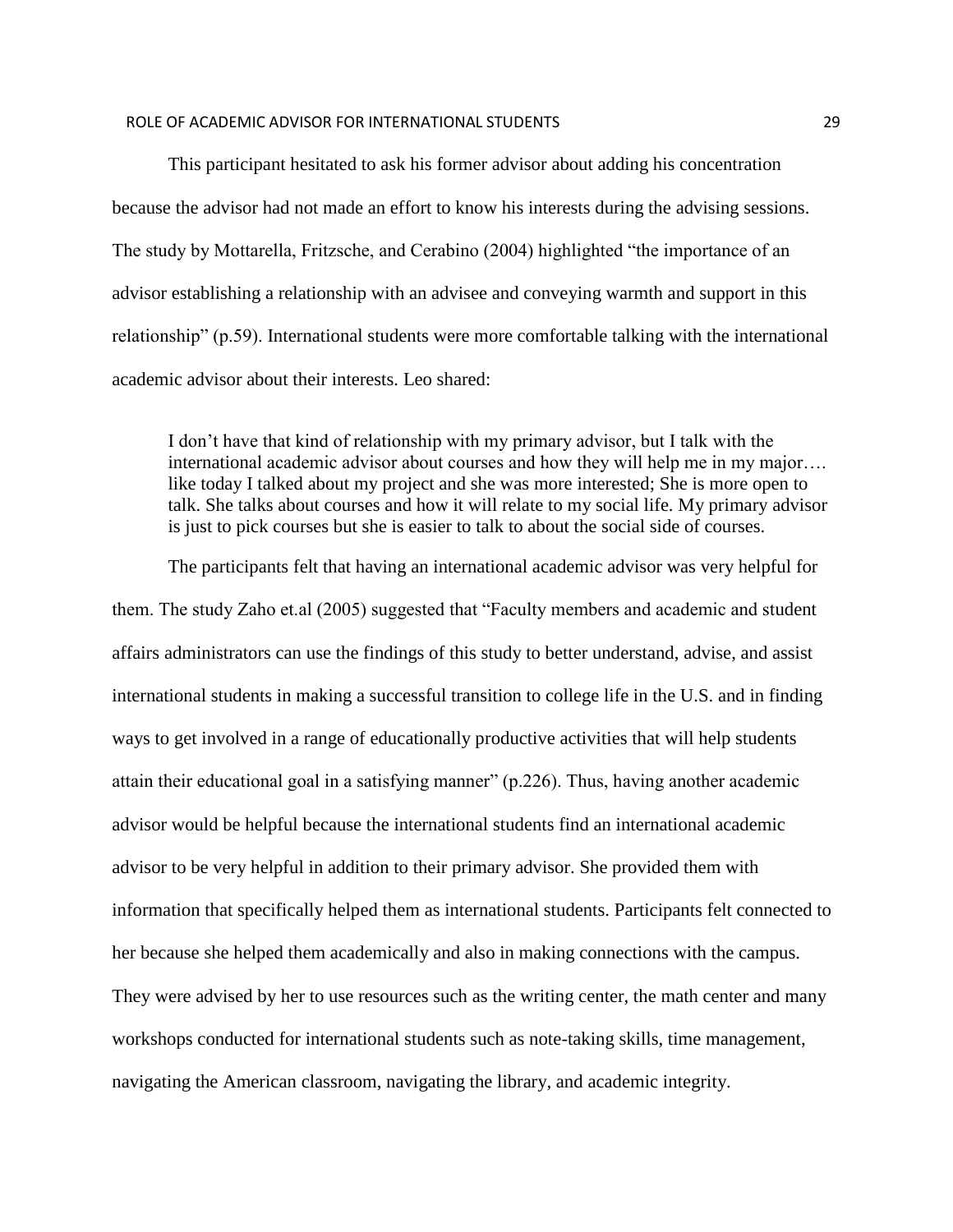#### Challenges international students had during the advising sessions

 International students in this study have expressed confusion about the U.S. education system, and they reported that they did do some research before coming to the United States, but a few things still presented problems. Registration for classes was a confusing process for many participants because the system was different from the one in their countries. The students wanted their advisors to explain the course requirements and also provide guidance in understanding and following the system. Andy shared:

Yes, they need to not assume you know everything. Like my MTEL exam-- I did not know about this until my sophomore year. My advisor should have let us know…. as a reminder like "You need this, this and this and you know that, right?" so if I don't have the information we can go over it again.

Participants expressed that their advisors could have reminded them about all the information that international students needed, related to academics. Some may have missed pertinent information during orientation or during their online research about the course or classes. The students could be reminded about the important information concerning courses they were taking. Some of the processes were confusing for international students compared to domestic students. The Allen and Smith (2008) study emphasized the importance of faculty advisors to provide holistic advising, and students appreciated advisors who took time to develop quality advising strategies. Manny stated:

Picking classes is not difficult...The thing is that you need to consider... next semester or next year as well. Because if I take these classes…can I take the other one next semester? Or if this one is offered this semester... is it not offered next semester? This kind of stuff was really confusing ...for all those reason having my academic advisor was very helpful.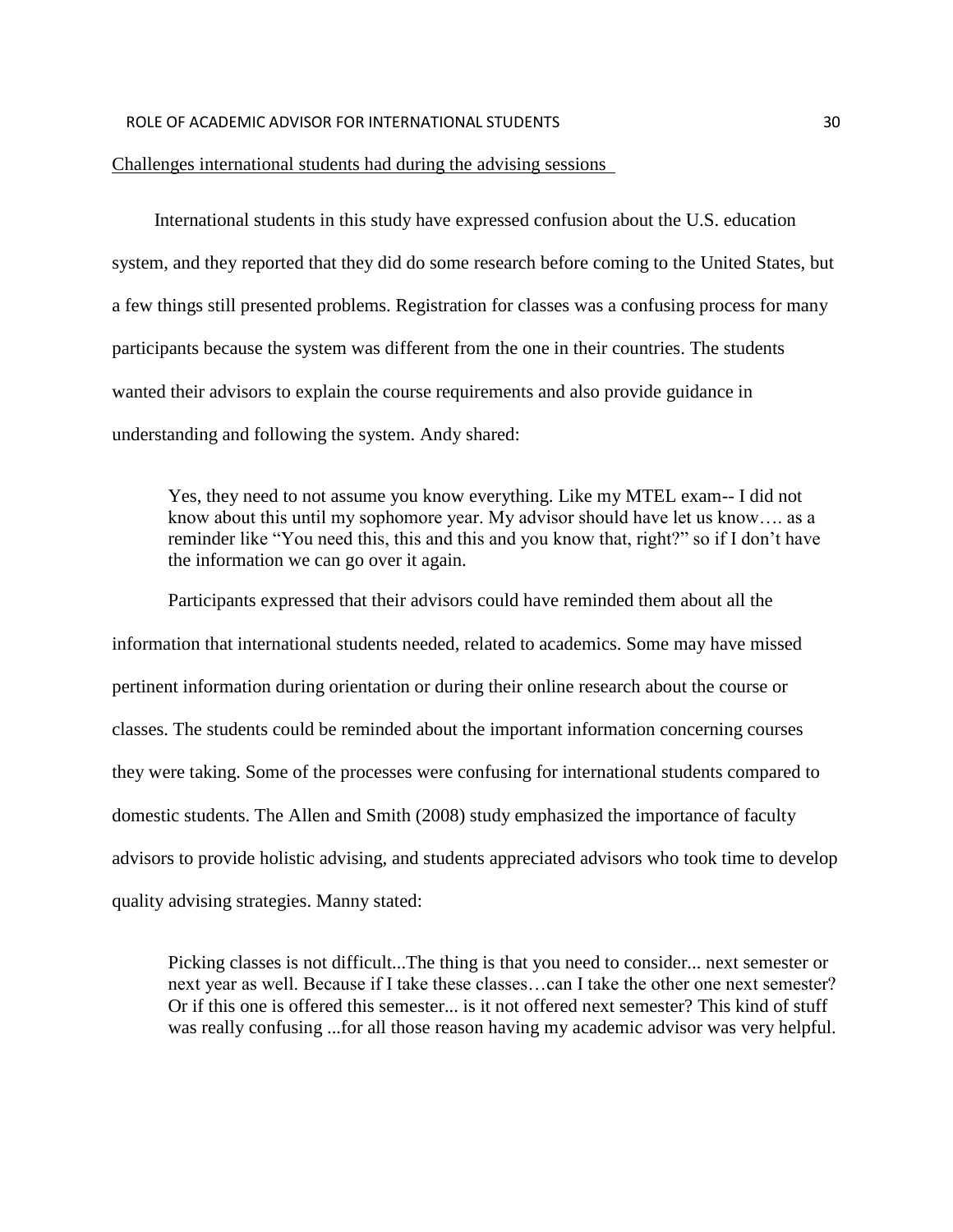The students felt that confusing registration processes could result in them taking unnecessary courses which would lead to them graduating late. Needing extra time to graduate would be a waste of money and time for students. The academic advisor could help them stay on track by helping them choose the courses that were required by or boosted their major because many students just applied for a major without researching the requirements needed for that major. International students needed help in understanding the course requirements because some classes fulfilled several different requirements, allowing them to take just one class instead of three. Bista (2015) study stated that "Many international students do not clearly understand American college culture and faculty expectations" (p.95). Academic advisor should consider that international students need a little more help than domestic students and that they look up to their advisors to guide them. Participant Linda, whose friend had a different experience, shared:

I just think for us international students...our advisors need to be more personal...I want to say nicer, but more in touch, because a lot of students...don't know about their career opportunities from their major. My friend didn't meet her advisor... just a secretary…Whenever I talk about my advisor, she always says "oh...that's not what I got".... I think it's important to meet the student you are advising, even if you are busy.

 The students looked forward to discussing their interests and academic concerns with their advisors, and if the advisors were not making an effort to have a conversation, that discouraged the students. The same issue was discussed in a study by Bista (2012), who noted that "With adequate knowledge of cross-cultural understanding, international student advisors may deal with students from diverse cultures, religions, and languages successfully" (p.99). The participants wanted their advisors to be more personally invested in them, and have an interest in their culture. The small subtle things such as pronouncing their names correctly and wanting to know about their cultures and the lifestyles of their countries made a big impact. The study by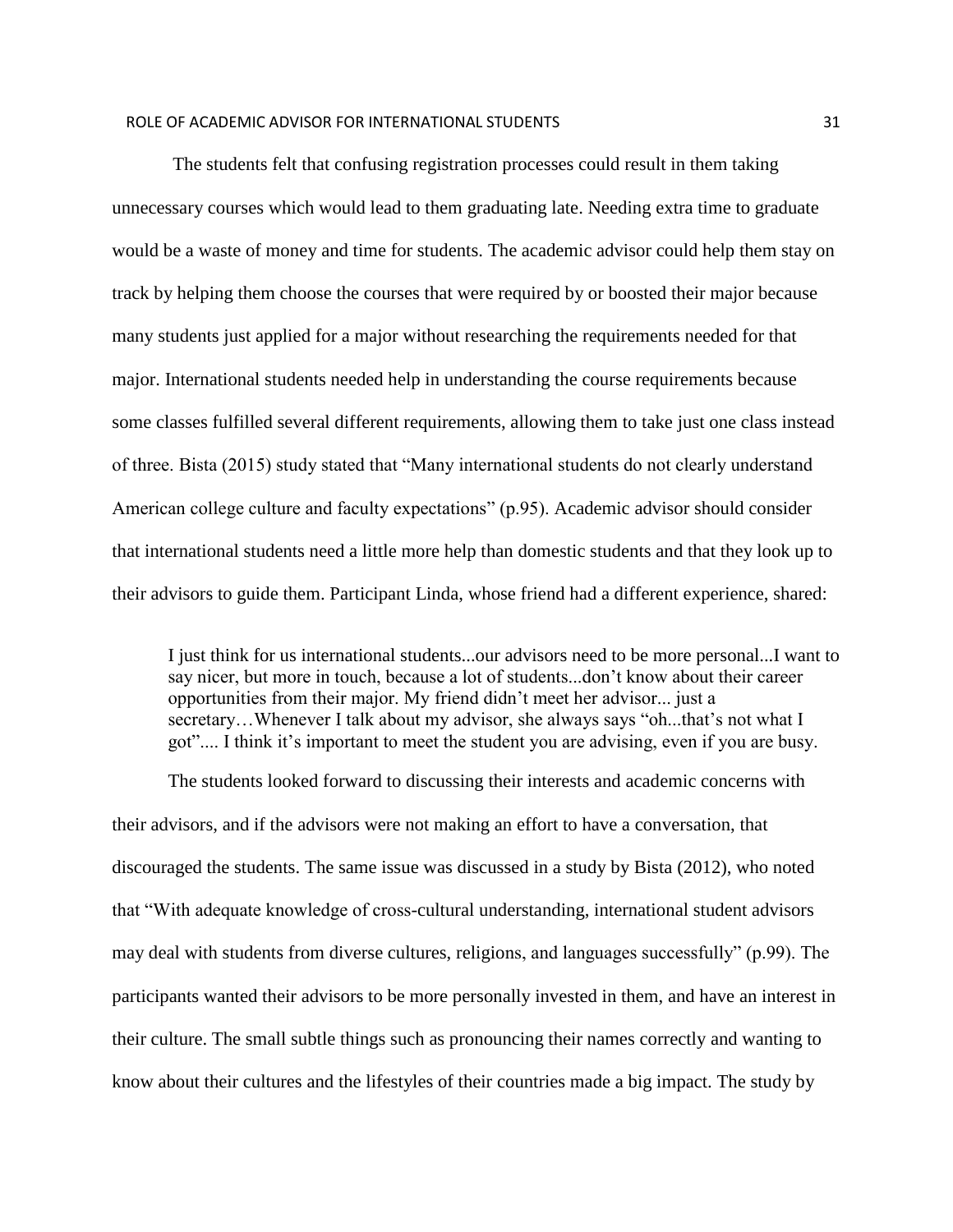Museus and Ravello (2010) also mentioned in their recommendation that " When asked about the role that academic advising plays in fostering success among college students of color on their campuses, several student participants referred to the positive impact of key academic advisors who were friends or mentors" (p.53). The advisor who understood the difference between domestic students and international students was best able to help this population of students.

#### Improvements in academic advising:

 International students in this study did come to the United States prepared to work hard but they had some obstacles, such as not being familiar with the education system. The academic advisors should discuss with students what information they already knew and if they wanted to know more about anything from their advisors. The participants said that they expected that the requirements for their courses would be discussed by their advisors during advising sessions. Some students did not have all the information they needed about the requirements for their courses, and they needed help in figuring that out. There were some requirements, such as the one course in their major fulfilling several different requirements for their concentration, which needed to be explained. Betsy shared:

Last semester our meeting took ...an hour and a half because we were trying to figure out how I could graduate early. I took an exam (I speak Spanish)...a CLEP exam for credit and also took classes in the summer to boost my credit. My advisor gave me a plan...and said it's up to you to follow it or not. She pretty much gave me the option to graduate early... or if not; I still had one extra semester, so it wasn't a big deal. It's always good to talk with your advisor because they have lot of information that you don't know about the requirements. By taking one course at Newcome you fulfilled a bunch of requirements and some people don't know that. I took a US women's history course which satisfies the other two requirements for diversity and history. There are lot of things that some people don't know, so by asking your advisor, you can have that information.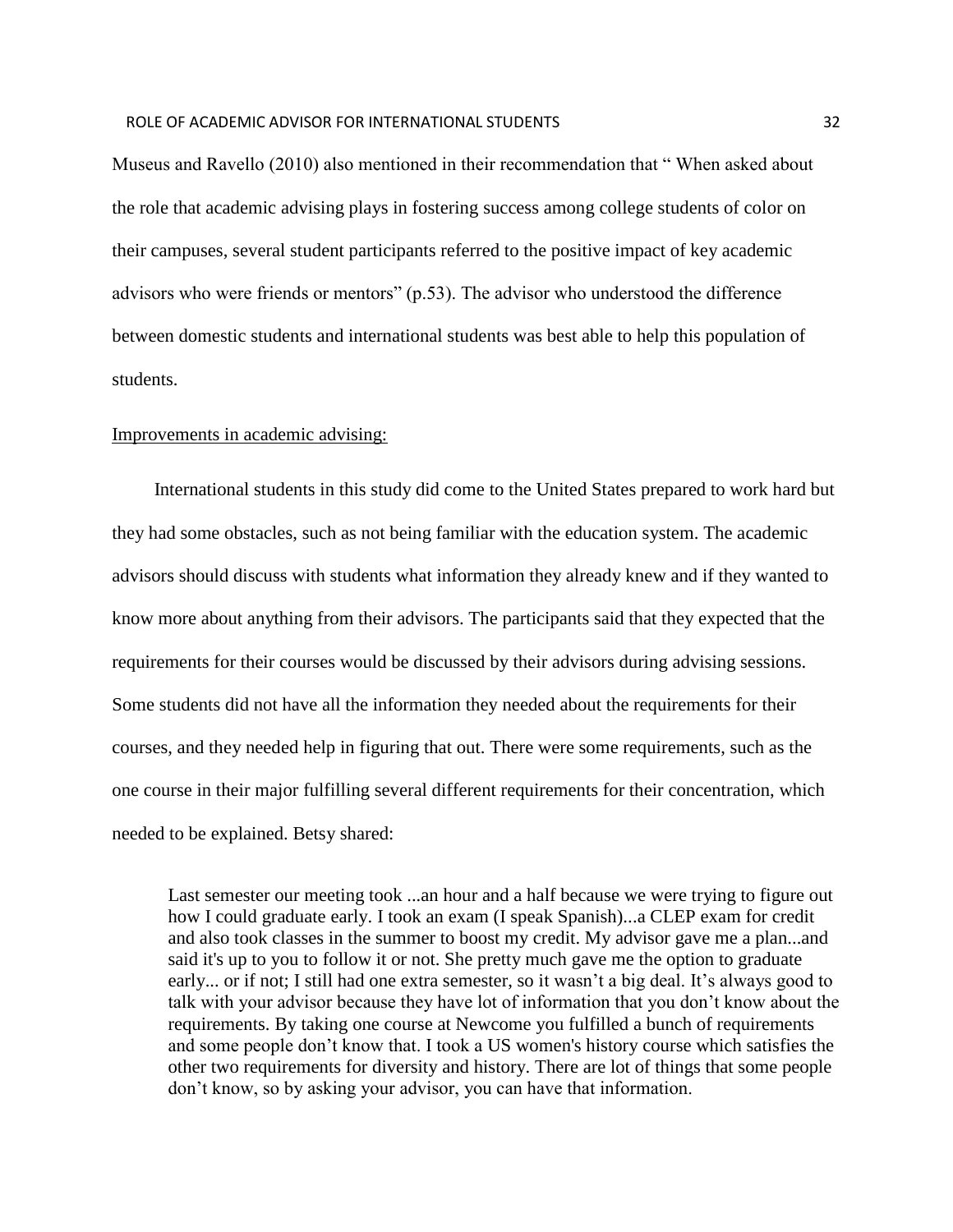Academic advisors should bring up and discuss these requirements in meetings because international students tended to be shy and did not ask for help. The requirements that could be customized according to each student's needs could be explained by advisors early in the semester, so that students could consider and discuss their options early on. The staff needed to be a little more compassionate and willing to provide information about resources to help students experience their college life more easily without stressing out about being alone and lonely. The Bista (2012) study stated that "Skilled international advisors with a good work ethic always provide appropriate services to students and scholars during their stay at college or universities" (p.98). The participants in this study also thought that the students should demonstrate a willingness to be helped. Students who did not come forward and ask to discuss their concerns ended up stressed and confused. The academic advisors could also help them in planning their long- term goals by discussing future plans after graduation. Orientation, initially, provided a good platform for imparting this information, but by the time students reached their sophomore year, they needed to be reminded again. This could be possible if the students and academic advisors have a good relationship to talk openly about future plans.

 Academic advisors should also be aware of the limitations international students have in this country concerning work and internships. A documentation process must be done; they cannot just start an internship like domestic students. They have very little control over what they can do but with the help of their advisors, they could figure out a way to stay within their limitations and work toward their future. Betsy also shared:

As an international student, it is not easy to find opportunities here, not easy at all...especially if you are full time student and you want to work off campus...Having an advisor telling you that you can do this or you can do that is very helpful. Something that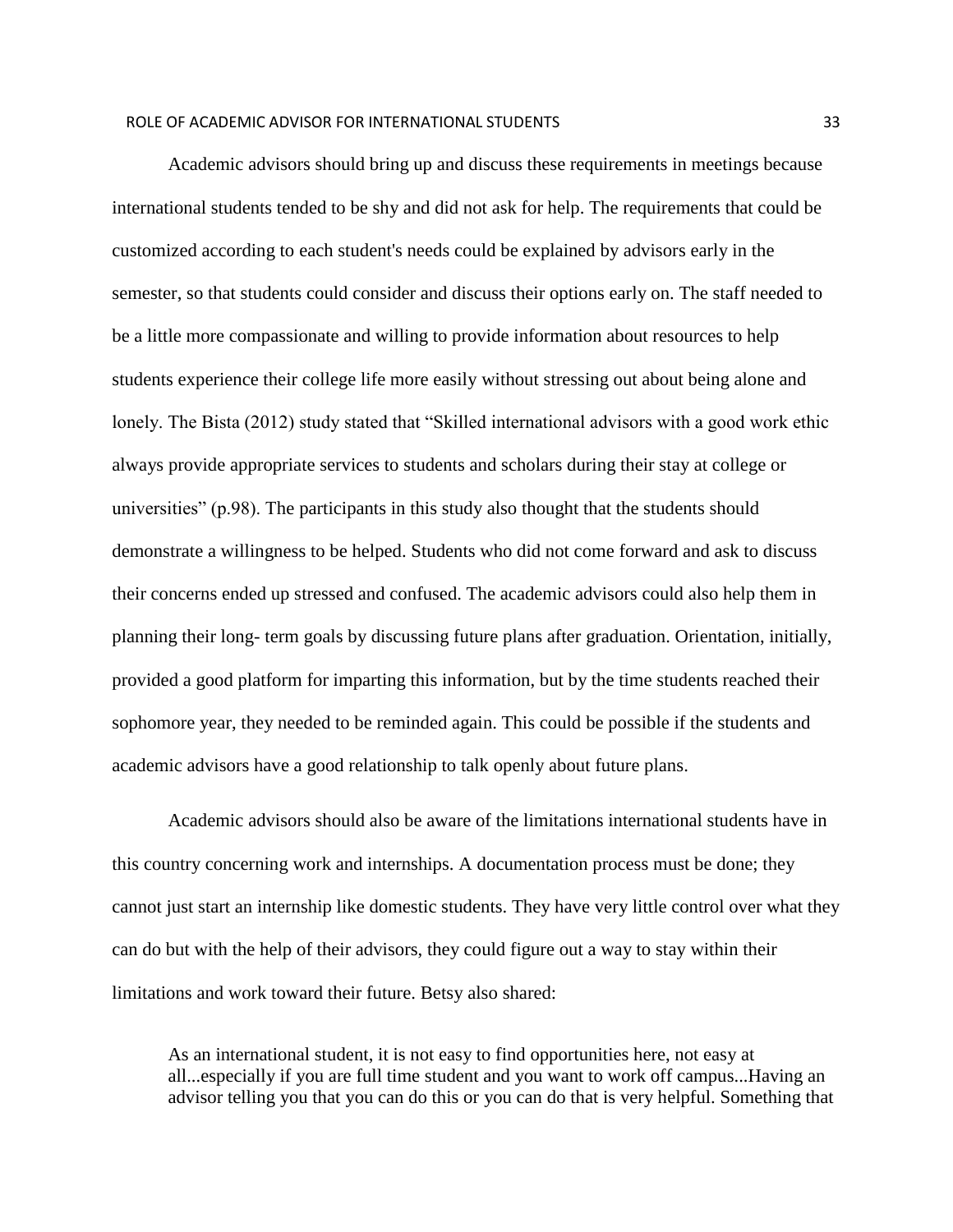#### ROLE OF ACADEMIC ADVISOR FOR INTERNATIONAL STUDENTS AND THE STATE RESEARCH TO A 34

I have seen that most of the advisors do not know the international students' limitations. They say you can go out and look in hospitals for doctors you can work with However, I cannot; school has do that for me. … There are a bunch of government things that I have to do....they treat you like an American student which is fine, like normal students...Sadly, we are not.

 The academic advisor could make sure that students know how to get their internships or refer them to career services, where they could be guided on either internships or working options. The study by Allen and Smith (2008) suggested that, "Faculty apparently believed their time is better invested in addressing the overall integration of students' academic, career, and life goals connecting options in the major to these goals, and referring students to resources that help them become better learners" (p.408). Better information and guidance could help these students to choose their paths and plan better. The advisor who takes extra time to understand what the students' interests are and what could help them to reach their goals would be able to help these students better. Museus and Ravello (2010) discussed this: "Advisors should provide holistic academic advising. This means that advisors should try to understand nonacademic challenges faced by students of color that might be influencing their academic experiences" (p.56).

 Academic advisors who have good insight on which courses could best serve a student's major could make an outstanding difference in international students' futures. Information, such as how many credits they need to graduate, how they could earn extra credits and how they could earn credit from online courses would be valuable and helpful to students. The international academic advisor at Newcome College did help international students by providing information on earning extra credits. She helped them with the process of taking the CLEP exam, which gave them 12 credits, allowing some students to graduate early. The international academic advisor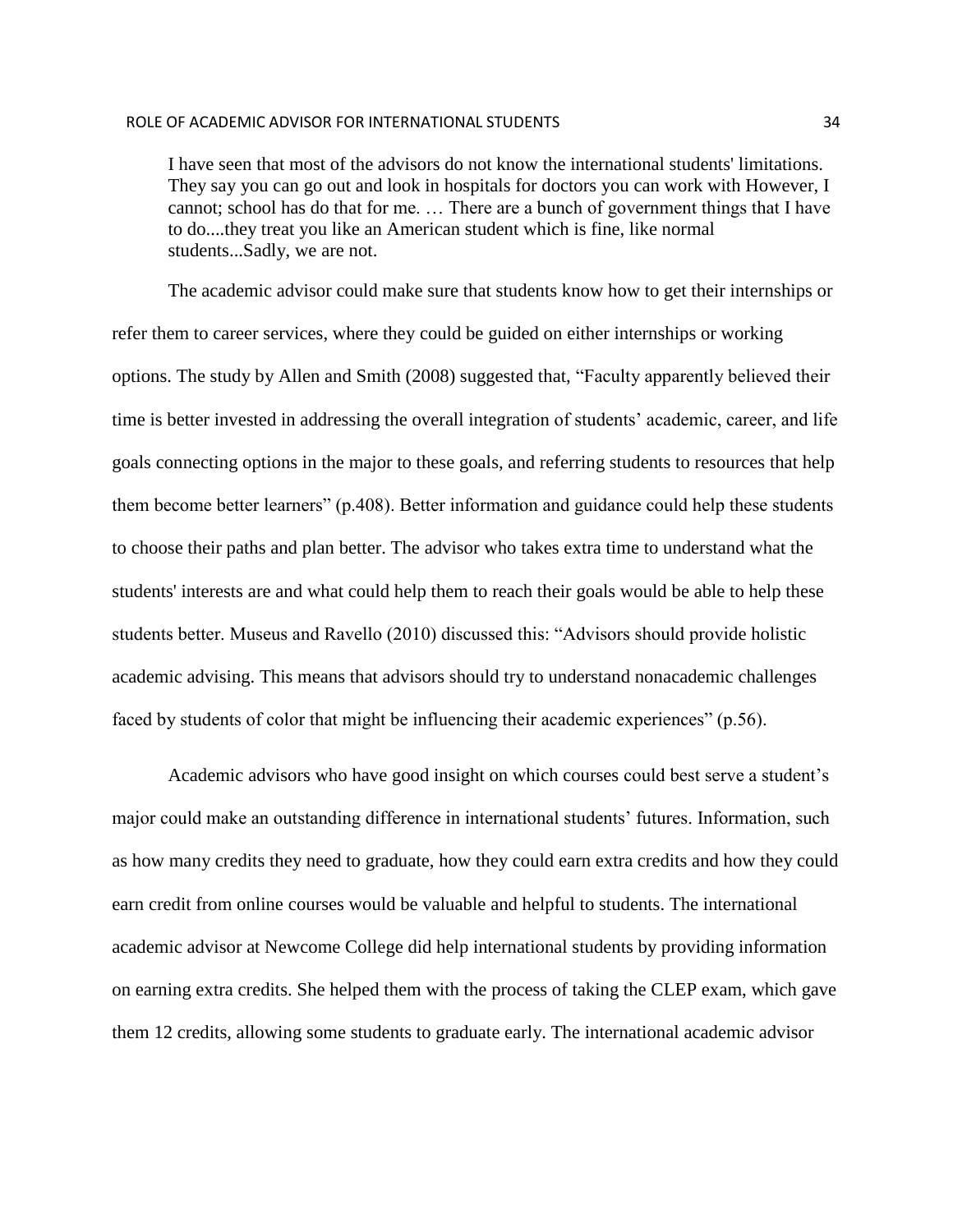#### ROLE OF ACADEMIC ADVISOR FOR INTERNATIONAL STUDENTS **35**

organized many workshops for international students to help them understand the system and work with it. Nia shared:

In my freshman year, the international academic advisor emailed me. That's why I went to meet her. Had she not sent me those emails, I would not have gone to meet her. She helps me with my social life. She helps me to plan how to prepare for test and readings. I do attend her workshops and it has helped me...My college writing was not good. I was failing. The professor emailed her and then she advised me to use the writing center. My primary advisor did not advise me to go to the writing center for help.

 The international academic advisor worked hard to organize workshops and sessions to help international students. This trusting relationship was maintained because of her continued work with them, from orientation until they graduated. The students were familiar with her from the start and knew how to contact her. All these factors made a difference for students, and this was why they reach out to her for help. The participants also mentioned that they had the advantage of having two advisors, an academic advisor and an international academic advisor; both improved their college experience. Getting help in academics and integration from both advisors helped international students to be successful.

Findings from this research have shown that international students come to US institution for the experiences of being away from their country and also to explore their educational opportunities. Participants wanted from detailed information on their major selection, courses and how can be adding a minor be helpful to them in future. Because they are not as familiar with the educational system and guidance on such information will be helpful to them. International students who were senior and about to graduate wanted their advisor to help them explore their career opportunities and help them to gain experience on the field they have selected through internships and off campus jobs. Participants have noted that advisors need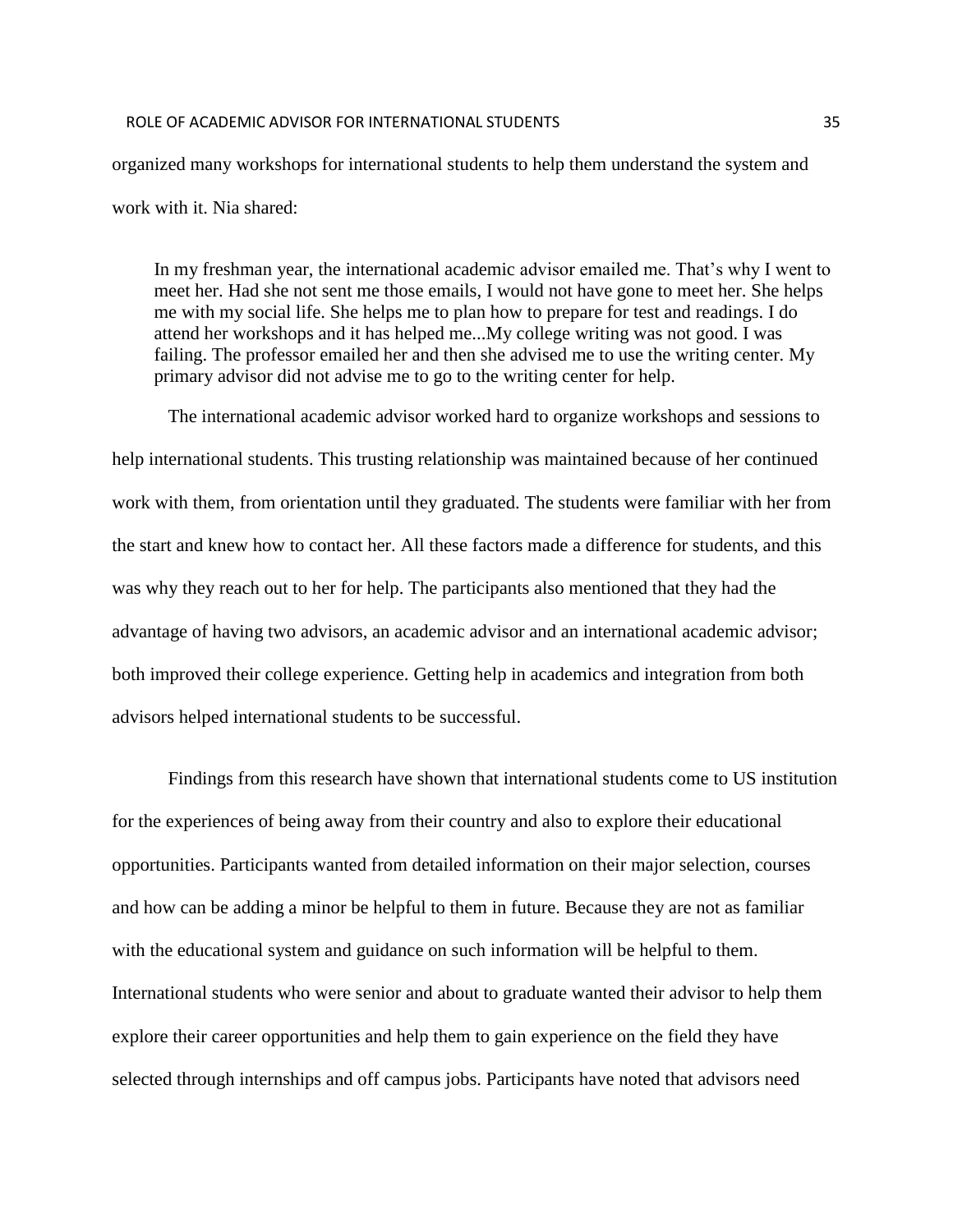training when it comes to advise international students as their requirements are different from domestic students.

#### **Recommendations**

 A review of the literature and responses to student interviews revealed that Newcome College offered important advising and related support for international students, but needed enhanced programming. The interviews presented international students' perspectives and noted the areas that needed to be improved. Based on the research and interviews, the following suggestions can be made: conduct group advising sessions, expand training for academic advisors who work with international students, create workshop for advisors to get more insight on the needs of international students, hold information sessions for international students to gain important skills and knowledge and offer workshops for international students to explore their employment opportunities.

## *Recommendation 1: Academic advisors should offer group advising sessions for students with the same major that can provide all the necessary information relating to their major.*

 The participants in this study (Appendix B) mentioned that they needed more information and also more detailed information about their major's requirements. International students lack information about college and courses that domestic students already know. Some of the questions they had concerned how they would find internships, how many courses would be enough to add a minor, how useful a minor would be added to their major, and information on graduating early by taking courses that fulfill more than one requirement. The course "History of U.S. Women," for example, fulfills the requirement for both a gender course and a history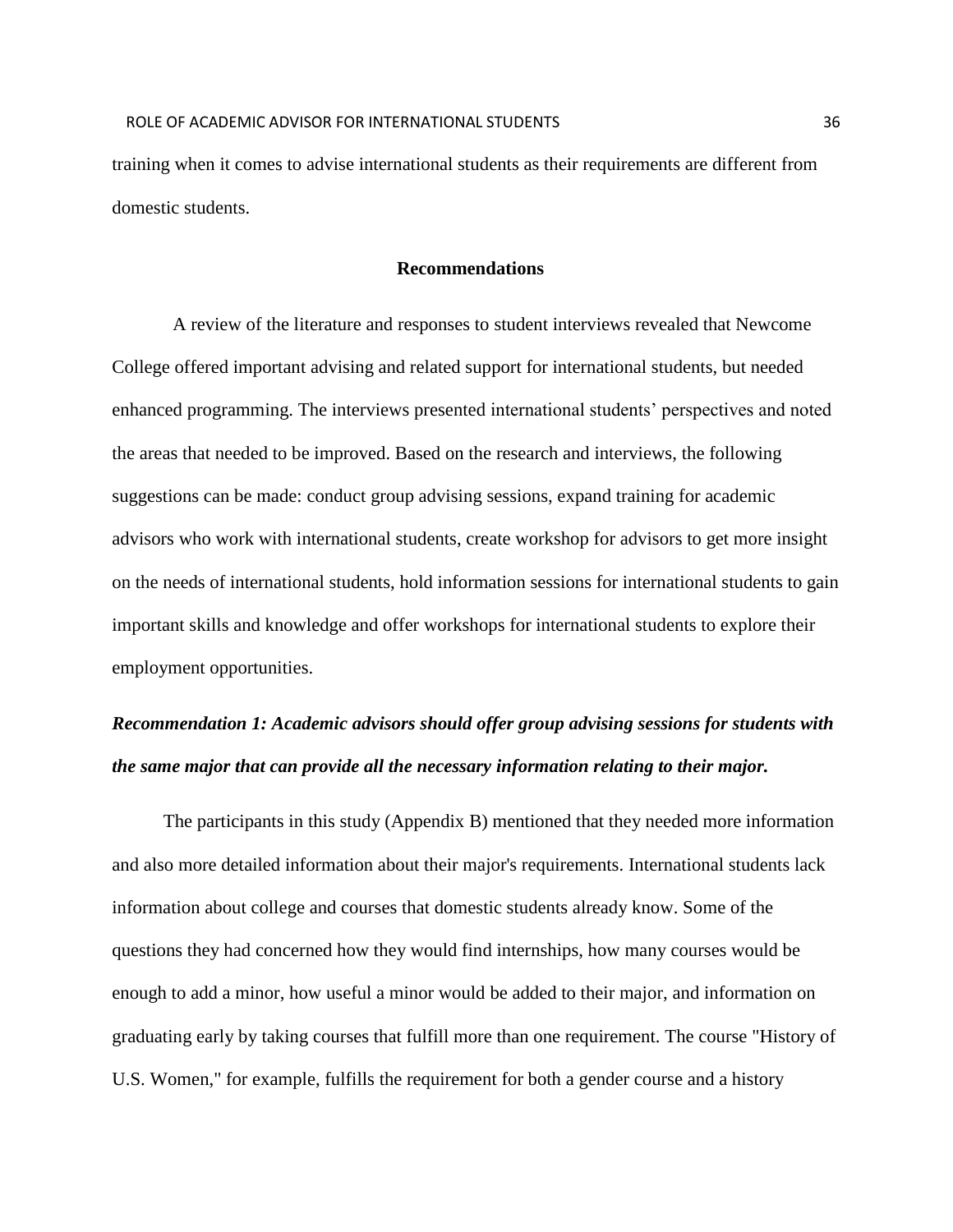#### ROLE OF ACADEMIC ADVISOR FOR INTERNATIONAL STUDENTS **37**

course. Adding certain minors could add value to their major, and students need to know which minors serve that purpose and how they can stay on track to complete the minor requirements. To address these areas, it is recommended that academic advisors hold group advising sessions for all students with the same major. This will help international students maintain a connection with their major and engage in discussion with other students and advisors about topics related to their major and what steps are needed to graduate on time. This advising model is already being used in the Business School of Newcome College and can be adopted by other schools within the college.

 The success of these advising session depends on the cooperation from students also, because if students do not participate in group advising, the session will not have the intended result. Faculty advisors need to work with the academic support office to organize these sessions and students from the same major have to be informed about the sessions. They should be held at a time when students do not have classes, such as in the evening, or groups of five to seven students taking the same courses could be formed. After they participate in the group session, students should have a one-on-one meeting with their faculty advisor. This meeting could be conducted in the faculty advisor's office and include the staff from academic support office or from the department of the student's major.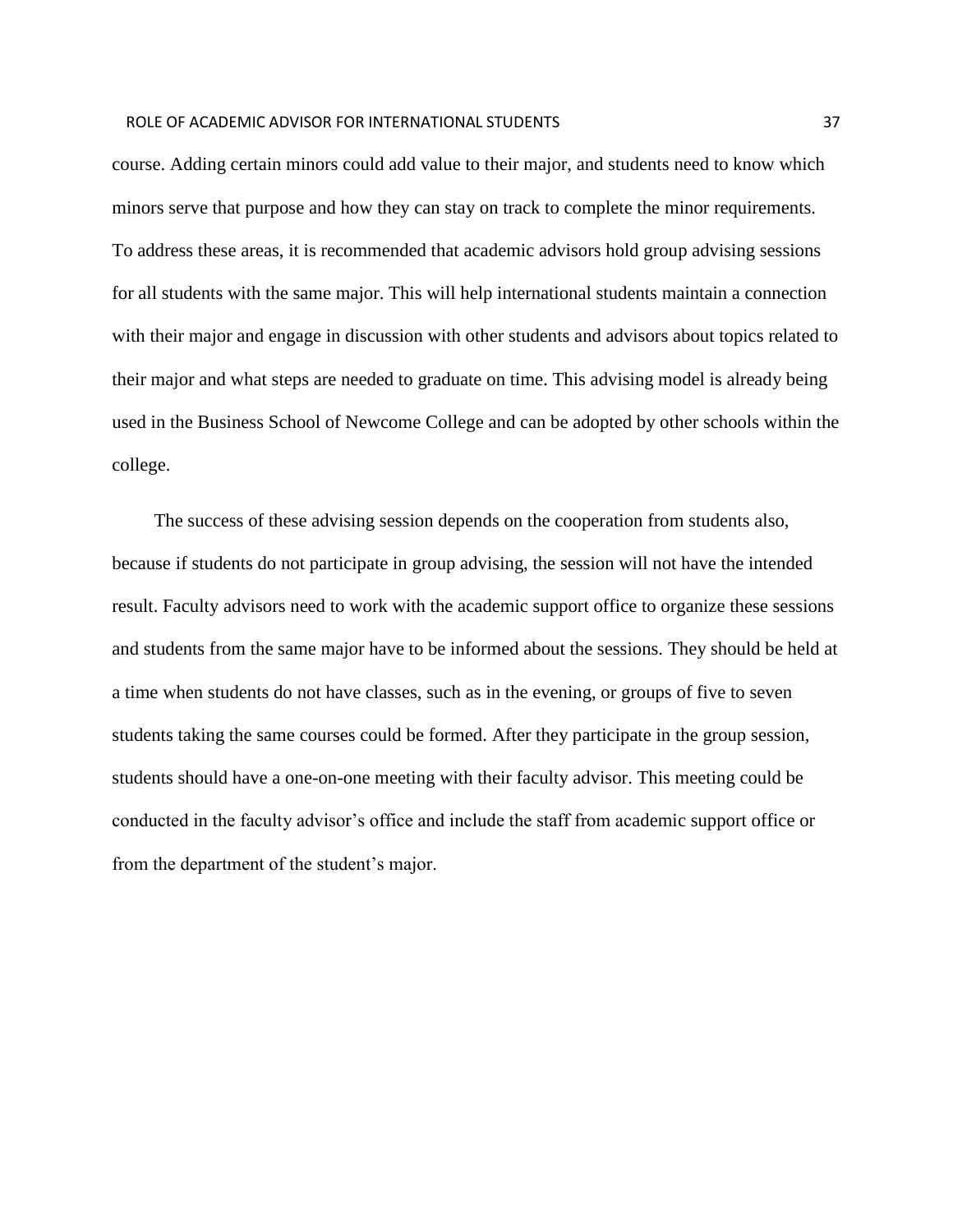#### ROLE OF ACADEMIC ADVISOR FOR INTERNATIONAL STUDENTS **ALCORATIONS ASSESSED ASSESSED** 38



Figure 1: Advising Model (Virginia Commonwealth University)

 This advising model, similar to the one recommended, is utilized by VCU (Virginia Commonwealth University, n.d) for their undergraduate advising program for students majoring in chemistry. The sophomore and transfer students have group advising, and then they meet one-on-one with faculty advisors. Those students who want more information can utilize these advising sessions for their benefit. In this way, the students with the same major will get all the information they need in one place. Group sessions would also be helpful for advisors to reach out to many students and a follow-up assessment to check progress can be implemented with a survey taken by the students who participated in the group advising session, before and after the session. By comparing the survey of group advising with one administered after individual advising, advisors can determine whether the group sessions were successful or not. This can help faculty advisors implement improvements needed to benefit incoming students.

*Recommendation 2: Newcome should institute training for academic advisors to help them hold effective advising sessions with international students.*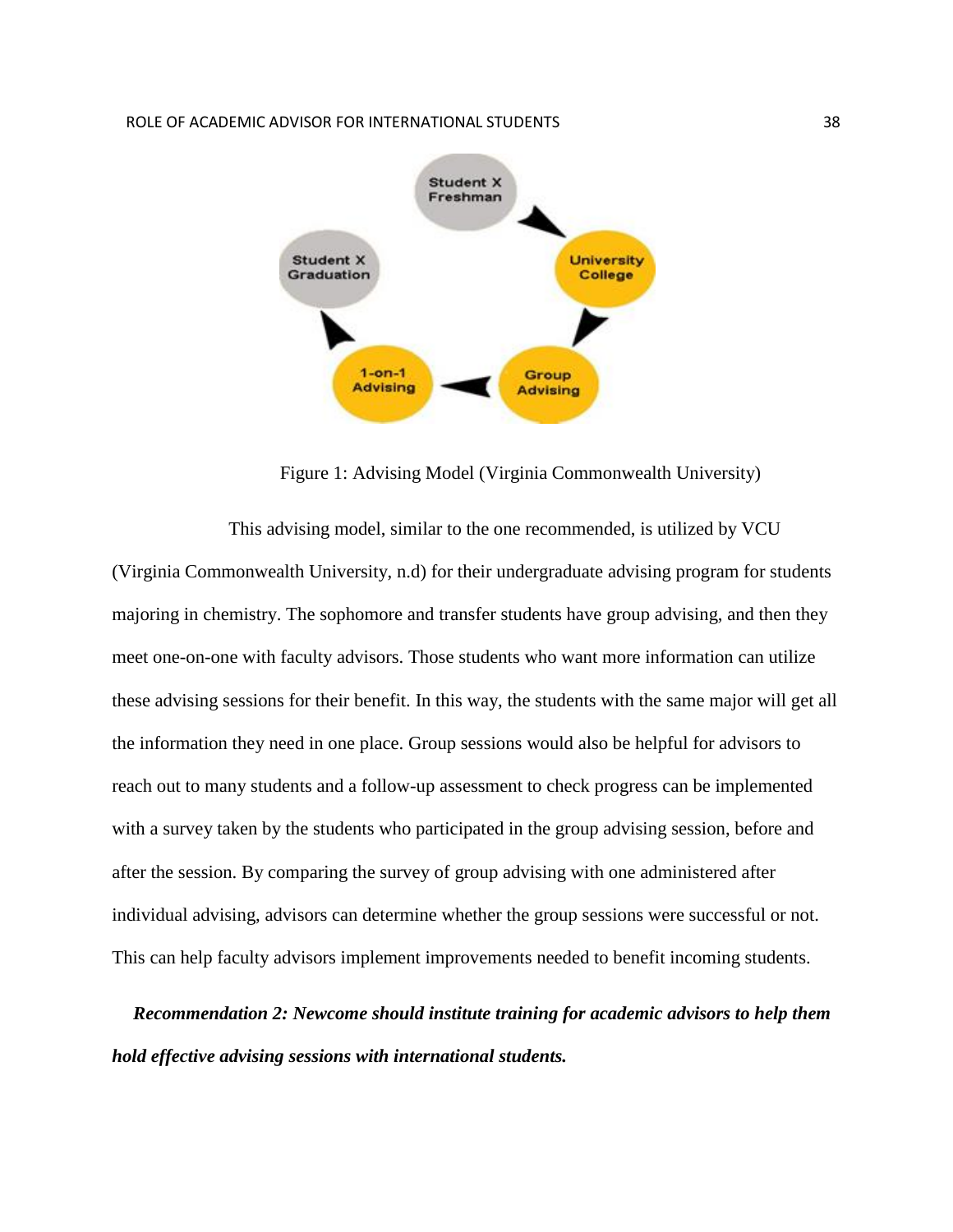In this study, the participants shared information regarding their advisor's knowledge of how to advise international students, and understand that international students' needs will be different than domestic students. It is recommended that academic advisors, especially faculty advisors, be provided training so that they can better help international students. An example of this is the training session offered at the University of Utah Valley (UVU) for their advisors, which includes three sessions that cover all the necessary information (University of Utah Valley, n.d). The sessions are categorized into three types: new advisor training, specialty training and skill development workshop. The new advisor training concentrates on specialty areas such as depression, anxiety, lack of social integration, and cultural differences. The skill development workshops are for advisors who need skills to help students set goals and develop a positive attitude for service. These sessions and workshops specifically target advisors, but other staff members at UVU who are interested can join and are accommodated in the training. These training will allow academic advisors working with international students to gain the skill needed to guide them and understand about the factors that can impact international students when they come from different country and are trying to adjust into new system.

 The academic advisor should have all the information needed about international students' requirements and the limitations these students have, such as the documentation process for international students doing internships, the details about their authorization to work in the U.S. and the time they are allowed to stay in the U.S. after their graduation. The training would give advisors the necessary knowledge to have an effective advising session with international students. A study by Zhao, Kuh, and Carini (2005) showed that international students' needs are different and should be included in international program. Higher education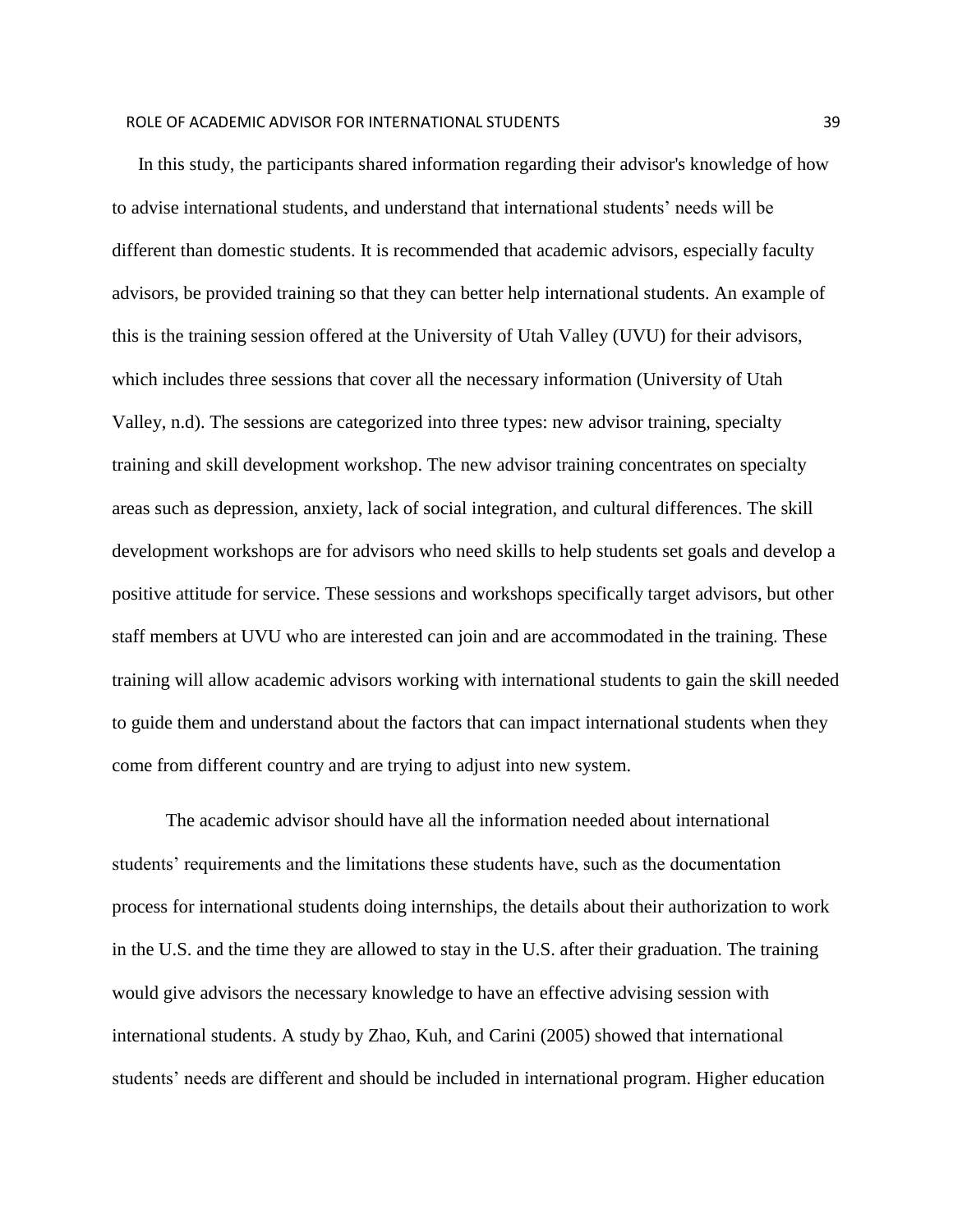needs to prepare advisors that can effectively work with people from different backgrounds. NACADA (The National Academic Advising Association) has also suggested that training academic advisors is essential (n.d). Keeping current in the area of professional development is important for advisors who need to be cognizant of new information, skills and best practices in the field of advising. A development program is essential for all advisors, so that they can use the information from workshops to enhance their advising sessions. The training and development program should include information on the limitations of finding internships for international students, how students can find jobs, immigration regulations, the long documentation process international students require for off-campus jobs, the changing visa rules and employment eligibility. The Indiana University of Pennsylvania (IUP) has some information on immigration, employment eligibility and resources for international students on the school's website for faculty advisors who advise undergraduate students (Indiana University of Pennsylvania, n.d).

 The International program office, admissions office and academic support office need to collaborate to organize these workshops. The academic support office can send email invitations to all faculty advisors to join the training. The event should be planned so that it will be convenient for advisors to attend and with a budget for the space, training material and food for the event. The assessment of the training program should be done twice, once before the training to assess the requirements of the advisors, and again, after the training, to determine if the requirements have been met.

*Recommendation 3: Workshops should be held for academic advisors to increase their insight on the different requirements for international students and domestic students in their advising sessions.*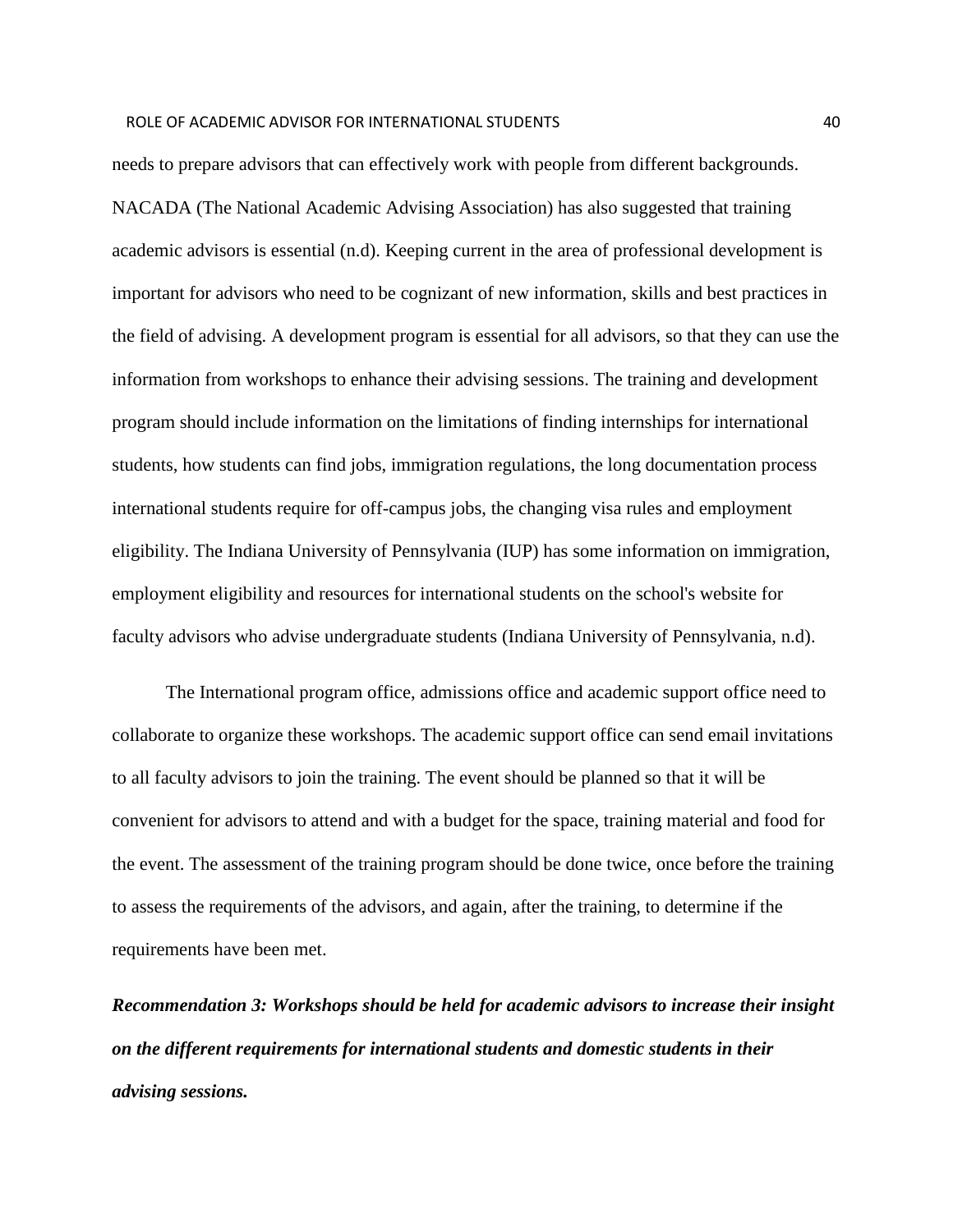International students come to the United States with little knowledge about the country and often feel overwhelmed. In interviews, participants in this study revealed that they tried to find the information they needed to survive in the U.S. from their friends and teammates. It is recommended that workshops be held to increase awareness among academic advisors of the recurring issues for international students. Faculty and staff who advise international students would be provided information on Visa documents and I-20, cross- cultural information, tips on communicating with non-native English speakers and employment eligibility. This is similar to the workshop conducted at the University of Denver (University of Denver, n.d) for faculty and staff. They have sessions that include admission processing for international students, communicating with non-native English speakers, cross-cultural communication and employment eligibility for international students. This workshop should include all advisors as well as staff members who work with international students and include information the students will seek on these pertinent topics.

 The workshop should also include training in communication skills for academic advisors, similar to those taught at Missouri State University, using the tips developed by Boston University's International Students and Scholars office for successful communication with international students (Missouri State University, n.d). These tips include skilled listening, limiting of acronyms, understanding cultural differences, helping students understand how the system works, learning to pronounce students' names and not assuming that all students know what advisors can do for them. International students often expect that advisors will provide them with all the information they need, even if that information is also available online and on the college's website.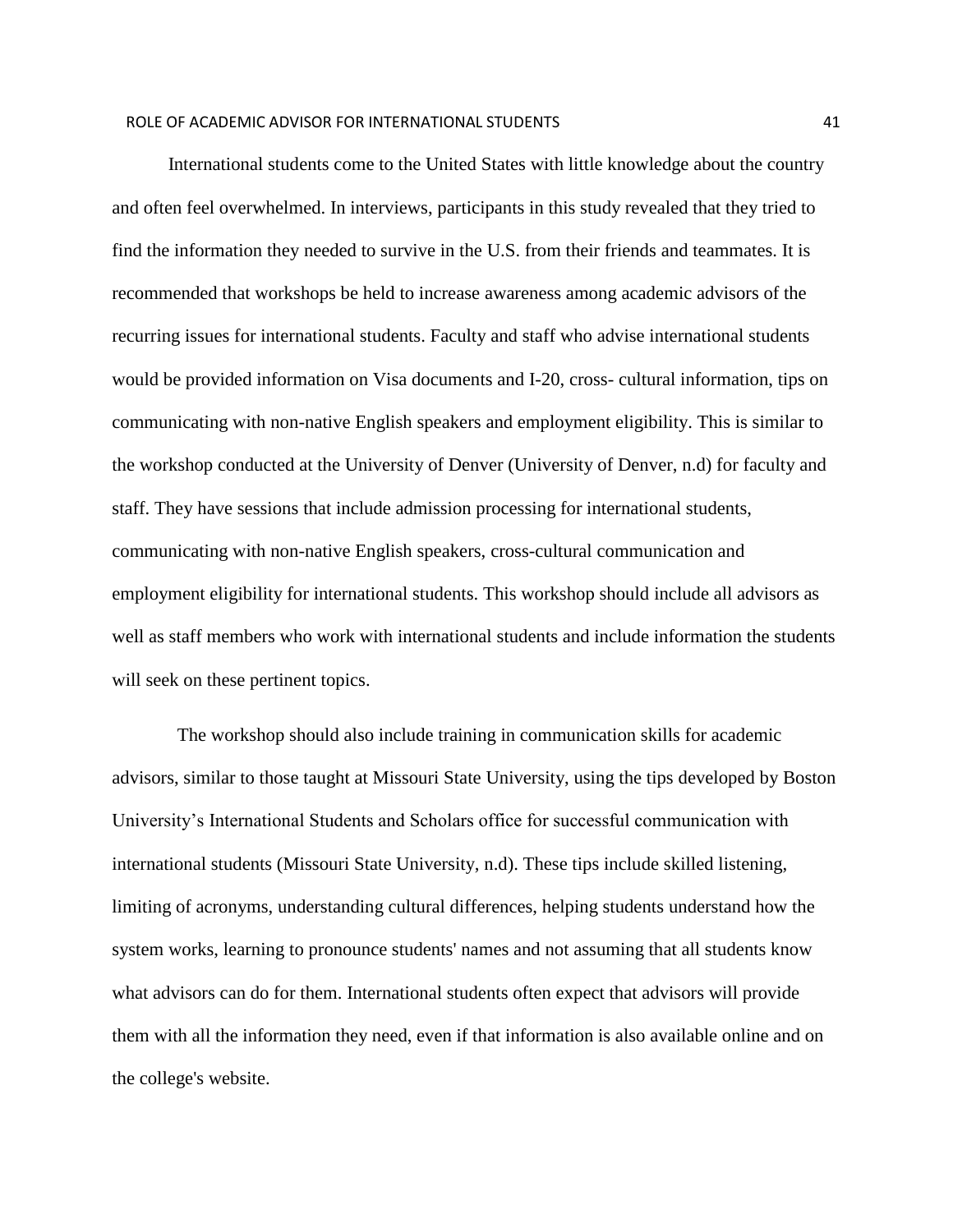These informational workshops can be organized by the international program office because they will be able to provide detailed information on the requirements and paperwork needed for international students to work in the U.S. The workshops would ensure that faculty and staff are kept current about the requirements and rules that apply for international students. Most of the information is already available in the international office, ready to be shared with staff and faculty advisors, so all that is needed is a budget for space, materials and a light snack for the event. The space can be organized on the college campus so that it will be convenient for faculty and staff to join in. An assessment can be done by a survey at end of the semester. By improving advising practices for specific demographic populations, faculty advisors will be better able to support international students.

# *Recommendation 4: Newcome College should offer information sessions for international students that can help them gain knowledge about the requirements for their major such as prerequisites, internships, and credit requirements, and assist them in exploring their major.*

 Participants in this study revealed in their interviews that they wanted their academic advisors to explain to them the requirements of their major and career paths that exist within their major. International students wanted more information on these requirements because they are not familiar with the system, and are not aware which courses will fulfill more than one requirement in their major. Academic advisors should help students find courses that fulfill major requirements as well as other institutional requirements, thus reducing the number of courses not related to the students' interests. This also provides an opportunity for conversations about the students' interests and pathways to the job skills they need for future careers within the major. It is recommended that organized information sessions be held for international students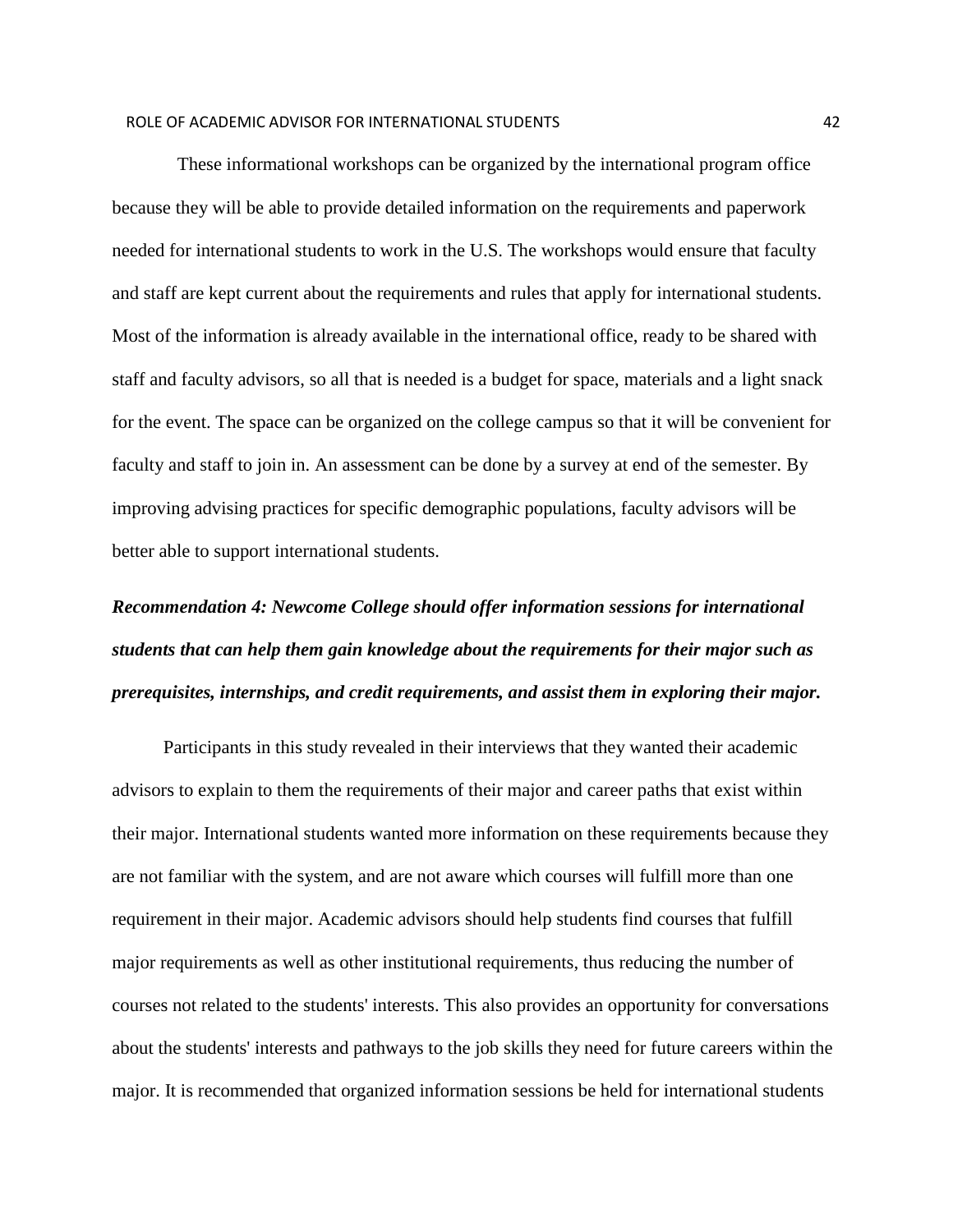#### ROLE OF ACADEMIC ADVISOR FOR INTERNATIONAL STUDENTS 43

about course requirements, careers, internships and career options. The faculty advisors can provide information on the requirements of the major and clarify any issues students are unclear about. These information sessions can be organized by the office of student success and the academic support office.

 These information sessions need to be advertised through emails to international students and verbally introduced to them during orientation. The academic advisors can review the information when they meet students for their next registration appointment. The assessment of these sessions can be included in the survey about orientation, at the end of the semester. These survey results can be useful in creating better information sessions for future incoming international students.

 The study by Mamiseishvili (2011) discussed that if international students were able to integrate into the academic system on campus then they would stay enrolled in the institution. These information sessions helped them understand the system better, persist in the institution and, if they got the information early enough, helped them graduate on time.

## *Recommendation 5: Newcome College should organize workshops for international students to explain about career options and explore opportunities for employment.*

 The participants in this study wanted their advisors to help them explore options within their major. International students wanted to have more information on career options such as campus jobs, off-campus opportunities, internships and information about opportunities to explore their interests. The student success office does help students research employment opportunities, set up on-campus interviews and schedule one-on-one advising sessions to help them explore their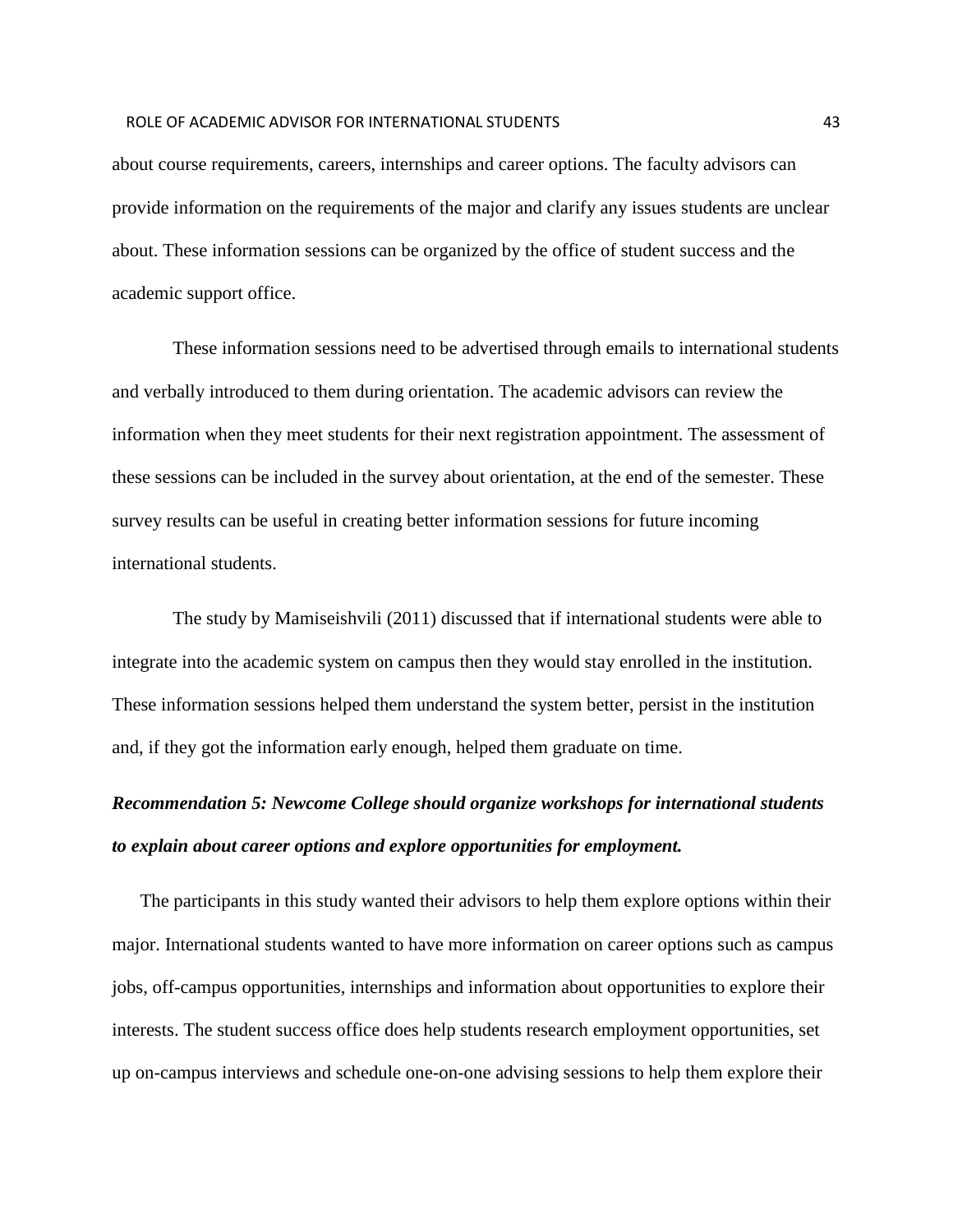#### ROLE OF ACADEMIC ADVISOR FOR INTERNATIONAL STUDENTS AND A 44 AM AND THE RESEAL OF A 44

interests. They also support internships and cooperative education programs for students to get hands-on experience in their fields of interest. International students need to be encouraged to use the resources available to them at the student success office. Academic advisors can ascertain during advising session if students are utilizing the student success services. The academic advisor could also try to understand the reason students are interested in their major, so that international students could be guided to the proper resources on campus. International students who want to pursue higher education or employment will be able to consider their options and utilize the resources provided to them on campus.

 The participants in this study wanted information about subsequent steps to take after graduation. The study by Bista (2015) discussed the changing duties of international students' advisors from earlier times. The role of academic advisor for international students has become increasingly important in helping international students access all the resources available to them. It is recommended that the student success office that provides career services should organize a workshop for international students who want information about careers, off-campus and on-campus jobs and preparing for their job search. Students might have different majors, but the information about pursuing post-graduate education would help them discover the options of internships and campus jobs. The workshop can focus on junior and senior students, but also include interested sophomore students. The budget could be created by both the academic support office and career services, and the space for the workshop should be designated on the college campus and at a time when students of all majors can attend, such as a weekend. Assessments need to be done with advisors before the workshop to determine what kind of workshop sessions students will be interested in. The survey taken after the workshop can be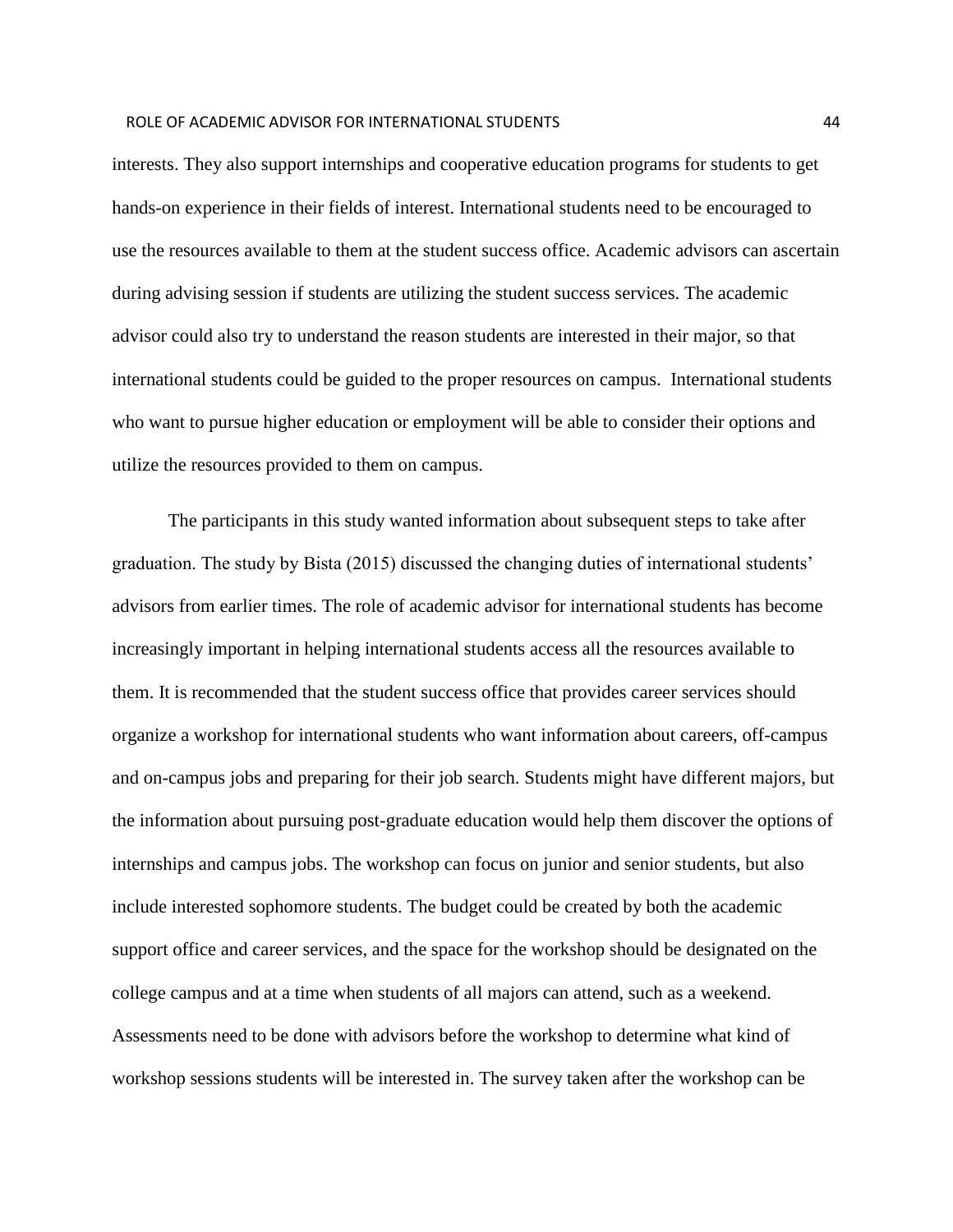used to enhance workshops for future students. Skidmore College (Skidmore College, n.d) has a similar program called academic and career exploration where students can explore options to take part in research projects, internships or off-campus jobs, and service learning programs. It would be very beneficial for international students to understand the working environment and system of the country before working in the mainstream job market.

#### **Conclusion**

This research clearly demonstrates that the academic advisor plays an important role in international students' retention. This study was able to provide valuable insight on the advising sessions and the experiences of international students at Newcome College and was very helpful in understanding the perspective of international students and the resources they needed to stay on track. Additionally, this study will be able to assist those working in higher education to examine the resources to be developed for the benefit of international students. The orientation session for international students does provide them with a lot of information about the American academic system. It is absolutely essential that international students who are transitioning from the education of their country to the education system in the U.S. be prepared for both their time in college and their time post- graduation. The interviews shed light on the information these students wanted from their academic advisors.

 The academic support office of Newcome College is doing its best to provide international students with the necessary resources to be successful. It is recommended that a focus be placed on providing more information that international students need to navigate through the education system, as well as enhanced training for academic advisors who are charged with supporting international students in their academic success. The most essential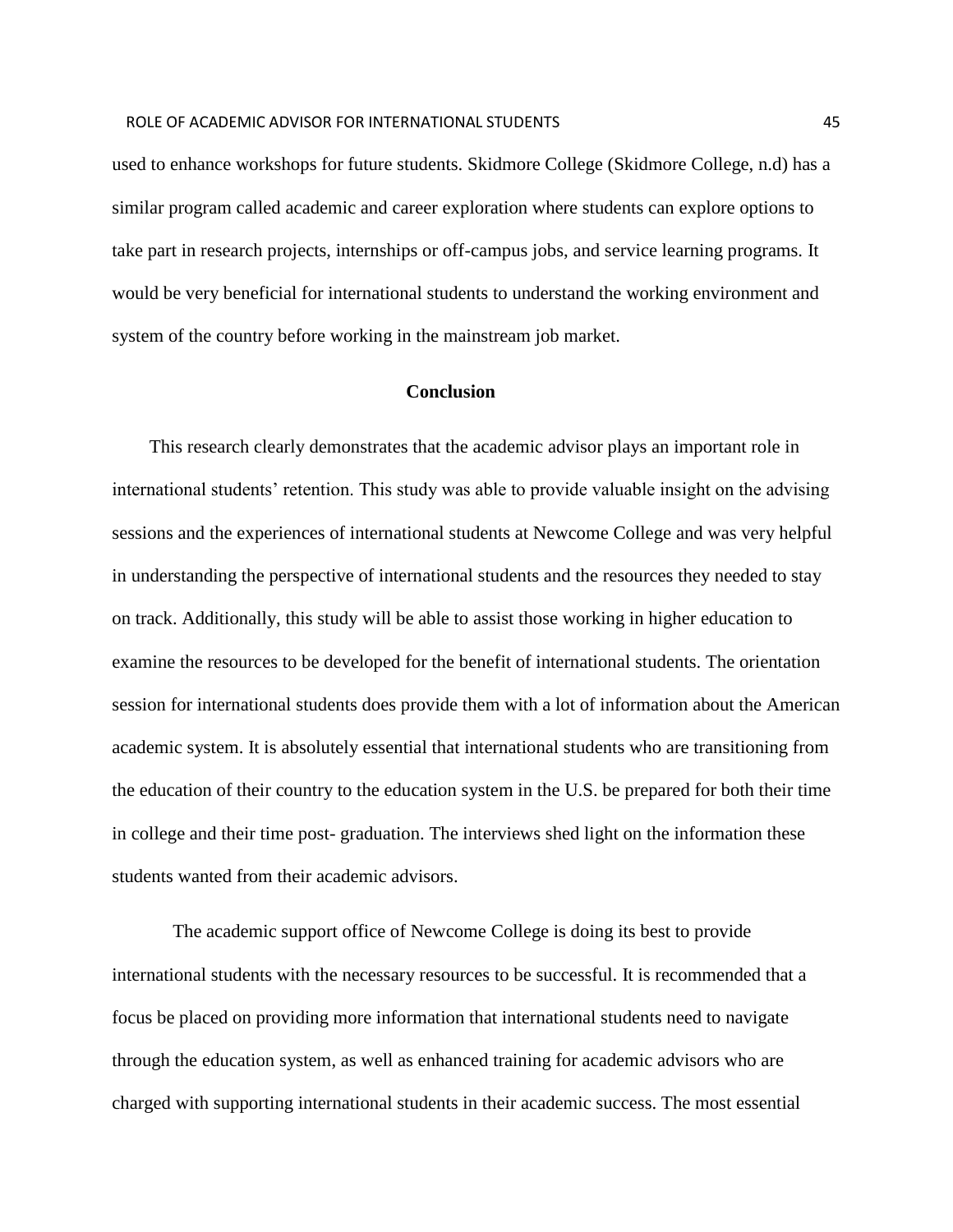#### ROLE OF ACADEMIC ADVISOR FOR INTERNATIONAL STUDENTS 46

recommendation is the implementation of training sessions and workshops for academic advisors because professional development plays a significant role in helping advisors to best serve international students. They further need to understand that advising international students and domestic students' requires different approaches. International students have different limitations and requirements than domestic students. The advising sessions with international students should be more informative and based on students' interests. International students want guidance from their academic advisors in exploring their major and career options.

 The findings in this study suggested that advisors have a significant impact on the international students' academic integration into the institution. Advisors can help international students persist in the institution by helping them through the academic process. International students are also new to the culture and area, and struggle during their adjustment into the system, seeking information primarily from their friends. The recommendations made can be implemented into the existing advising programs and can be helpful for future incoming students, as they were derived by interviewing participants who already have been meeting with their academic advisors and may have benefitted if their advisors had followed some of the recommendations. Newcome College has an effective advising program for international students that could be enhanced by the recommendations made in this study. The suggestions center on academic advisors being provided with the right kinds of information to assist international students and to guide them in all aspects of their college experience.

 According to the "Open Door" (2015) report on International Educational Exchange, international students contribute more than an estimated \$30 billion to US economy in all 50 states. These revenue produced from international students coming to US colleges and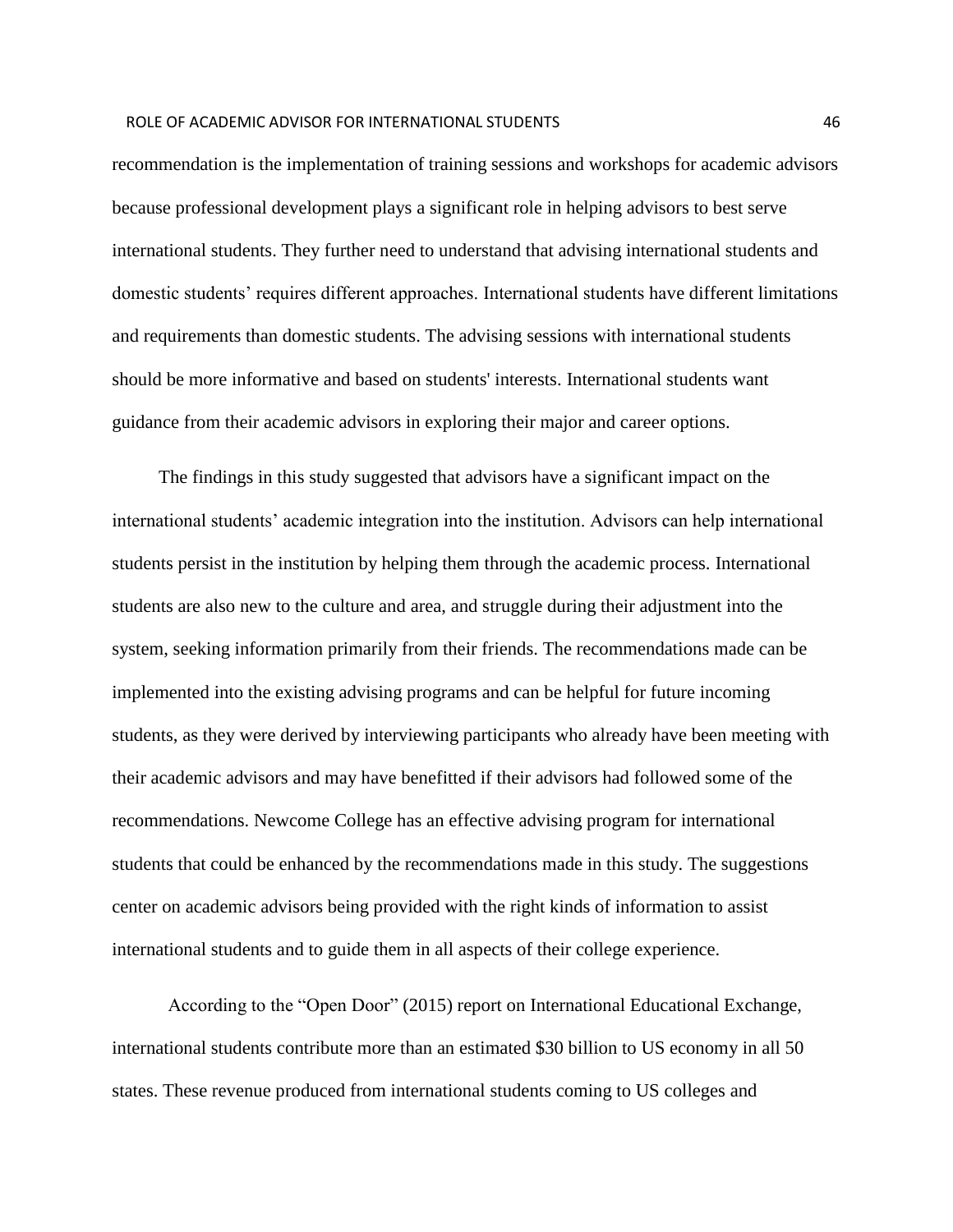#### ROLE OF ACADEMIC ADVISOR FOR INTERNATIONAL STUDENTS AND A 47 AM AND A 47

universities definitely need more attention to help them survive on campuses. Institution leaders should also consider the factor that these international students brings diversity to our campuses. It is important that we help them survive and be successful in our colleges and universities. A college campus is like opening the door to the entire world without traveling anywhere else (USNEWS, 2009). The diversity will help expand world experience to all the students on campus, enhance their social development, and prepare them for future career success to work in global society. These exchange of knowledge and outlook through experiences shared by international students will beneficial for US students understand the world together with them.

 The conclusions drawn from this study highlight the needs of international students as revealed in interviews and provide the necessary information and recommendations to enhance the advising program currently in place at Newcome College. International students require information on their major and minor requirements, prerequisites, and careers and internships. Departments and offices need to work collaboratively to create the resources necessary to help international students navigate their college experience successfully. These offices, working together with academic advisors, will be able to guide international students in their struggle to adjust and assimilate into the new system. The US colleges and universities which attracts many international students to pursue their education and as Higher Education professionals we are obligated for their success. The success of these international students will help us create many successful businessmen's, engineers, educators and social activists that can change the world.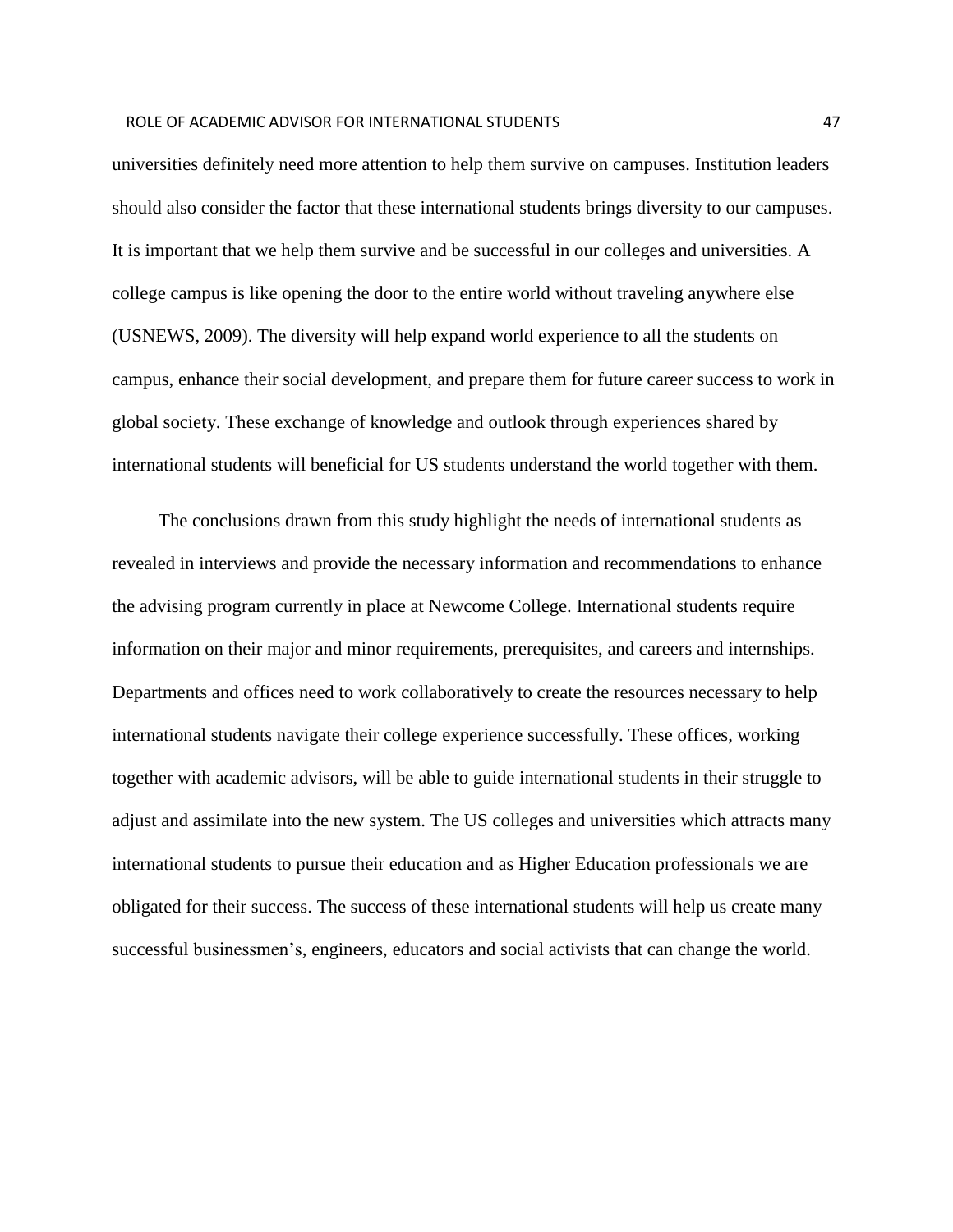#### **References**

- Allen, J. M., & Smith, C. L. (2008). Importance of, responsibility for, and satisfaction with academic advising: A faculty perspective. *Journal of College Student Development, 49*(5), 397-411.
- Bista, D. K. (2015). Roles of International Student Advisors: Literature and Practice in American Higher Education. *International Education*, *44*(1), 89-103.
- Boston University International Students & Scholars Office (September, 2010). *Tips for successful communication with international students*. Retrieved from: <http://www.bu.edu/isso/files/pdf/Tips-Succesfull-Communication-Intl-Students.pdf>
- Clark, E., & Kalionzes, J. (2008). Advising Students of Color and International Students. *In Academic Advising: A Comprehensive Handbook* (Second ed., pp. 204-225). San Francisco: Jossey-Bass.
- Drake, J. K. (2011). The Role of academic advising in student retention and persistence. *About Campus*, 16(3), 8-12.
- Durden, W. (2016, January 11) No longer bystander. *Inside higher ed*: Retrieved from[:https://www.insidehighered.com/views/2016/01/11/colleges-must-provide-more](https://www.insidehighered.com/views/2016/01/11/colleges-must-provide-more-attention-international-students-demands-essay)[attention-international-students-demands-essay](https://www.insidehighered.com/views/2016/01/11/colleges-must-provide-more-attention-international-students-demands-essay)
- Hopkin. K. (December, 2011). *8 Campus resources for international students*. USNEWS. Pp.2. Retrieved from [http://www.usnews.com/education/best-colleges/articles/2011/12/08/8](http://www.usnews.com/education/best-colleges/articles/2011/12/08/8-campus-resources-for-international-students) [campus-resources-for-international-students](http://www.usnews.com/education/best-colleges/articles/2011/12/08/8-campus-resources-for-international-students)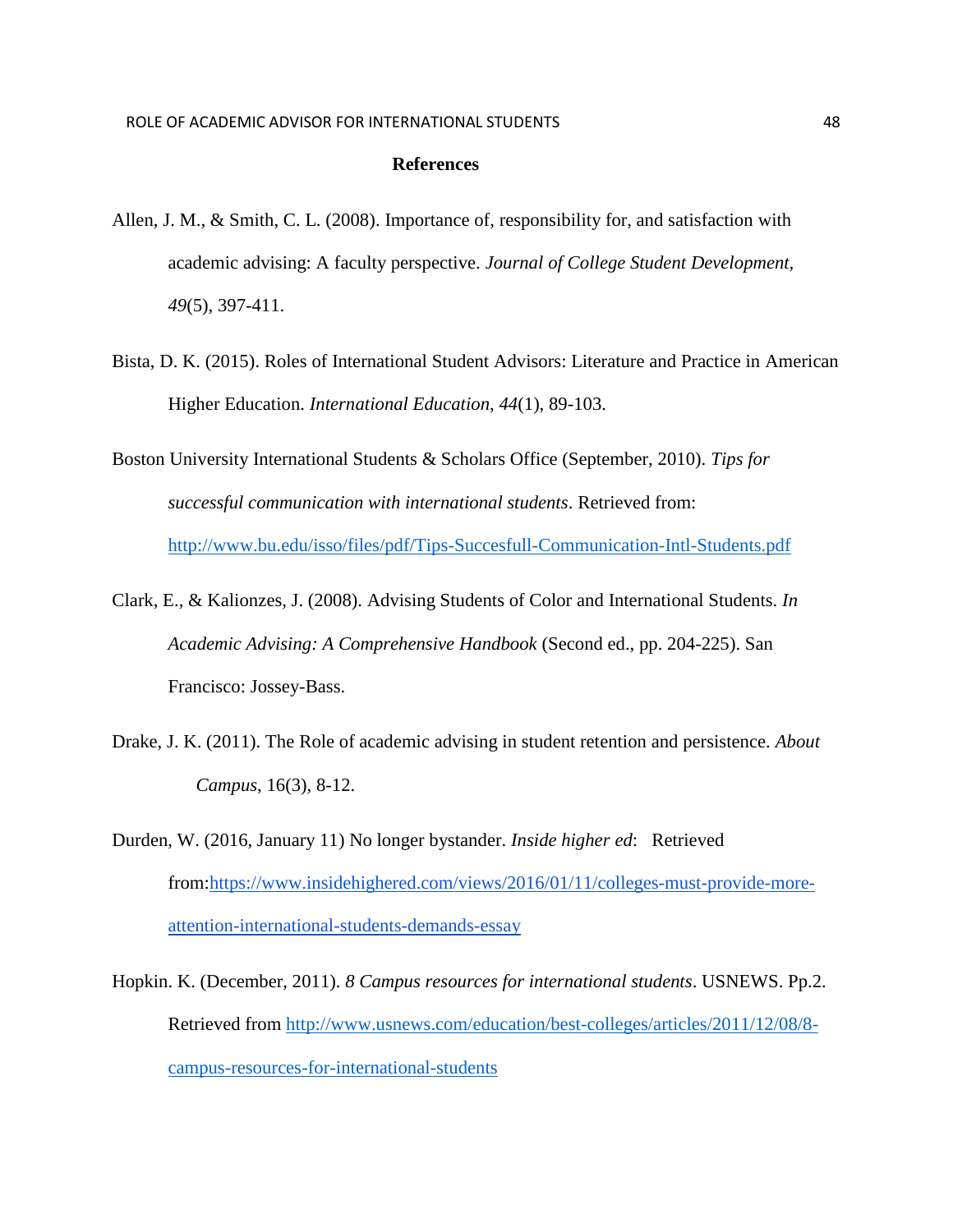- Hopkin, K. (Aug, 2012). *6 challenges for international students*. USNEWS. Retrieved from [http://www.usnews.com/education/best-colleges/articles/2012/08/28/6-challenges](http://www.usnews.com/education/best-colleges/articles/2012/08/28/6-challenges-for-international-students-in-college)[for-international-students-in-college](http://www.usnews.com/education/best-colleges/articles/2012/08/28/6-challenges-for-international-students-in-college)
- Hyman, S. J., Jacobs, F. L. (August, 2009) *Why does diversity matter at college anyway?* USNEWS. Retrieved from [http://www.usnews.com/education/blogs/professors](http://www.usnews.com/education/blogs/professors-guide/2009/08/12/why-does-diversity-matter-at-college-anyway)[guide/2009/08/12/why-does-diversity-matter-at-college-anyway](http://www.usnews.com/education/blogs/professors-guide/2009/08/12/why-does-diversity-matter-at-college-anyway)
- Indiana University of Pennsylvania (n.d). Advising undergraduate international students. Retrieved from: [http://www.iup.edu/international/faculty/advising/advising](http://www.iup.edu/international/faculty/advising/advising-undergraduate-international-students/)[undergraduate-international-students/](http://www.iup.edu/international/faculty/advising/advising-undergraduate-international-students/)
- Institute of international education (2014). Open door 2014: International students in the United States and study abroad by American students are all time high. [Press Release]. Retrieved from [http://www.iie.org/Who-We-Are/News-and-Events/Press-](http://www.iie.org/Who-We-Are/News-and-Events/Press-Center/Press-%20Releases/2014/2014-11-17-Open-Doors-Data)Center/Press- [Releases/2014/2014-11-17-Open-Doors-Data](http://www.iie.org/Who-We-Are/News-and-Events/Press-Center/Press-%20Releases/2014/2014-11-17-Open-Doors-Data)
- Mottarella, K. E., Fritzsche, B. A., & Cerabino, K. C. (2004). What do students want in advising? A policy capturing study. *NACADA Journal*, *24*(1), 48-61.
- Misra, R., Crist, M., & Burant, C. J. (2003). Relationships among Life Stress, Social Support, Academic Stressors, and Reactions to Stressors of International Students in the United States. *International Journal of Stress Management*, *10*(2), 137.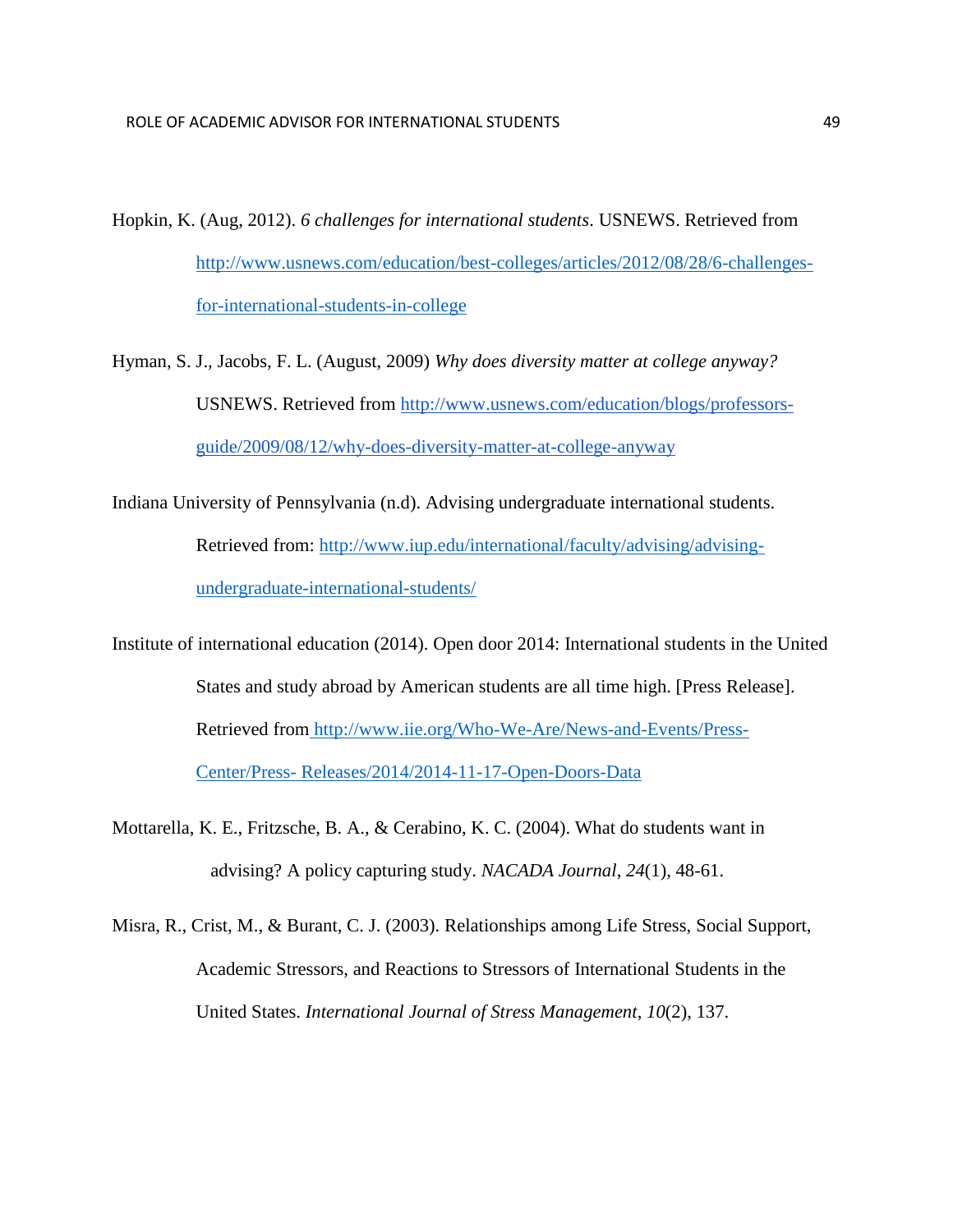- Mamiseishvili, K. (2012). Academic and social integration and persistence of international students at US two-year institutions. *Community College Journal of Research and Practice, 36*(1), 15-27.
- Mertens, D.M. (2009). *Research and evaluation in education and psychology: Integrating diversity with qualitative, quantitative, and mixed methods approach.* (4<sup>th</sup> edition). New York: Sage publication.
- Museus, S. D., & Ravello, J. N. (2010). Characteristics of academic advising that contribute to racial and ethnic minority student success at predominantly white institutions. *NACADA journal*, *30*(1), 47-58.
- Morgan, V. & Pratt, T. (2011, June). Advisors on location: Expanding advisors' role in international education. *Academic Advising Today*, 34(2).
- Missouri State University (n.d.). *Communication tips*. Retrieved from <http://www.missouristate.edu/advising/international/160440.htm>
- Rice, K. G., Choi, C. C., Zhang, Y., Villegas, J., Ye, H. J., Anderson, D., & Bigler, M. (2009). International student perspectives on graduate advising relationships. *Journal of Counseling Psychology*, *56*(3), 376.
- Saldana, J. (2009). *The coding manual for qualitative researchers*. (2<sup>nd</sup> edition). Los Angeles, CA: Sage Publications.
- Schwebel, D. C., Walburn, N. C., Klyce, K., & Jerrolds, K. L. (2012). Efficacy of advising outreach on student retention, academic progress and achievement, and frequency of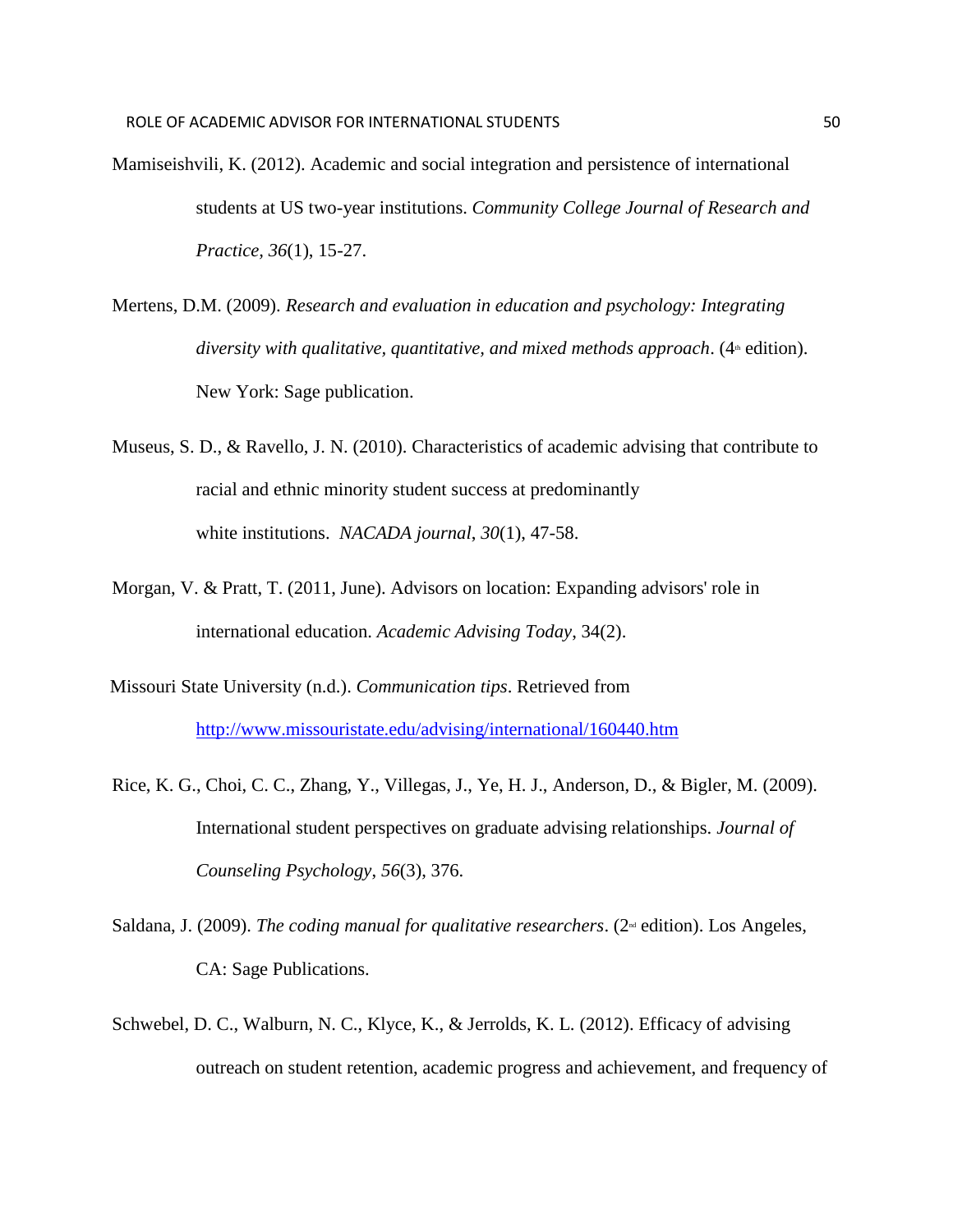advising contacts: A longitudinal randomized trial. *NACADA Journal, 32*(2), 36- 43.

Sturzl-Forrest, S. (2012).Helping First Semester International Undergraduates Taxi to Academic Success. Retrieved from

[http://www.nacada.ksu.edu/clearinghouse/advisingissues/first-year-international.htm](https://www.nacada.ksu.edu/tabid/3318/articleType/ArticleView/articleId/139/article.aspx)

Skidmore College (n.d.). *Academic and career exploration*. Retrieved from <http://www.skidmore.edu/admissions/facts/index.php>

Utah Valley University (n.d.). *Advisor Training Development*. Retrieved from <https://www.uvu.edu/advisortraining/training/index.html#types>

Virginia Commonwealth University (n.d.). *Advising.* Retrieved

from [https://chemistry.vcu.edu/undergraduate-programs/advising](https://chemistry.vcu.edu/undergraduate-programs/advising/)

Webster University (n.d.). *International resources.* Retrieved fro[m](http://www.webster.edu/advising/international-resources/) <http://www.webster.edu/advising/international-resources/>

- Young-Jones, A. D., Burt, T. D., Dixon, S., & Hawthorne, M. J. (2013). Academic advising: Does it really impact student success? *Quality Assurance in Education, 21*(1), 7-19.
- Whitsett, G., Lynn Suell, J., & Ratchford, D. (2014). Academic advising: Aspirations, angst, and achievement. *Review of Higher Education & Self-Learning*, 7(24), 52-58
- Zhao, C. M., Kuh, G. D., & Carini, R. M. (2005). A comparison of international student and American student engagement in effective educational practices. *Journal of Higher Education,* 209-231.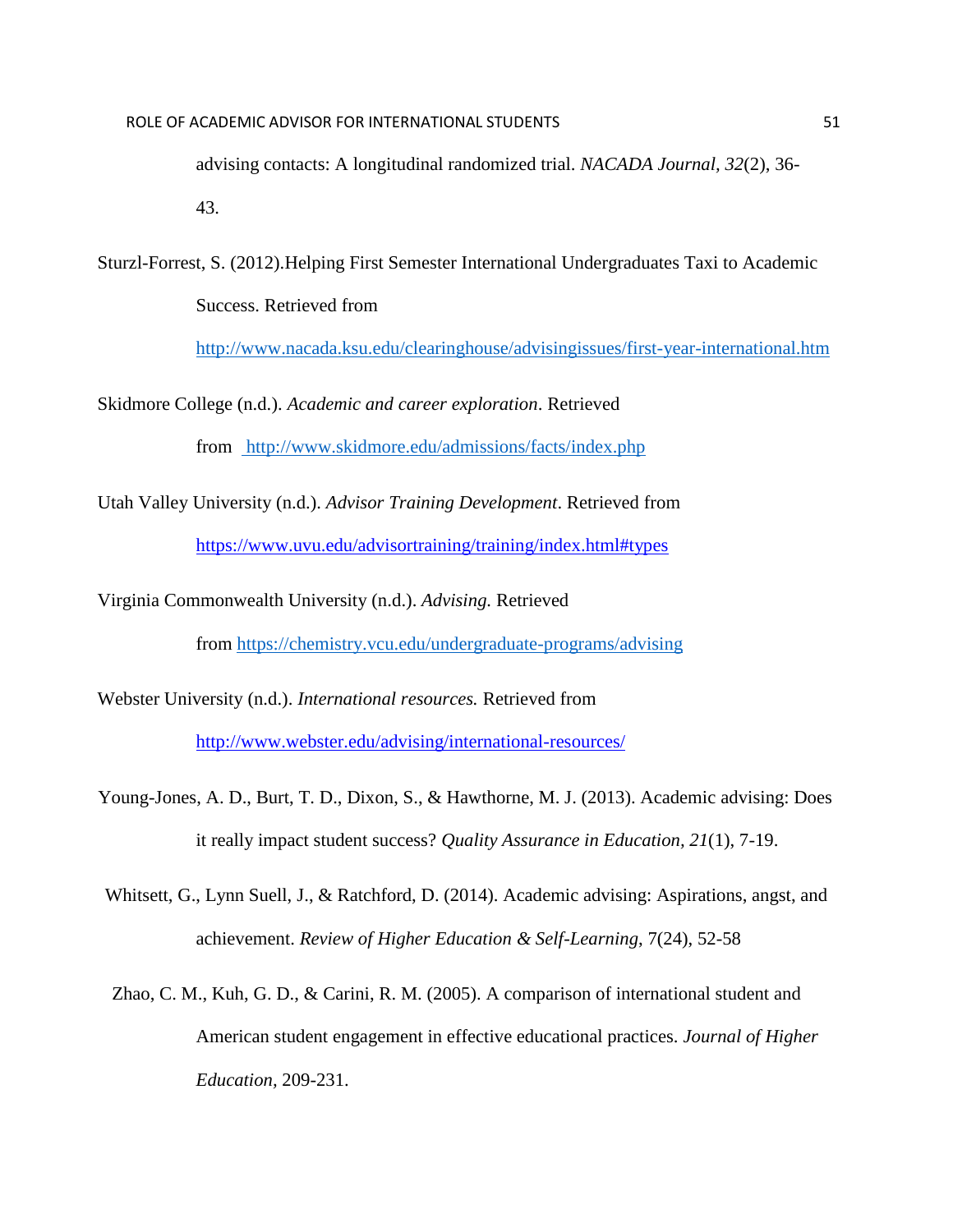#### ROLE OF ACADEMIC ADVISOR FOR INTERNATIONAL STUDENTS **FOR A SET ASSAULT** STUDENTS

#### **Appendix A**

#### International Students Interview Protocol

1) How did you decide to travel to the US to study?

2) How did you come to decide to attend Newcome? What factors attracted you to study here?

3) Do you find Newcome College to be a welcoming and accepting place? Why or why not?

4) How did you make an appointment to meet your academic advisor for the first time?

5) Tell me about an experience that you have had with your academic advisor.

6) Did you find the advising session helped you to get engage in campus activities?

7) How did the academic advisor help you with your major selection or in making decisions about your courses?

8) What did you like the most in your advising session?

9) Did you have any challenges during your advising session? Can you explain what kind of challenges?

10) Do you feel that academic advising can help future international students at Newcome College?

11) Do you think that current advising program in Newcome needs any improvement to be able to help students?

12) Would you recommend making a visit to an academic advisor to your friends who do not make appointments to meet with their advisors?

13) Do you feel that Newcome College has an effective advising program? If yes, can you say little more about why? If no, can you say why?